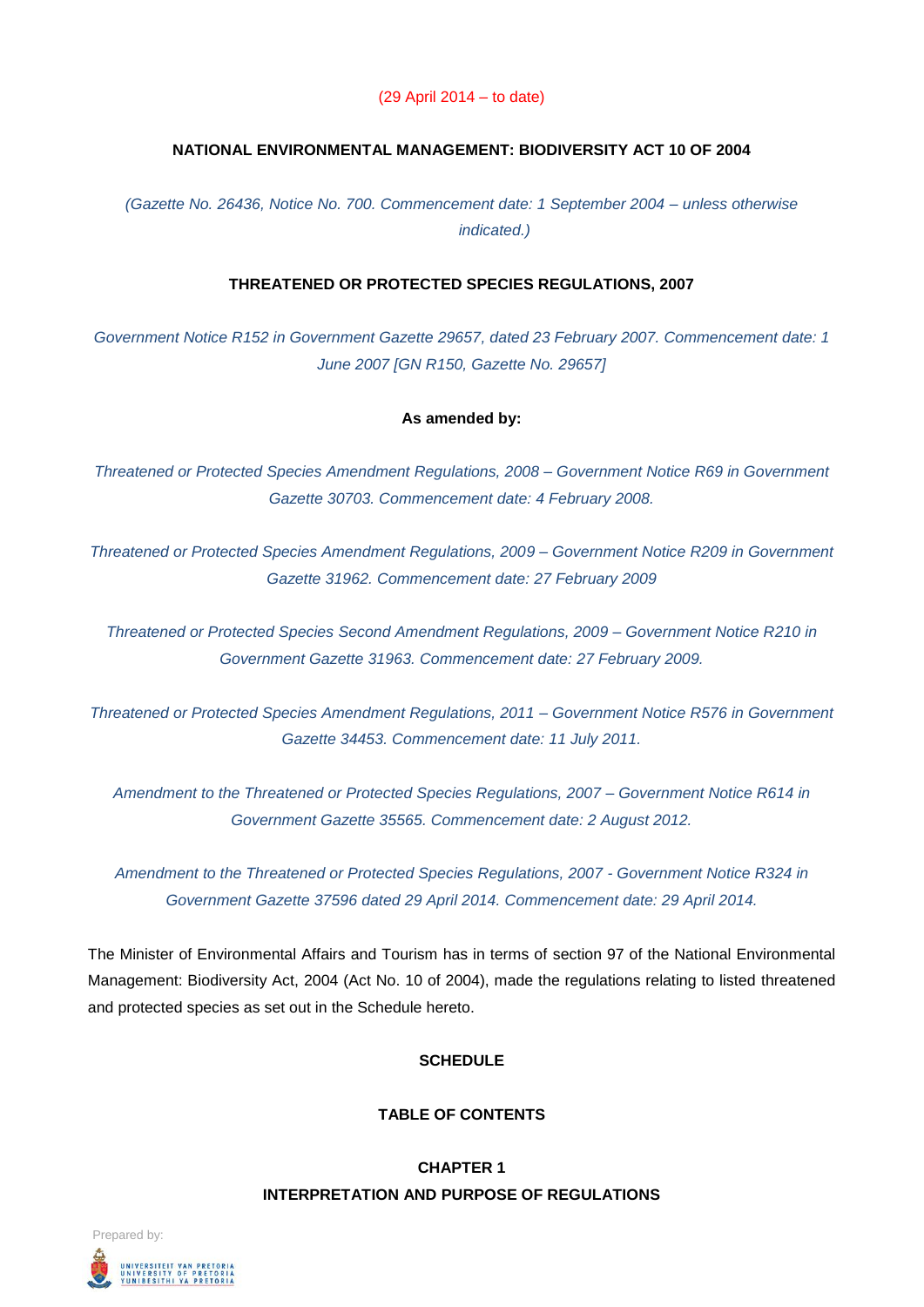- 1. Definitions
- 2. Purpose of regulations

#### **CHAPTER 2**

## **PERMIT SYSTEM FOR LISTED THREATENED OR PROTECTED SPECIES**

#### *Part 1: Issuing authorities*

- 3. Issuing authorities
- 4. Integrated permits

### *Part 2: Applications for permits*

- 5. Who may apply for permits
- 6. Application procedure
- 7. Restricted activities on land owned by person other than applicant

### *Part 3: Consideration of and decision on applications by issuing authorities*

- 8. Consideration of applications
- 9. Additional information
- 10. Factors to be taken into account by issuing authorities when considering permit applications
- 11. Additional requirements for applications involving wild populations of listed critically endangered or endangered species
- 12. Additional factors to be taken into account by issuing authorities when considering applications for hunting permits
- 13. Additional factors to be taken into account by issuing authorities when considering applications for game farm hunting permits, personal effects permits and nursery possession permits
- 14. Provisions relating to damage causing animals
- 15. Risk assessments
- 16. General requirements for environmental assessment practitioner
- 17. Decision on permit applications

#### *Part 4: Permits and permit conditions*

- 18. Issuing of permits
- 19. Contents of permits
- 20. Compulsory conditions subject to which hunting permits must be issued
- 21. Period of validity of permits
- 22. Validity of permits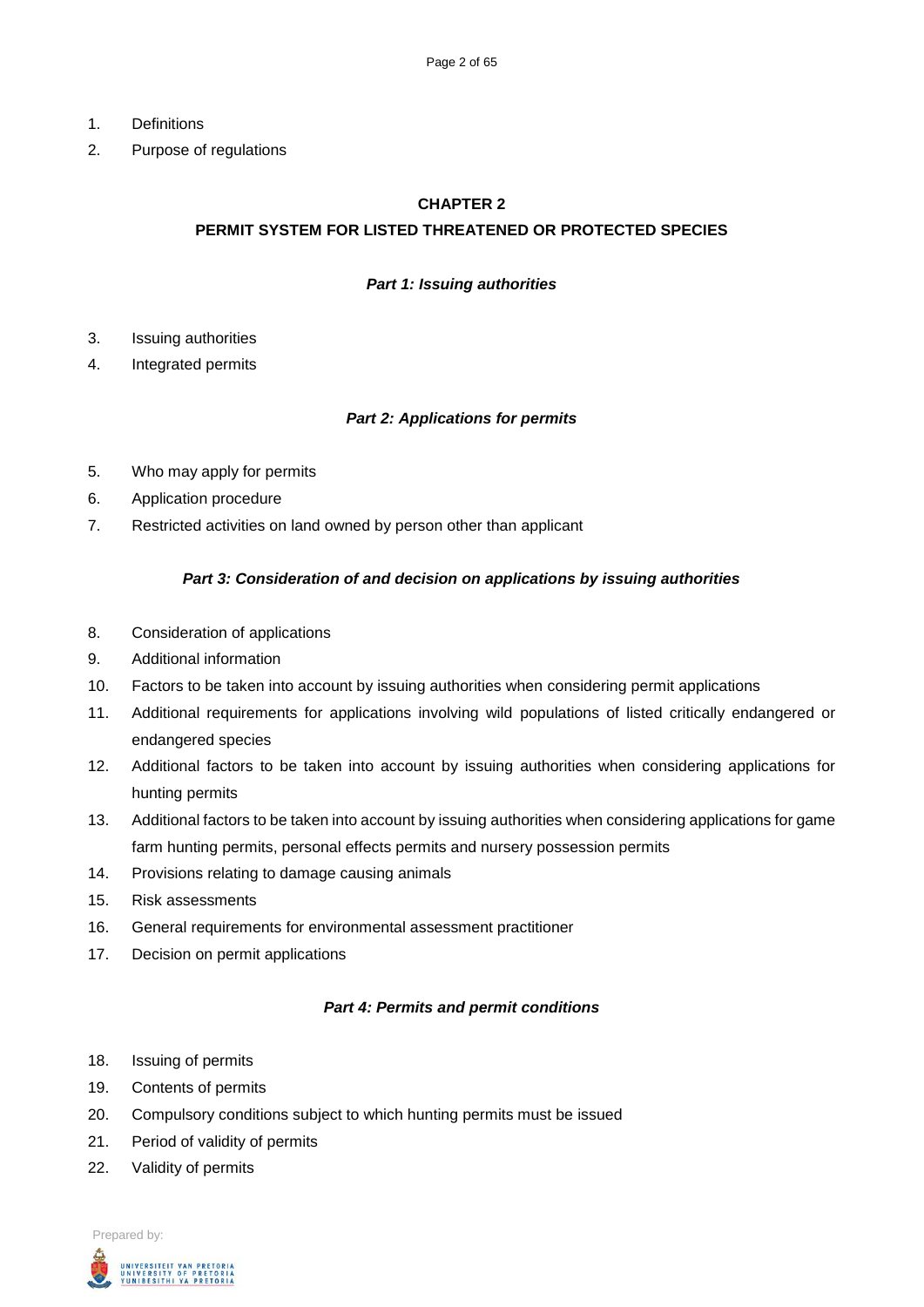#### Page 3 of 65

#### *Part 5: Circumstances in which permit applications must be refused*

- 23. Applications for translocation of listed threatened or protected animals to extensive wildlife systems
- 24. Prohibited activities involving listed large predators, *Ceratotherium simum* (White rhinoceros) and *Diceros bicornis* (Black rhinoceros)
- 25. ……….
- 26. Prohibited methods of hunting

### **CHAPTER 3**

# **REGISTRATION OF CAPTIVE BREEDING OPERATIONS, COMMERCIAL EXHIBITION FACILITIES, GAME FARMS, NURSERIES, SCIENTIFIC INSTITUTIONS, SANCTUARIES, REHABILITATION FACILITIES AND WILDLIFE TRADERS**

#### *Part 1: Compulsory registration requirements*

- 27. Compulsory registration requirement for captive breeding operations, commercial exhibition facilities, nurseries, scientific institutions, sanctuaries, rehabilitation facilities and wildlife traders
- 28. Registration of game farms
- 29. Factors to be taken into account by issuing authority

#### *Part 2: New registrations*

- 30. Application for registration
- 31. Applications affecting rights of other persons
- 32. Consideration of and decision on applications
- 33. Issuing of registration certificates
- 34. Contents of registration certificates
- 35. Compulsory conditions for registration of captive breeding operations, commercial exhibition facilities and rehabilitation facilities
- 36. Additional compulsory conditions for registration of commercial exhibition facilities
- 37. Compulsory conditions for the registration of sanctuaries

#### **CHAPTER 4**

#### **RENEWAL, AMENDMENT AND CANCELLATION OF PERMITS AND REGISTRATION CERTIFICATES**

#### *Part 1: Renewal and amendment of permits and registration certificates*

- 38. Renewal of permits or registration certificates
- 39. Consideration of and decision on renewal application
- 40. Amendment of permits or registration certificates
- 41. Applications for amendment by holder of permit or registration certificate
- 42. Consideration of and decision on applications for amendment

Prepared by:

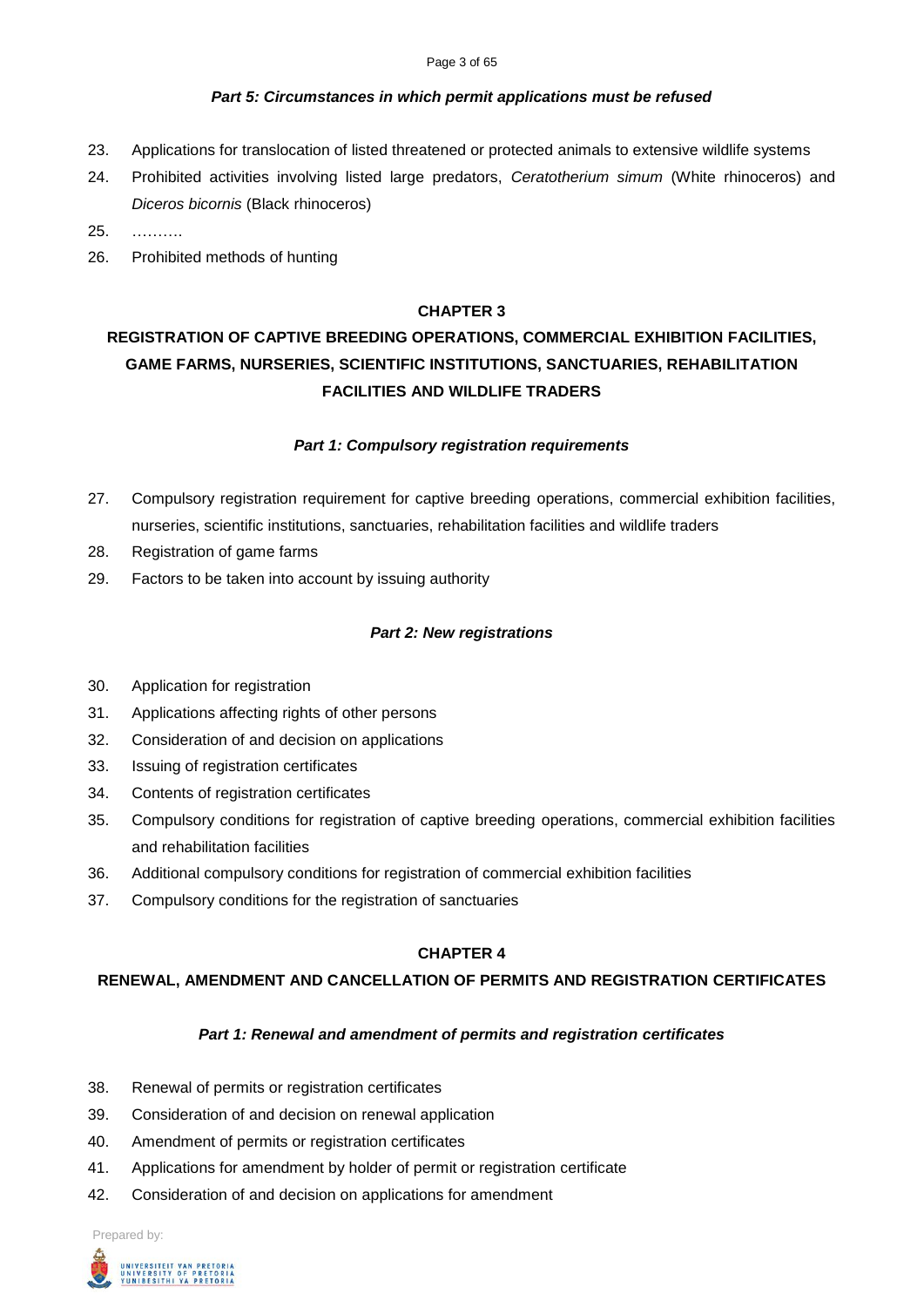- 43. Amendment on initiative of issuing authority
- 44. Process
- 45. Decision
- 46. Renewal of permit or registration certificate

# *Part 2: Cancellation of permits and registration certificates*

- 47. Cancellation of permits and registration certificates
- 48. Cancelled permits or registration certificates to be returned to issuing authority
- 49. Permits or registration certificates may not be transferred
- 50. Lost or stolen permits and registration certificates

# **CHAPTER 5 HUNTING ORGANISATIONS**

- 51. Recognition of hunting organisations
- 52. Code of ethical conduct and good practice
- 53. Withdrawal of recognition of hunting organisation

# **CHAPTER 6 APPEALS**

- 54. Application
- 55. Lodging of appeal
- 56. Processing of appeal
- 57. Appeal panel
- 58. Decisions

# **CHAPTER 7**

# **SCIENTIFIC AUTHORITY**

# *Part 1: Establishment, composition and operating procedures*

- 59. Establishment
- 60. Composition
- 61. Chairperson and deputy chairperson
- 62. Term of office
- 63. Removal from office
- 64. Filling of vacancies
- 65. Meetings
- 66. Expert advisors
- 67. Participation in meetings by way of electronic or other media

Prepared by:

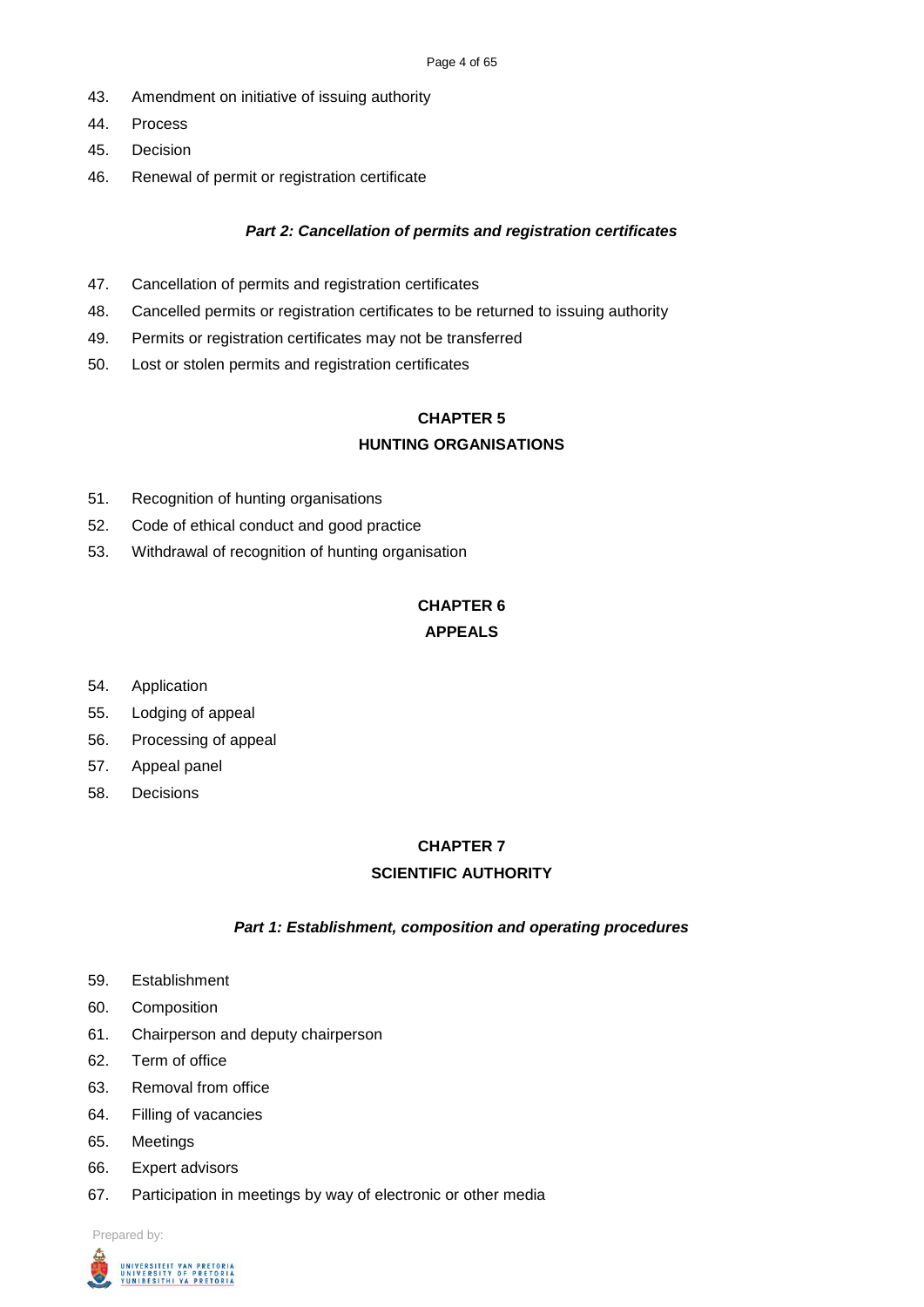- 68. Procedures
- 69. Quorum and decisions

# **CHAPTER 8 MISCELLANEOUS**

- 70. Marking of elephant ivory and rhinoceros horn
- 71. Transitional provision in respect of existing captive breeding operations, commercial exhibition facilities, game farms, nurseries, scientific institutions, sanctuaries, rehabilitation facilities or wildlife traders and listed threatened or protected *Encephalartos* species
- 72. Setting of annual hunting off-take limits
- 73. Offences
- 74. Penalties
- 75. Short title and commencement

# **CHAPTER 1 INTERPRETATION AND PURPOSE OF REGULATIONS**

#### **1. Definitions**

(1) In these Regulations, unless the context indicates otherwise, a word or expression to which a meaning has been assigned in the Biodiversity Act, has the same meaning, and -

#### "**applicable legal requirements**" means

- (a) all legislation and instruments mentioned in section 88(3) of the Biodiversity Act;
- (b) any national norms and standards issued in terms of section 9 of the Biodiversity Act or section 11 of the Protected Areas Act which apply to the implementation of these regulations;
- (c) any specific requirements of these regulations; and
- (d) any applicable provincial legislation; *(Definition of "applicable legal requirements" substituted by regulation 2(a) of GNR 576 of 2011)*

"**applicant**" means a person who has submitted a permit application or registration application;

"**arrow**" means a projectile launched by a bow;

"**artificially propagated**" means a listed threatened or protected plant species that is grown under controlled conditions; grown from seeds, cuttings, divisions, callus tissues or other plant tissues, spores or other propagules derived from cultivated parental stocks;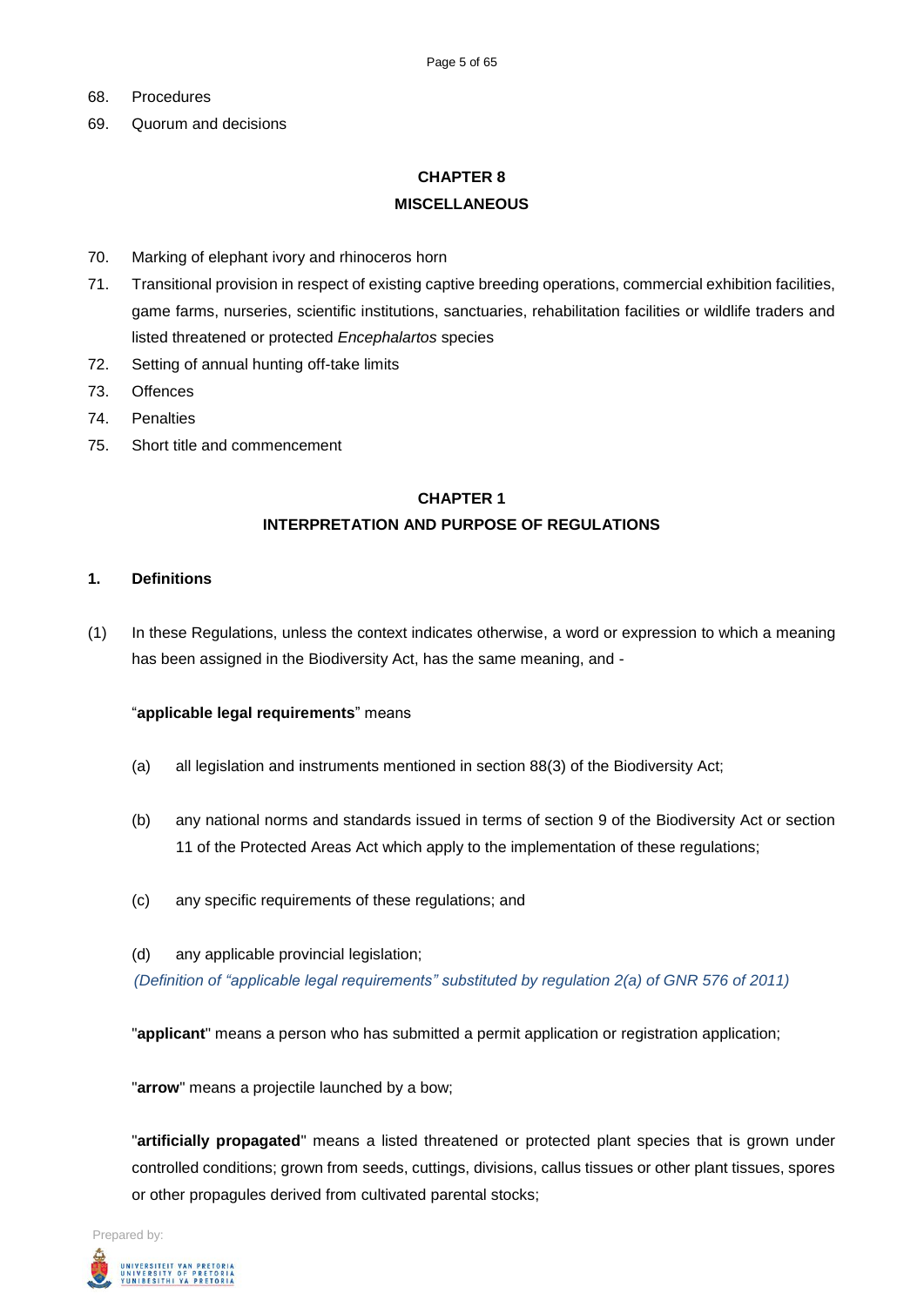"**Biodiversity Act**" means the National Environmental Management: Biodiversity Act, 2004 (Act No. 10 of 2004);

"**bow**" means an instrument consisting of a body and string designed to launch and propel an arrow;

"**bred in captivity**" or "**captive bred**", in relation to a specimen of a listed threatened or protected animal species, means that the specimen was bred in a controlled environment;

"**broad-based black economic empowerment**" has the meaning assigned to it in terms of section 1 of the Broad-Based Black Economic Empowerment Act, 2003 (Act No. 53 of 2003);

"**captive breeding operation**" means a facility where specimens of a listed threatened or protected animal species are bred in a controlled environment for -

- (a) conservation purposes; or
- (b) commercial purposes;

"**commercial exhibition facility**" means a facility, including, but not limited to zoological gardens, aquariums, travelling exhibitions, that keep listed threatened or protected species for display or performance purposes;

*(Definition of "commercial exhibition facility" substituted by regulation 2(a) of GNR 69 of 2008)*

"**commercial purposes**", in relation to a restricted activity involving a specimen of a listed threatened or protected species, means that the primary purpose of the restricted activity is to obtain economic benefit, including profit in cash or in kind, and is directed towards trade, exchange or another form of economic use or benefit;

**"controlled conditions**" means an artificial or a non-natural environment that is intensively manipulated by human intervention for the purpose of plant production and includes nurseries;

"**controlled environment**" means an enclosure designed to hold specimens of a listed threatened or protected species in a way that -

- (a) prevents them from escaping;
- (b) facilitates intensive human intervention or manipulation in the form of the provision of
	- (i) food or water;
	- (ii) artificial housing; or

Prepared by:

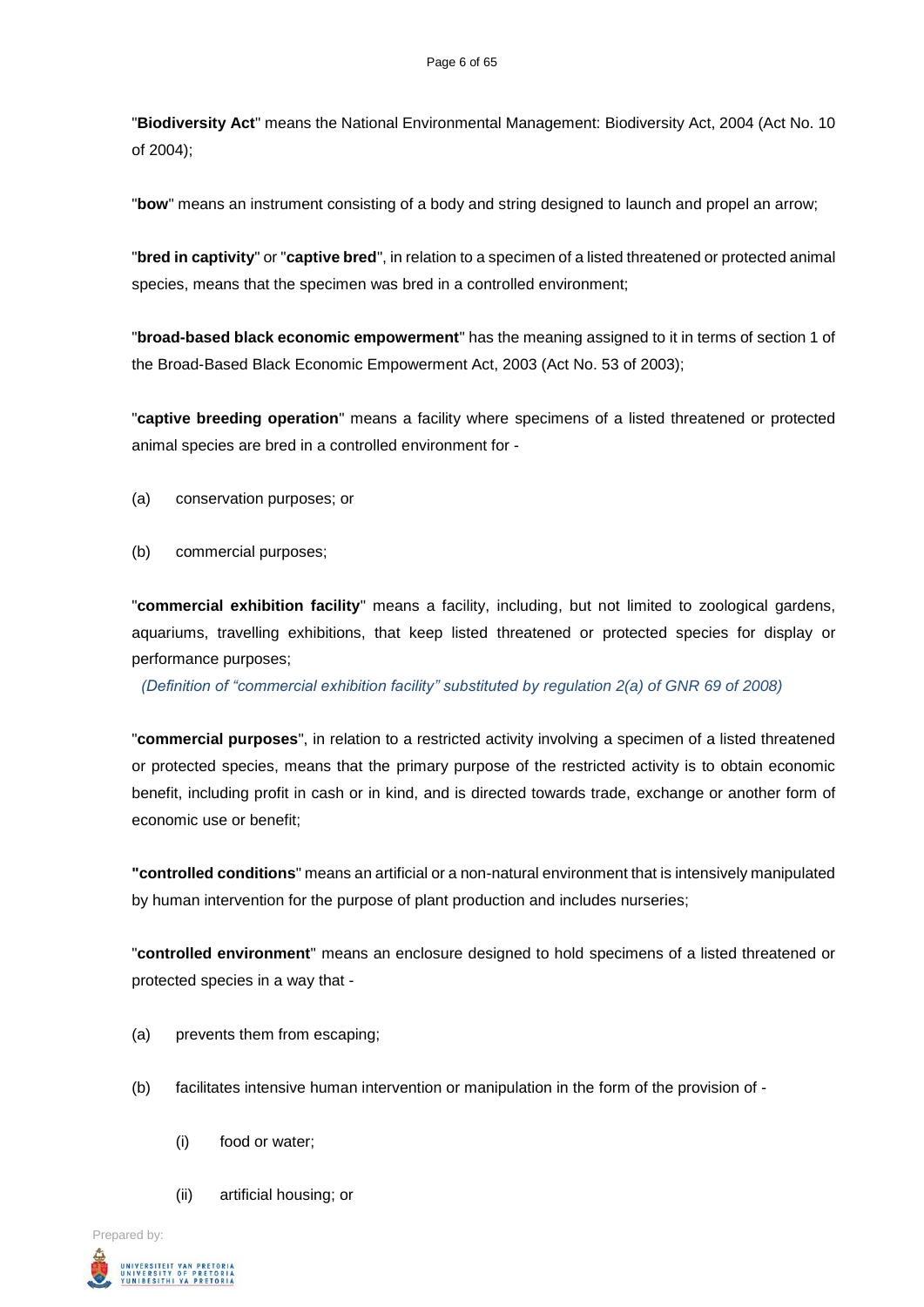- (iii) health care; and
- (c) may facilitate the intensive breeding or propagation of a listed threatened or protected species,

but excludes fenced land on which self-sustaining wildlife populations of that species are managed in an extensive wildlife system;

*(Definition of "controlled environment" substituted by regulation 2(b) of GNR 576 of 2011)*

### "**culling**"

- (a) in relation to a specimen of a listed threatened or protected species in a protected area, means an operation executed by an official of, or other person designated by, the management authority of the area to kill a specific number of specimens of a listed threatened or protected species within the area in order to manage that species in the area in accordance with the management plan of the area; or
- (b) ……….

*(Paragraph (b) of the definition of "culling" deleted by regulation 2(b)(i) of GNR 69 of 2008)*

(c) in relation to a specimen of a listed threatened or protected species on a registered game farm, or communal land means an operation executed by the land owner or other person designated by the land owner, to kill a specific number of specimens of a listed threatened or protected species within the registered game farm in order to manage that species on the farm; *(Paragraph (c) of the definition of "culling" amended by regulation 2(b)(ii) of GNR 69 of 2008)*

"**cultivated parental stock**" means listed threatened or protected plant species legally obtained and grown under controlled conditions and used for reproduction;

"**damage causing animal**" means an individual of a listed threatened or protected species that, when interacting with human activities, there is substantial proof that it -

- (a) causes losses to stock or to other wild specimens;
- (b) causes excessive damage to cultivated trees, crops, natural flora or other property;
- (c) presents a threat to human life; or
- (d) is present in such numbers that agricultural grazing is materially depleted;

"**darting**", in relation to a live specimen of a listed threatened or protected species, means to shoot the specimen with a projectile loaded with a tranquillising, narcotic, immobilising, or similar agent;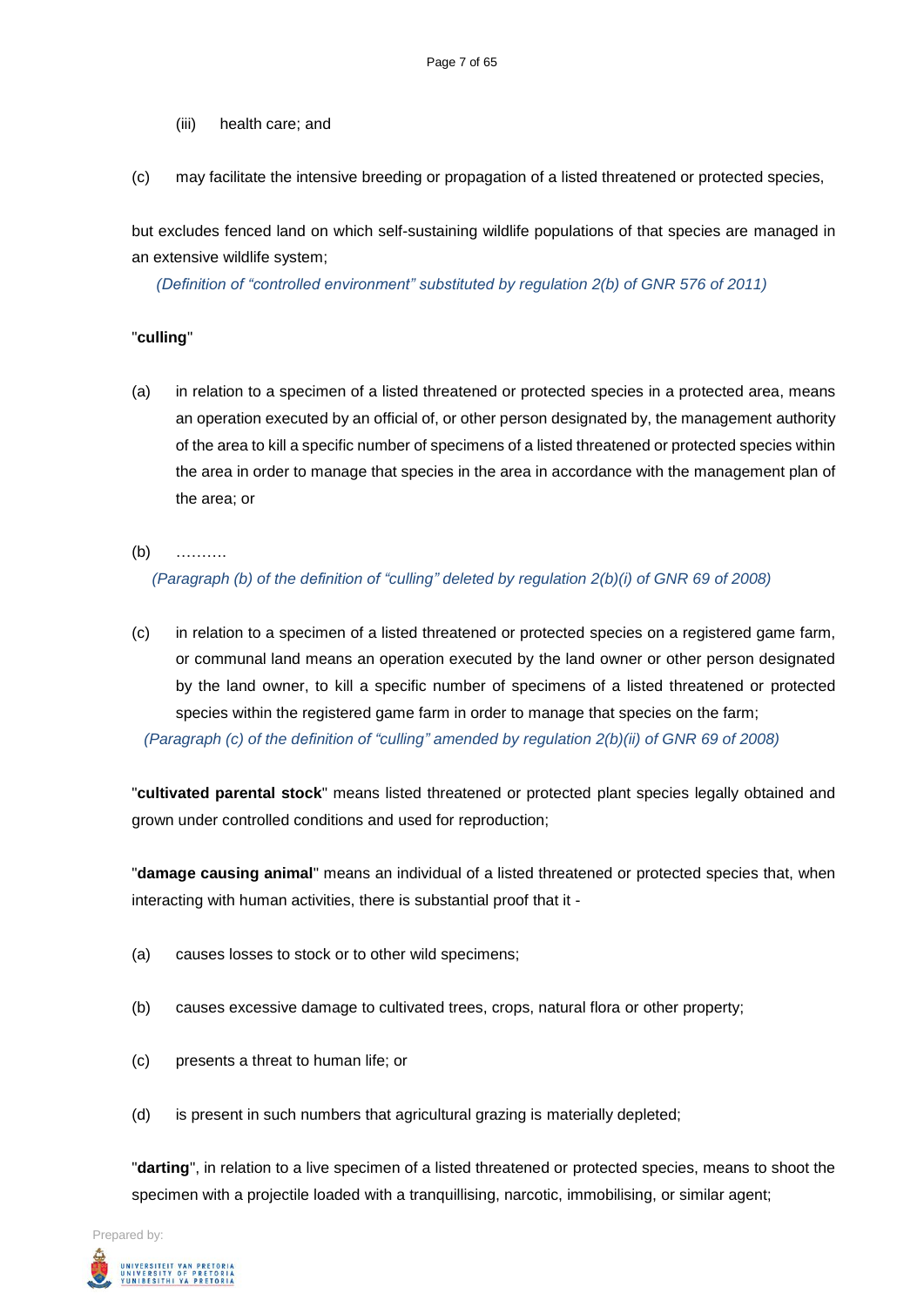"**elderly person**" means a person of 65 years and older;

"**elephant ivory**" in relation to marking and registration means any piece of elephant tusk which is both 20cm or more in length and more than 1kg in weight, whether carved or not;

*(Definition of "elephant ivory" substituted by regulation 2(c) of GNR 69 of 2008)*

"**environmental assessment practitioner**" means the individual responsible for conducting risk assessments in terms of regulation 15;

*(Definition of "environmental assessment practitioner" inserted by regulation 2(d) of GNR 69 of 2008)*

"**extensive wildlife system**" means a system that is large enough, and suitable for the management of self-sustaining wildlife populations in a natural environment which requires minimal human intervention in the form of-

- (a) the provision of water;
- (b) the supplementation of food, except in times of drought;
- (c) the control of parasites; or
- (d) the provision of health care.

"**fair chase principle**" means a set of hunting conditions in which the individual decision-maker judges the taking of prey as acceptably uncertain and difficult for the hunter;

*(Definition of "fair chase principle" inserted by regulation 2(e)(i) of GNR 69 of 2008)*

"**game capturer**" means a person that captures and conveys specimens of listed threatened or protected terrestrial vertebrate species for commercial purposes on behalf of another person and may include buying, temporary possession and selling of these specimens;

*(Definition of "game capturer" inserted by regulation 2(e)(ii) of GNR 69 of 2008)*

"**game farm hunting permit**" means a permit issued by the issuing authority to the landowner of a registered game farm, authorising a person authorised by the landowner to carry out a specific restricted activity, namely the buying and hunting of a listed threatened or protected species on that landowner's registered farm, including the subsequent transport and possession of the dead specimen of a listed threatened or protected species subsequent to the hunt;

*(Definition of "game farm hunting permit" substituted by regulation 2(f) of GNR 69 of 2008)*

"**gin trap**" means a leg hold or foothold trap made up of two tightly closing jaws, a spring of sorts, and a trigger in the middle, without an off-set jaw or padded jaw that reduces chances of injury to the animal;

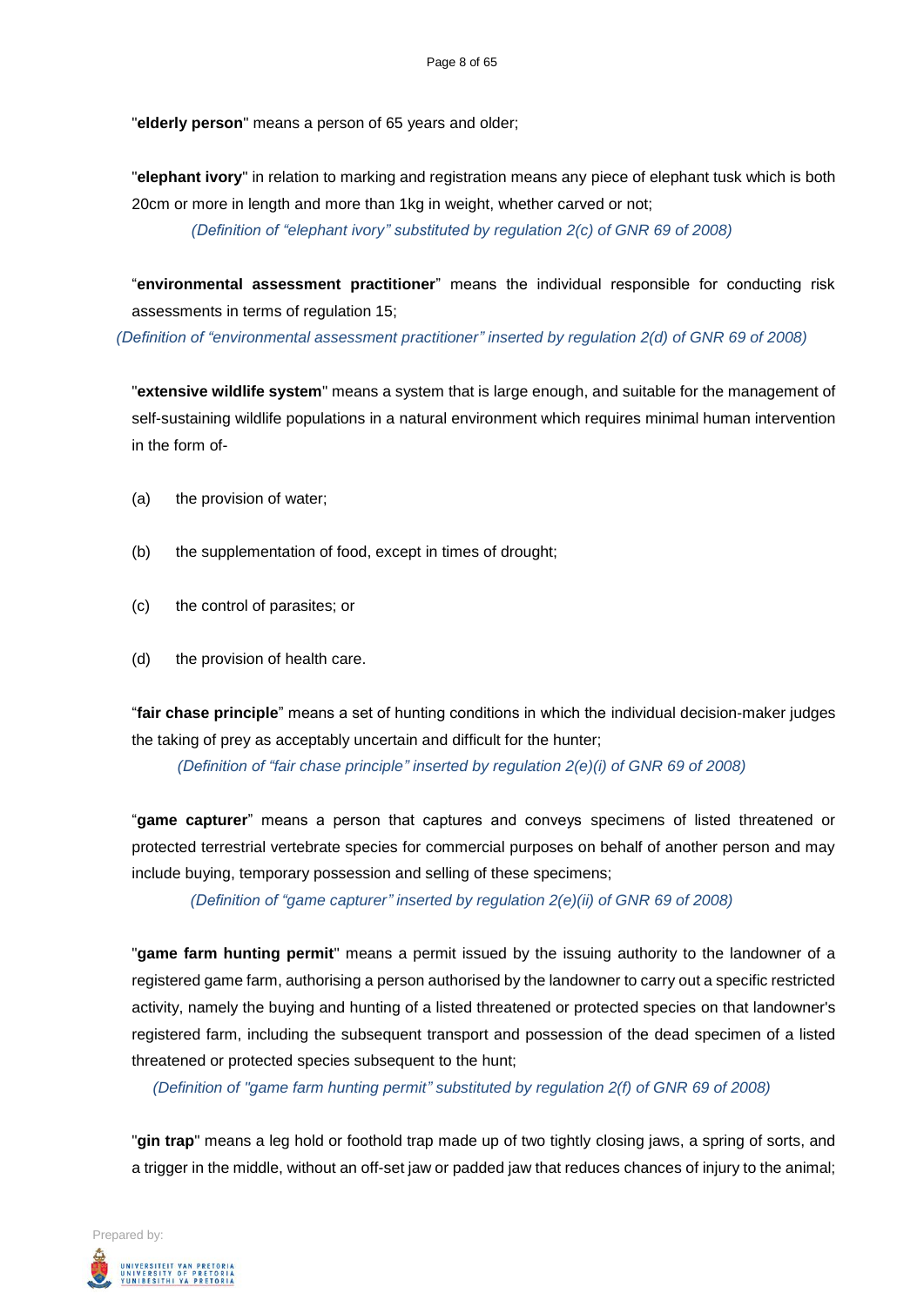#### Page 9 of 65

"**hunt**" in relation to a specimen of a listed threatened or protected species, includes -

- (a) to intentionally kill such species by any means, method or device whatsoever;
- (b) to capture such species by any means, method or device whatsoever with the intent to kill;
- (c) to search for, lie in wait for, pursue, shoot at, tranquillise or immobilise such species with the intent to kill; or
- (d) to lure by any means, method or device whatsoever, such species with the intent to kill, but excludes the culling of a listed threatened or protected species in a protected area or on a registered game farm or the culling of a listed threatened or protected species that has escaped from a protected area and has become a damage causing animal;

"**hunting client**" means a person who -

- (a) is not resident in the Republic; and
- (b) pays or rewards a professional hunter directly or indirectly through a hunting outfitter for, or in connection with, the hunting of a listed threatened or protected species; *(Definition of "hunting client" substituted by regulation 2(g) of GNR 69 of 2008)*

"**hunting organisation**" means any organisation that represents hunters, and that has an accepted constitution and code of conduct that provide for disciplinary actions, should a member not adhere to the code of conduct of the organisation to which he or she is a member;

*(Definition of "hunting organisation" inserted by regulation 2(h)(i) of GNR 69 of 2008)*

"**hunting outfitter**" means a person who is licensed in terms of provincial legislation as a hunting outfitter;

*(Definition of "hunting outfitter" inserted by regulation 2(h)(ii) of GNR 69 of 2008)*

"**hybridisation**" means the cross-breeding of individuals from different species or sub-species;

"**issuing authority**" means an organ of state referred in regulation 3 as an issuing authority;

"**IUCN Red List status**" means the conservation status of the species based on the IUCN Red List categories and criteria;

"**kept in captivity**" or "**captive kept**", in relation to a specimen of a listed threatened or protected species, means that the species is kept in a controlled environment for a purpose other than -

(a) transfer or transport;

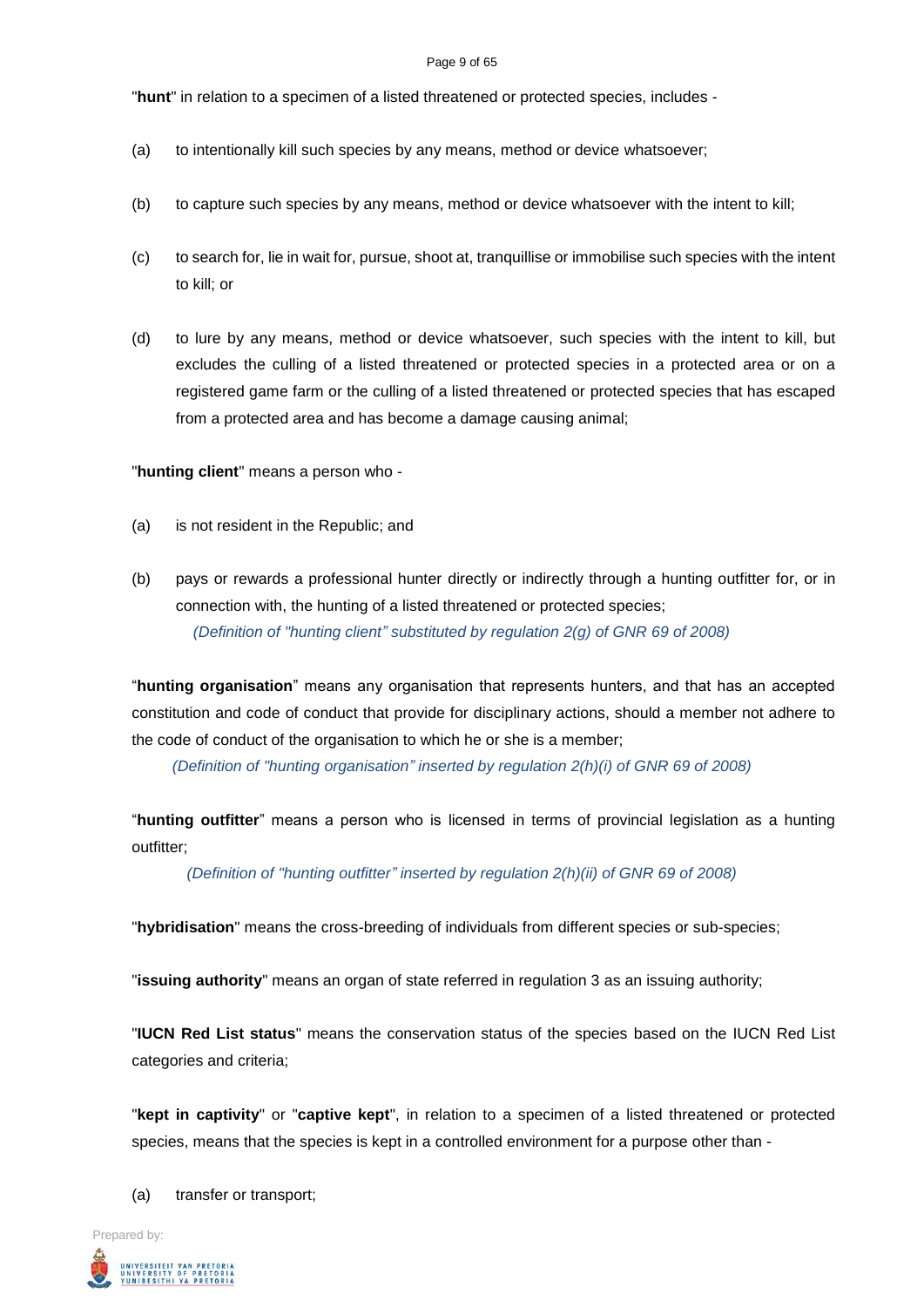#### (b) quarantine; or

(c) veterinary treatment;

"**land owner**" includes the authorised representative of the land owner or persons in control of the land; *(Definition of "land owner" inserted by regulation 2(i) of GNR 69 of 2008)*

"**listed large predator**" means a specimen of any of the following listed threatened or protected species:

- (a) Cheetah (*Acinonyx jubatus*);
- (b) Spotted hyaena (*Crocuta crocuta*);
- (c) Brown hyaena (*Parahyaena brunnea*);
- (d) Wild dog (*Lycaon pictus*); or
- (e) ……….
- (f) Leopard (*Panthera pardus*); *(Definition of "listed large predator" substituted by regulation 2(j) GNR 69 of 2008)*

"**listed threatened or protected species**" means a species listed as a threatened or protected species in terms of section 56(1) of the Biodiversity Act;

"**management plan**", means -

- (a) a management plan referred to in section 41 of the National Environmental Management: Protected Areas Act, 2003 (Act No. 57 of 2003);
- (b) a biodiversity management plan developed in terms of section 43 of the Biodiversity Act; or
- (c) a management plan done in terms of paragraph 6 of the National Norms and Standards for the Management of Elephants in South Africa, 2008, issued in terms of section 9 of the Biodiversity Act.

*(Definition of "management plan" substituted by regulation 2 of GNR 209 of 2009)*

"**Marine and Coastal Management Unit**" means the unit, within the Department, which is responsible for the administration of the Marine Living Resources Act, 1998 (Act No. 18 of 1998);

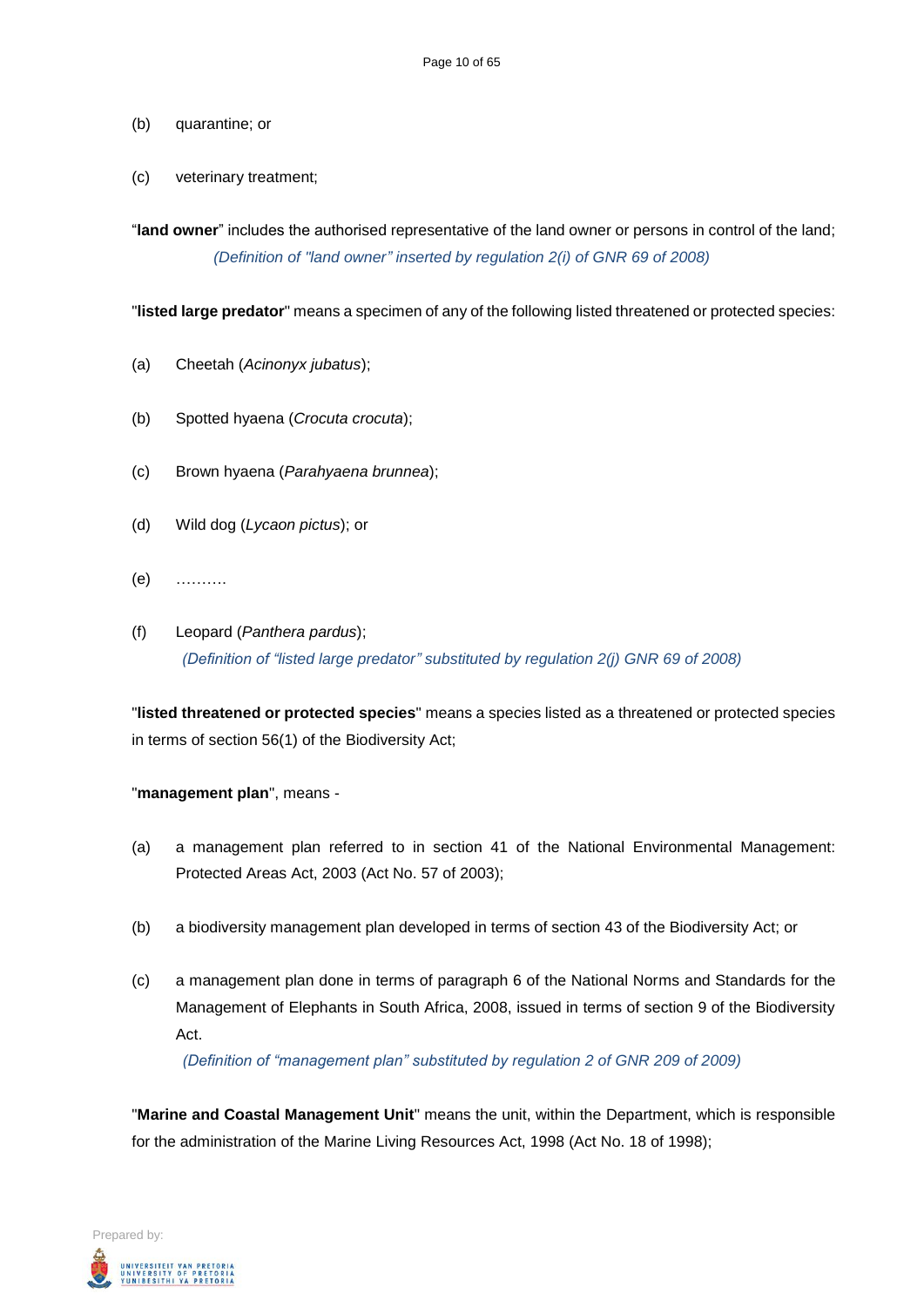#### Page 11 of 65

"**mark**" means an indelible imprint, micro-chip or other recognised means of identifying a specimen, designed in such a way as to render the imitation thereof by unauthorized persons as difficult as possible;

"**norms and standards**" means any national norms and standards issued in terms of-

- (a) section 9 of the Biodiversity Act to the extent that they apply to
	- (i) restricted activities involving listed threatened or protected species; or
	- (ii) registered captive breeding operations, registered commercial exhibition facilities, registered game farms, registered nurseries, registered scientific institutions, registered sanctuaries, registered rehabilitation facilities or registered wildlife traders; or
- (b) section 11 of the Protected Areas Act, to the extent that they apply to restricted activities involving listed threatened or protected species in protected areas;

"**nursery**" means a facility where a listed threatened or protected plant species is sold, artificially propagated or multiplied for commercial purposes;

*(Definition of "nursery" substituted by regulation 2(k) of GNR 69 of 2008)*

"**nursery possession permit**" means a permit issued by the issuing authority to a registered nursery, authorising a person to buy threatened or protected species from the registered nursery and for such person to convey and keep it in his or her possession for a period specified on the permit;

"**permit**" means a permit issued by an issuing authority, authorising a restricted activity involving a specimen of a listed threatened or protected species;

"**permit application**" means an application in terms of -

- (a) regulation 6 for the issuing of a permit;
- (b) regulation 38 for the renewal of a permit;
- (c) regulation 41 for the amendment of a permit.

"**person**" means a natural or juristic person;

"**personal effects permit**" means a permit issued by the issuing authority to a registered wildlife trader, authorising a person to buy dead or live specimens of listed threatened or protected species, including products derived from such species, for non-commercial purposes, from the registered wildlife trader

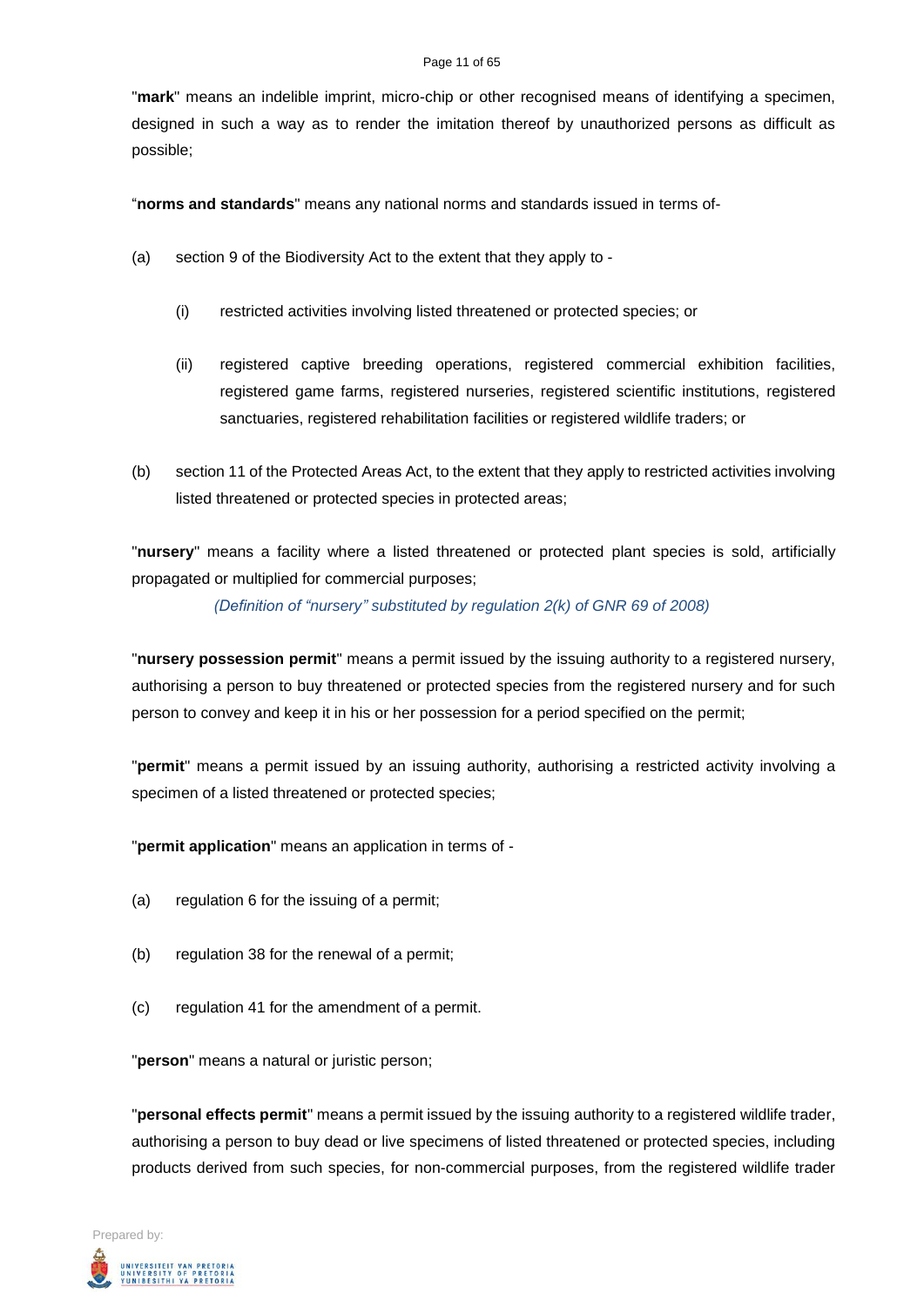and for such person to transport or convey and keep it in his or her possession for a period specified on the permit or to export it from the Republic;

*(Definition of "personal effects permit" substituted by regulation 2(1) of GNR 69 of 2008)*

"**physically disabled person**" means a person with a disability that significantly limits their functional mobility as defined by the World Health Organisation's International Classification on Functioning and Disability in Health;

"**possession permit**" means a permit for keeping or conveying a specimen of a listed threatened or protected species for personal use in a person's possession without carrying out any other restricted activity;

*(Definition of "possession permit" substituted by regulation 2(m) of GNR 69 of 2008)*

"**professional hunter**" means a person who is licensed in terms of provincial legislation as a professional hunter;

"**provincial department**" means the provincial department or provincial organ of state responsible for the conservation of biodiversity in a province;

*(Definition of "provincial department" substituted by regulation 2 of GNR 614 of 2012)*

"**put and take animal**" means a live specimen of a captive bred listed large predator, or a live specimen of a captive bred *Ceratotherium simum* (White rhinoceros) or *Diceros bicornis* (Black rhinoceros) that is released for the purpose of hunting that animal within a period of twenty four *[sic]* months after its release from a captive environment;

*(Definition of "put and take animal" substituted by regulation 2(n) of GNR 69 of 2008)*

"**registration application**" means an application in terms of-

- (a) regulations 30 for the registration of a captive breeding operation, commercial exhibition facility, game farm, nursery, scientific institution, sanctuary, rehabilitation facility or wildlife trader; or
- (b) regulation 38 for the renewal of the registration of a captive breeding operation, commercial exhibition facility, game farm, nursery, scientific institution, sanctuary, rehabilitation facility or wildlife trader;
- (c) regulation 41 for the amendment of the registration of a captive breeding operation, commercial exhibition facility, game farm, nursery, scientific institution, sanctuary, rehabilitation facility or wildlife trader;

"**registered game farm**" means a game farm registered with the issuing authority;

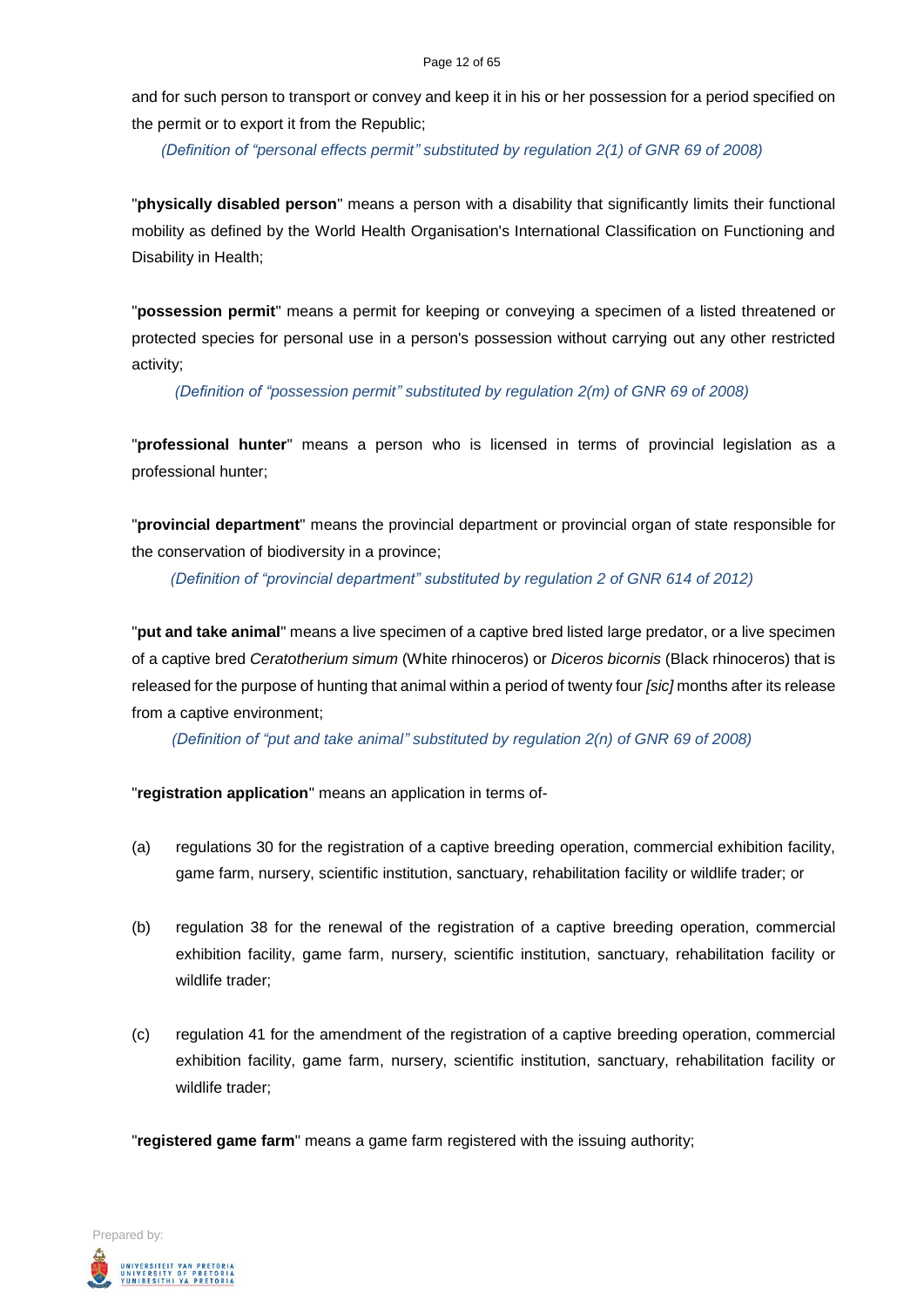#### Page 13 of 65

"**registered wildlife trader**" means a person who may hawk, peddle, barter, exchange, offer, advertise, expose or have in his or her possession for the purpose of exhibition, display, sale, hawking, peddling, bartering or exchanging, any listed threatened or protected species, and includes taxidermists and game capturers;

*(Definition of "registered wildlife trader" substituted by regulation 2(o) of GNR 69 of 2008)*

"**rehabilitation facility**" means a registered facility equipped for the temporary keeping of live specimens of a listed threatened or protected species for -

- (a) treatment and recovery purposes, in the case of sick or injured specimens;
- (b) rearing purposes, in the case of young orphaned specimens;
- (c) quarantine purposes; or
- (d) relocation,

with the overall intent to release the species.

"**rhinoceros horn**", in relation to marking and registration, an unprocessed rhinoceros horn or part thereof longer than 10cm in length;

*(Definition of "rhinoceros horn" inserted by regulation 2(p)(i) of GNR 69 of 2008)*

"**risk assessment**" means a risk assessment requested by an issuing authority in terms of section 89 of the Biodiversity Act;

"**SANBI**" means the South African National Biodiversity Institute established by section 10 of the Biodiversity Act;

"**sanctuary**" means a registered facility in which a permanent captive home is provided in a controlled environment for specimens of a listed threatened or protected species that would be unable to sustain themselves if released;

"**Scientific Authority**" means the Scientific Authority referred to in section 60 of the Biodiversity Act;

"**scientific institution**" means a museum, organ of state involved in research, registered research unit of a tertiary institution or herbarium where specimens of a listed threatened or protected species are kept or used for research, scientific, information or identification purposes;

*(Definition of "scientific institution" substituted by regulation 2(q) of GNR 69 of 2008)*

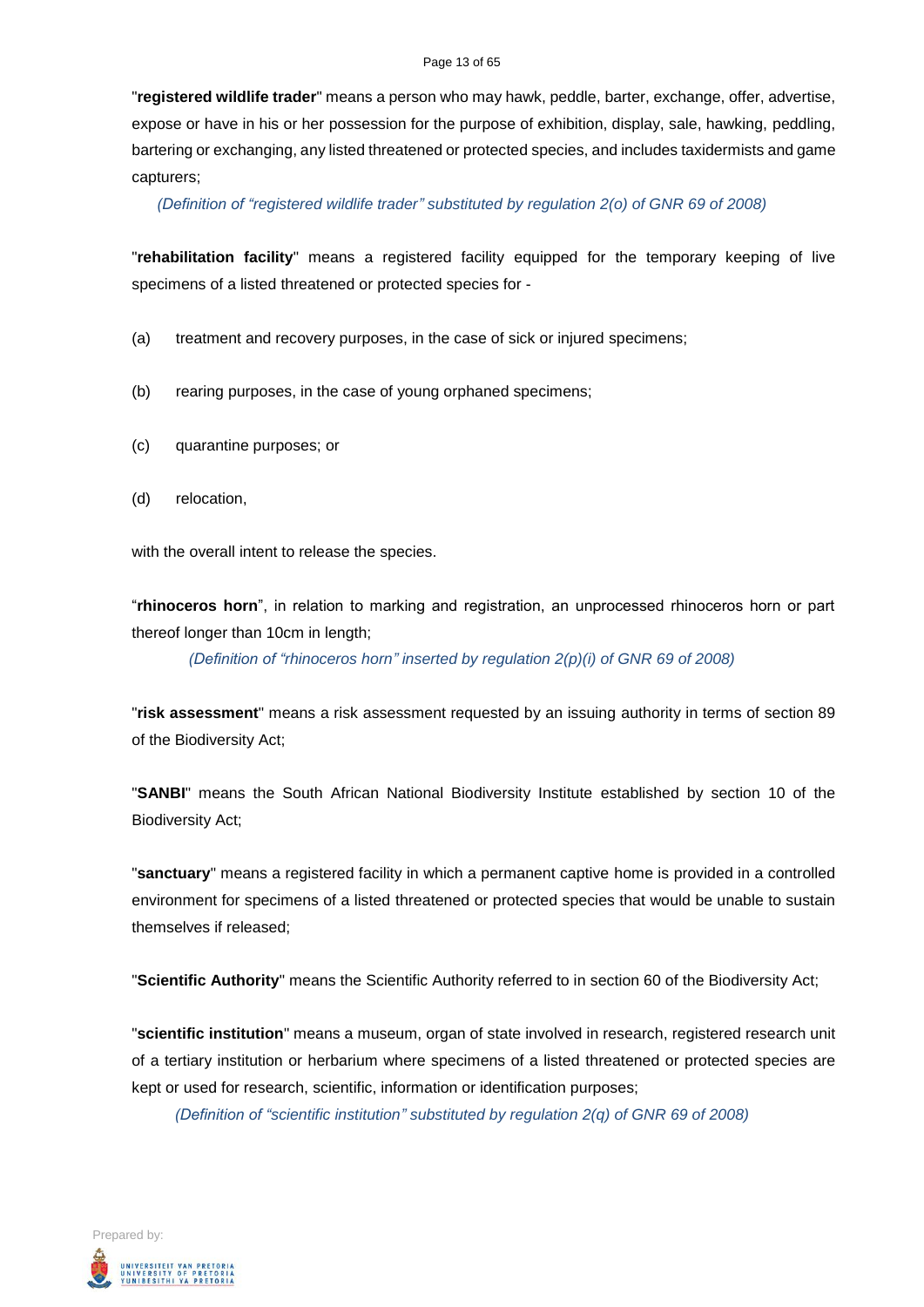#### Page 14 of 65

"**scientific purposes**" means the purpose is directed towards the practice of science and includes research;

"**standing permit**" means a permit referred to in regulation 5(2) that is valid for a longer specified period than an ordinary permit;

"**threatened species**" means indigenous species listed as critically endangered, endangered or vulnerable species in terms of section 56(1) of the Biodiversity Act;

*(Definition of "threatened species" inserted by regulation 2(r)(i) of GNR 69 of 2008)*

"**tracking**" means to search for or pursue a specimen of a listed threatened or protected species without killing the specimen;

*(Definition of "tracking" inserted by regulation 2(r)(ii) of GNR 69 of 2008)*

"**trade**" includes the import into the Republic, export from the Republic, selling or otherwise trading in, buying, receiving, giving, donating, or accepting as a gift, or in any way acquiring or disposing of any specimen;

"**wild populations**" means a group or collection of wild specimens;

"**wild specimen**" means a specimen that is living and growing in natural conditions with or without human intervention.

(2) In these regulations, a word or expression which is a derivative or other grammatical form of a word or expression defined in subregulation (1) or in the Biodiversity Act, has a corresponding meaning, unless the context indicates that another meaning is intended.

# **2. Purpose of regulations**

The purpose of these regulations is to -

- (a) further regulate the permit system set out in Chapter 7 of the Biodiversity Act insofar as that system applies to restricted activities involving specimens of listed threatened or protected species;
- (b) provide for the registration of captive breeding operations, commercial exhibition facilities, game farms, nurseries, scientific institutions, sanctuaries and rehabilitation facilities and wildlife traders;
- (c) provide for the regulation of the carrying out of a specific restricted activity, namely hunting;
- (d) provide for the prohibition of specific restricted activities involving specific listed threatened or protected species;

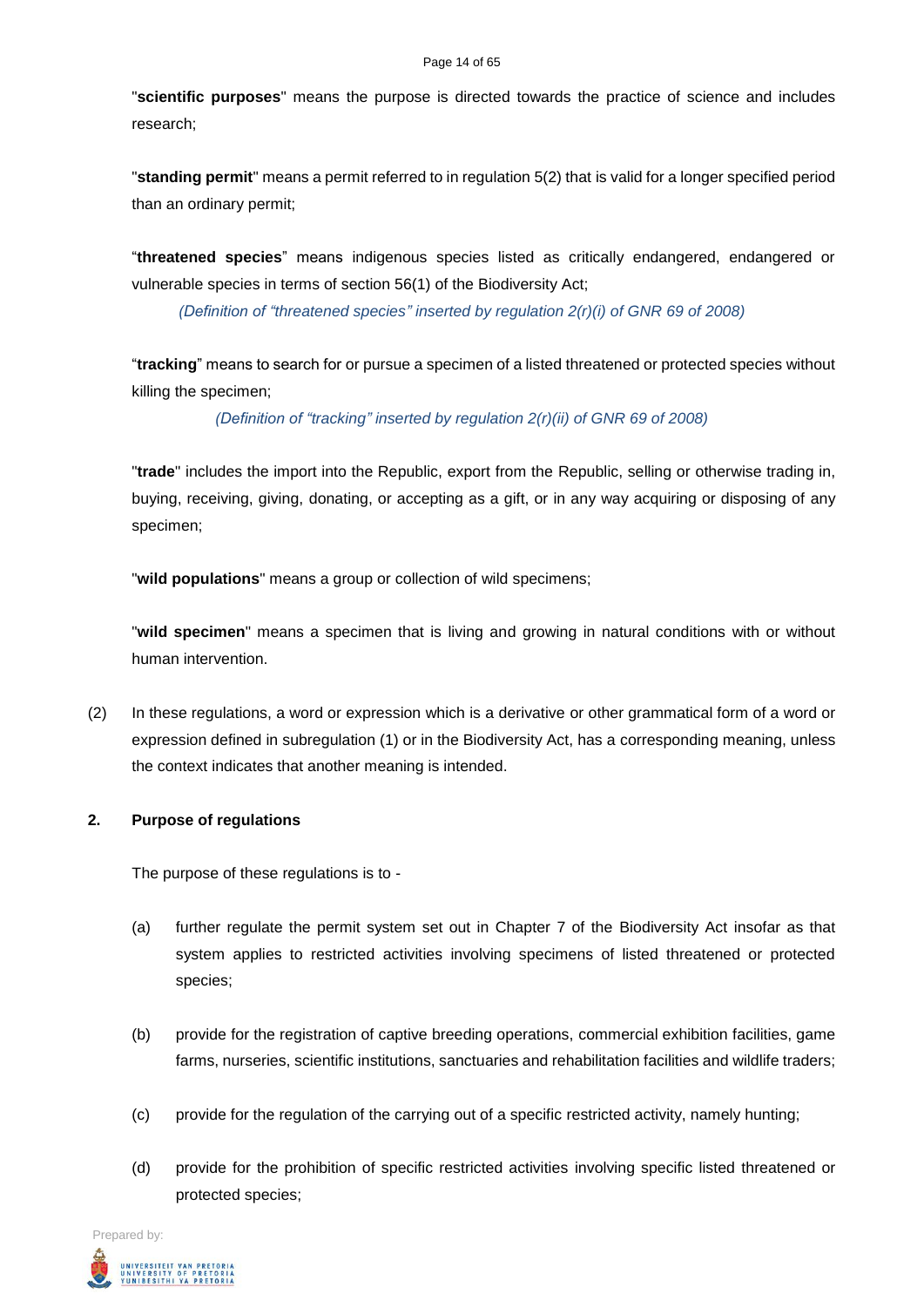- (e) provide for the protection of wild populations of listed threatened species; and
- (f) provide for the composition and operating procedure of the Scientific Authority.

#### **CHAPTER 2**

#### **PERMIT SYSTEM FOR LISTED THREATENED OR PROTECTED SPECIES**

#### *Part 1: Issuing authorities*

#### **3. Issuing authorities**

- (1) All permit applications must be decided upon by an issuing authority.
- (2)

*(Regulation 3(2) substituted by regulation 3(a) of GNR 576 of 2011) (Regulation 3(2) substituted by regulation 3(a) of GNR 614 of 2012) (Regulation 3(2) repealed by regulation 3 of GNR 324 of 2014)*

 $(3)$  ………

*(Regulation 3(3) substituted by regulation 3(b) of GNR 576 of 2011) (Regulation 3(3) substituted by regulation 3(b) of GNR 614 of 2012) (Regulation 3(3) repealed by regulation 3 of GNR 324 of 2014)*

- (4) The MEC must enter into an agreement with the management authority of a national park in relation to the control of damage causing animals originating from the national park.
- (5) An official of the Department or a *[sic]* organ of state may exercise a power or duty of an issuing authority in terms of the Biodiversity Act or these regulations to the extent that that power or duty has been delegated or sub-delegated to that official in terms of section 42 or 42A of the National Environmental Management Act, 1998 (Act No.107 of 1998).

*(Regulation 3 substituted by regulation 3 of GNR 69 of 2008) (Regulation 3 substituted by regulation 2 of GNR 210 of 2009)*

#### **4. Integrated permits**

(1) A permit issued in terms of provincial legislation by a provincial department that is an issuing authority in terms of regulations 3 for a restricted activity involving a listed threatened or protected species is regarded as a permit issued in terms of the Biodiversity Act and these regulations.

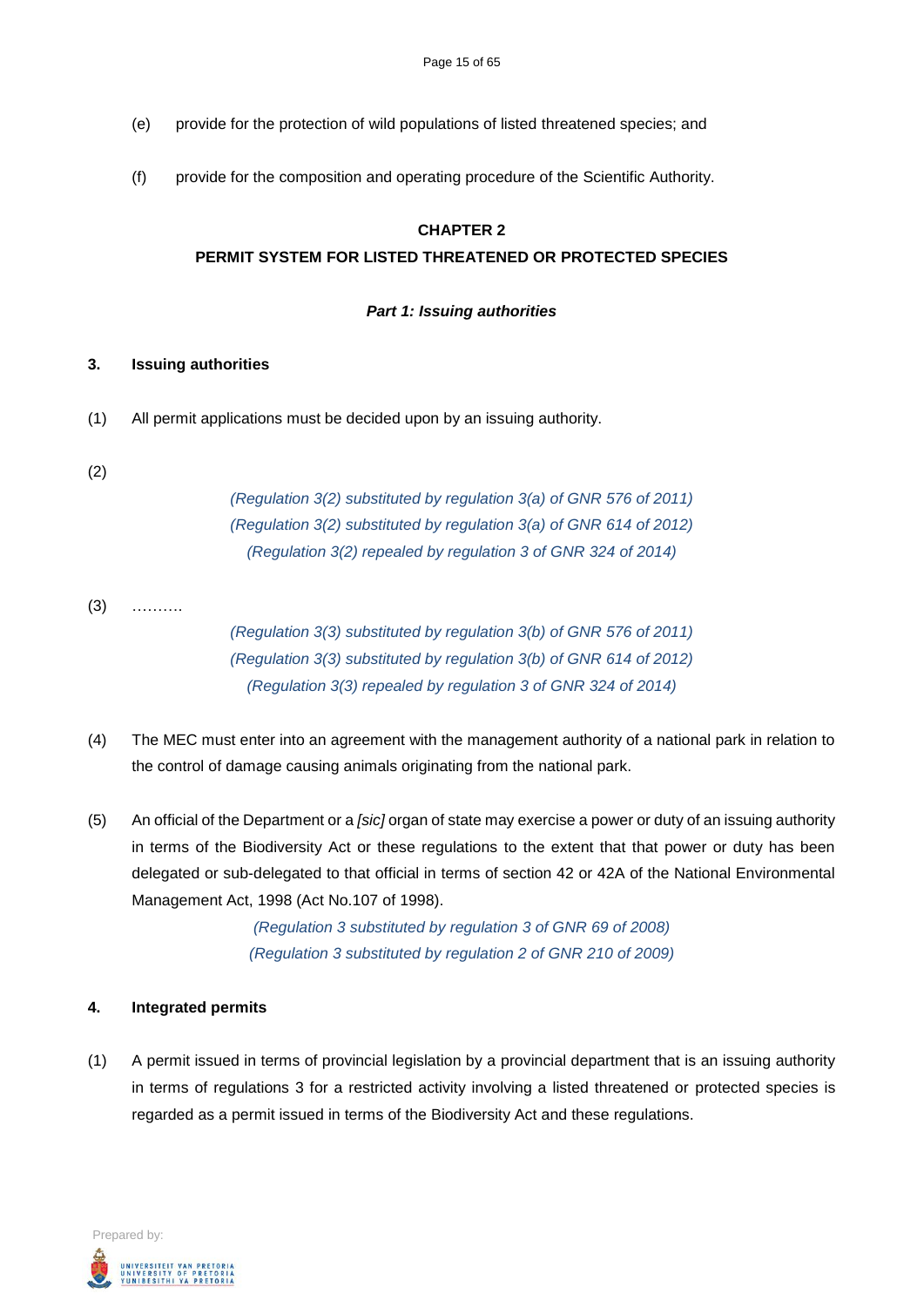- (2) A permit issued in terms of the Marine Living Resources Act, 1998 by an organ of state that is an issuing authority in terms of regulation 3 for a restricted activity involving a listed threatened or protected species is regarded as a permit issued in terms of the Biodiversity Act and these regulations.
- (3) An exemption issued in terms of the legislation referred to in subregulation (1) and (2) will not be regarded as a permit or exemption in terms of these regulations.
- (4) A person operating under an exemption in terms of the legislation referred to in subregulation (1) may continue to do so for a period of six months from the date of coming into effect of these regulations, within which period he or she must either apply for a permit under these regulations or stop the activity. *(Regulation 4(4) added by regulation 4 of GNR 69 of 2008)*

### *Part 2: Applications for permits*

### **5. Who may apply for permits**

- (1) Any person may in terms of section 88(1) of the Biodiversity Act apply for a permit.
- (2) Only the following persons may apply for standing permits:
	- (a) The provincial department, for a standing permit authorising the carrying out of restricted activities involving listed threatened or protected species on land under its jurisdiction and to control damage causing animals originating from protected areas or private land in accordance with regulation 14;

*(Regulation 5(2)(a) substituted by regulation 4 of GNR 576 of 2011)*

- (b) a national department, for a standing permit authorising the carrying out of restricted activities involving listed threatened or protected species on land under its jurisdiction;
- (c) the management authority of a protected area, for a standing permit authorising restricted activities involving specimens of listed threatened or protected species within the protected area that are necessary for their management in accordance with the management plan of the area;
- (d) a veterinarian engaged in the treatment of listed threatened or protected species, for a standing permit authorising the restricted activities involving specimens of listed threatened or protected species that are necessary for their treatment or for applying medical procedures;
- (e) a person conducting a registered captive breeding operation, for a standing permit authorising restricted activities involving specimens of listed threatened or protected species kept or bred at that captive breeding operation that are necessary for the purpose for which that captive breeding operation is registered;

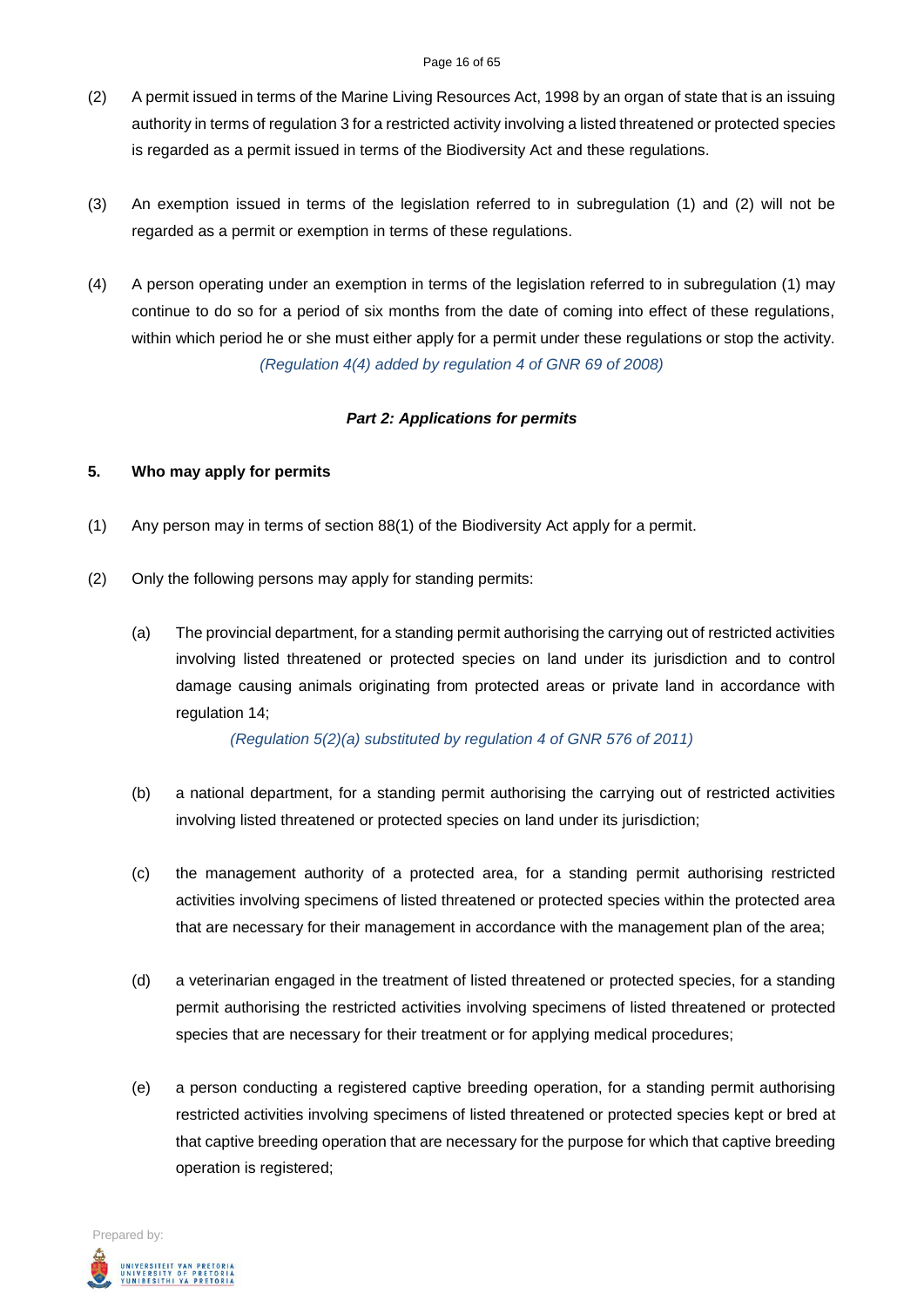#### Page 17 of 65

- (f) a person conducting a registered nursery, for a standing permit authorising restricted activities involving specimens of listed threatened or protected species cultivated or artificially propagated at that nursery that are necessary for the purpose for which that nursery is registered;
- (g) the operator of any registered sanctuary or registered rehabilitation facility, for a standing permit authorising restricted activities involving specimens of listed threatened or protected species brought to that sanctuary or rehabilitation facility that are necessary for their treatment or care;
- (h) the operator or head of a registered scientific institution or a person approved in writing by such an institution, for a standing permit authorising restricted activities involving specimens of listed threatened or protected species kept at that institution or being researched by the institution;
- (i) the operator or head of a registered commercial exhibition facility, for a standing permit authorising restricted activities involving specimens of listed threatened or protected species under the care of the exhibitor that are necessary for the purpose for which the commercial exhibition facility is registered;
- (j) a landowner of a registered game farm, for a standing permit authorising restricted activities involving specimens of listed threatened or protected species kept on the farm that are necessary for the management of the farm;
- (k) a registered wildlife trader, for a standing permit authorising him or her to operate as a wildlife trader in listed threatened or protected species as specified by the issuing authority.
- (3) A landowner of a registered game farm may apply for game farm hunting permits, authorising a person to buy and hunt a listed threatened or protected species on the registered game farm and for the subsequent transport and possession of the dead specimen(s) that was hunted, if the registration provisions in Chapter 3 are complied with.

*(Regulation 5(3) substituted by regulation 5(a) of GNR 69 of 2008)*

- (4) A registered nursery may apply for nursery possession permits authorising a person to buy, transport or convey and keep in his or her possession a listed threatened or protected species acquired from the registered nursery, if the registration provisions of Chapter 3 are complied with.
- (5) Any person may apply for a possession permit for having or conveying a listed specimen of a threatened or protected species or a product or derivative of a listed threatened or protected species in his or her possession, if that person does not intend to carry out any other restricted activity with that specimen. *(Regulation 5(5) substituted by regulation 5(b) of GNR 69 of 2008)*
- (6) A registered wildlife trader may apply for personal effects permits, authorising a person to buy, transport or convey and keep in his or her possession and, or export out of the Republic, dead or live specimens

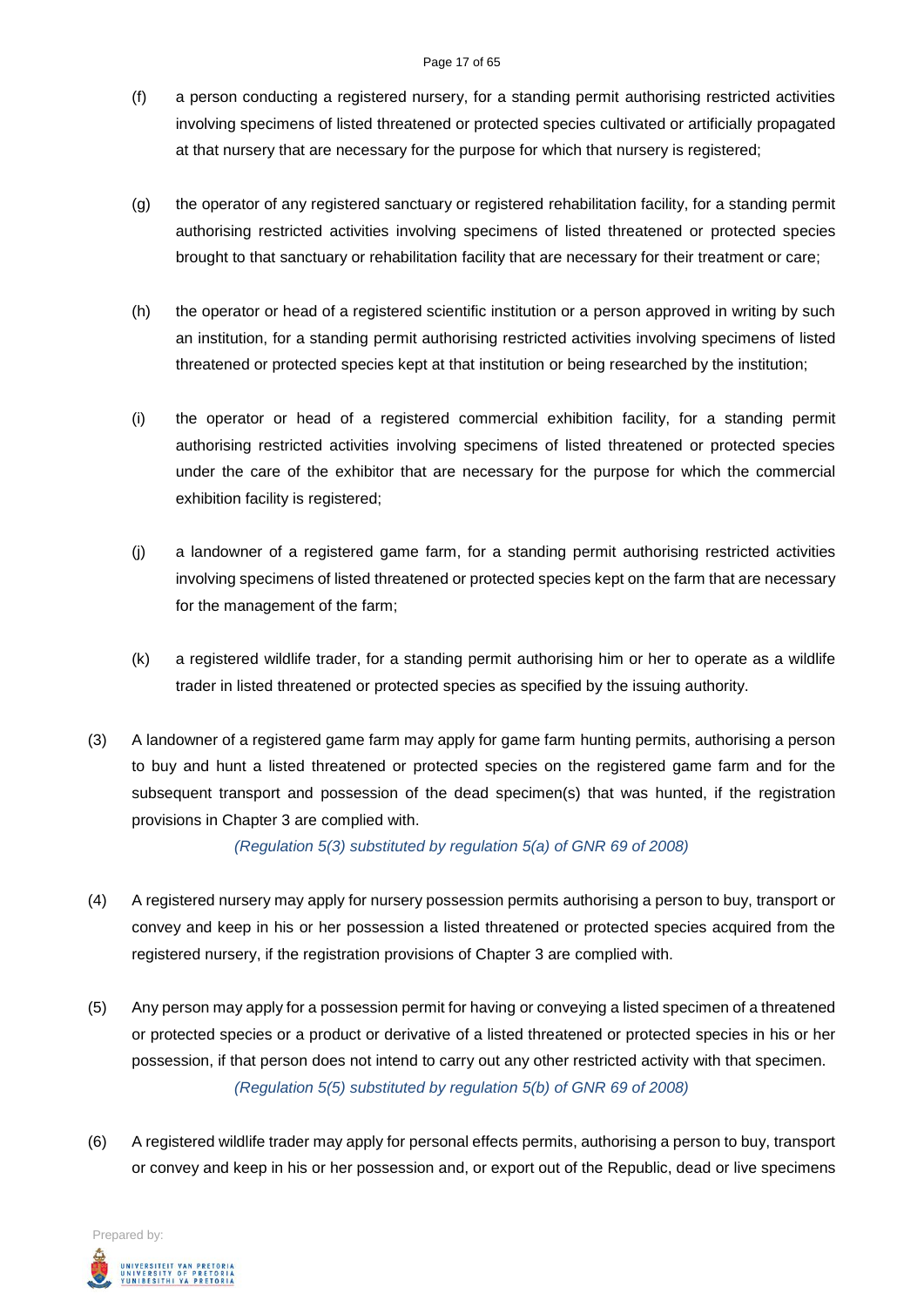#### Page 18 of 65

of listed threatened or protected species, including products derived from such species and acquired from the registered wildlife trade, if the registration provisions in Chapter 3 are complied with. *(Regulation 5(6) substituted by regulation 5(c) of GNR 69 of 2008)*

#### **6. Application procedure**

(1) A person may apply for a permit by submitting an application on the form set out in Annexure 1 to these regulations.

*(Regulation 6(1) substituted by regulation 2(a) of GNR 324 of 2014)*

(2) Unless the Minister directs otherwise in the case of a specific application or applications, the application contemplated in subregulation (1) must be submitted to the organ of state as specified in Section 87A of the Biodiversity Act.

> *(Regulation 6(2) substituted by regulation 5(a) of GNR 576 of 2011) (Regulation 6(2) substituted by regulation 2(b) of GNR 324 of 2014)*

- (3) An application referred to in subregulation (1) must be accompanied by
	- (a) a written consent, if required in terms of regulation 7;
	- (b) the applicable processing fee as set out in Annexure 5 to these regulations and the species fee as determined by the issuing authority if the restricted activity applied for is hunting;
	- (c) the risk assessment contemplated in regulation 15, if it was required by the issuing authority;
	- (d) if the person applying is physically disabled and relies on that condition, a written confirmation from the National Council for Persons with Physical Disabilities in South Africa that he or she is a physical disabled person;

*(Regulation 6(3)(d) substituted by regulation 3 of GNR 209 of 2009)*

- (dA) an approved management plan; and *(Regulation 6(3)(dA) inserted by regulation 3 of GNR 209 of 2009)*
- (e) any other additional information as requested by the issuing authority.
- (4) Notwithstanding the provision of subregulation (3)(b), payment of the applicable processing fee as set out in Annexure 5 to these regulations does not apply to organs of state. *(Regulation 6(4) added by regulation 5(b) of GNR 576 of 2011)*
- **7. Restricted activities on land owned by person other than applicant**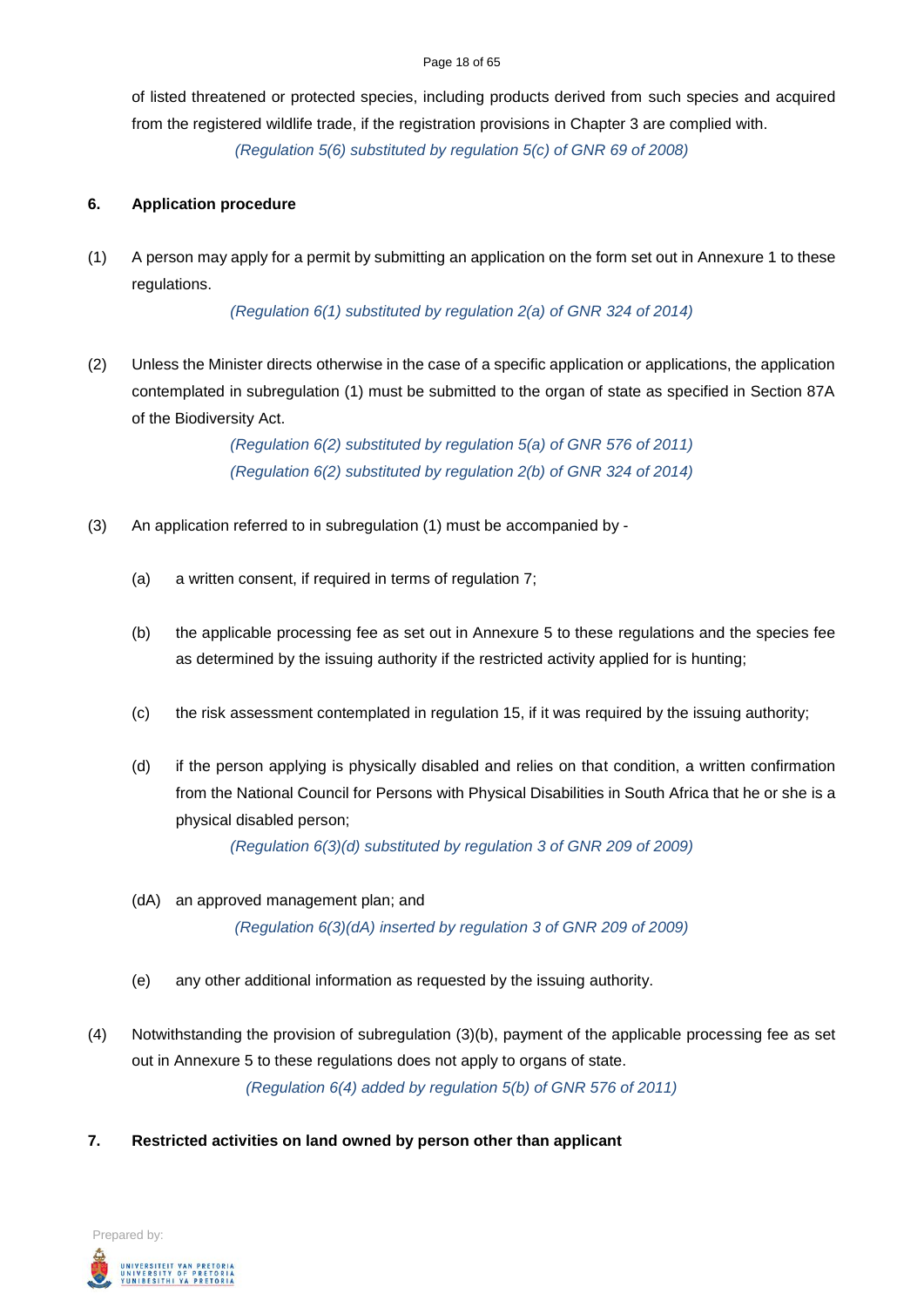- (1) If the restricted activity applied for is to be carried out on private land and the applicant is not the owner of the land, the applicant must -
	- (a) in the case of a listed threatened species obtain and submit the written consent of the landowner to undertake the proposed restricted activity on that land, when applying for a permit; or
	- (b) in the case of a listed protected species, obtain the written consent of the landowner prior to undertaking the proposed restricted activity on that land.
- (2) Subregulation (1) does not apply to the control of damage causing animals under the control of provincial departments.

*(Regulation 7 substituted by regulation 6 of GNR 69 of 2008)*

# *Part 3: Consideration of and decision on applications by issuing authorities*

### **8. Consideration of applications**

On receipt of an application in terms of regulation **6**, an issuing authority must consider and decide on the application within 20 working days and in accordance with this Part.

### **9. Additional information**

- (1) An issuing authority may request within 14 working days of receipt of the application an applicant to furnish such additional information as the issuing authority may determine for the proper consideration of the application.
- (2) The issuing authority must consider and decide on the application within 20 working days from the date of receipt of such additional information.

#### **10. Factors to be taken into account by issuing authorities when considering permit applications**

When considering a permit application, an issuing authority must, to the extent applicable, take into account -

- (a) all applicable legal requirements, in order to ensure that any decision with respect to a permit is consistent with regulation 17;
- (b) whether the species to which the application relates is listed in terms of section 56, of the Biodiversity Act as a critically endangered species, an endangered species, a vulnerable species or a protected species;
- (c) the IUCN Red List status of the species;

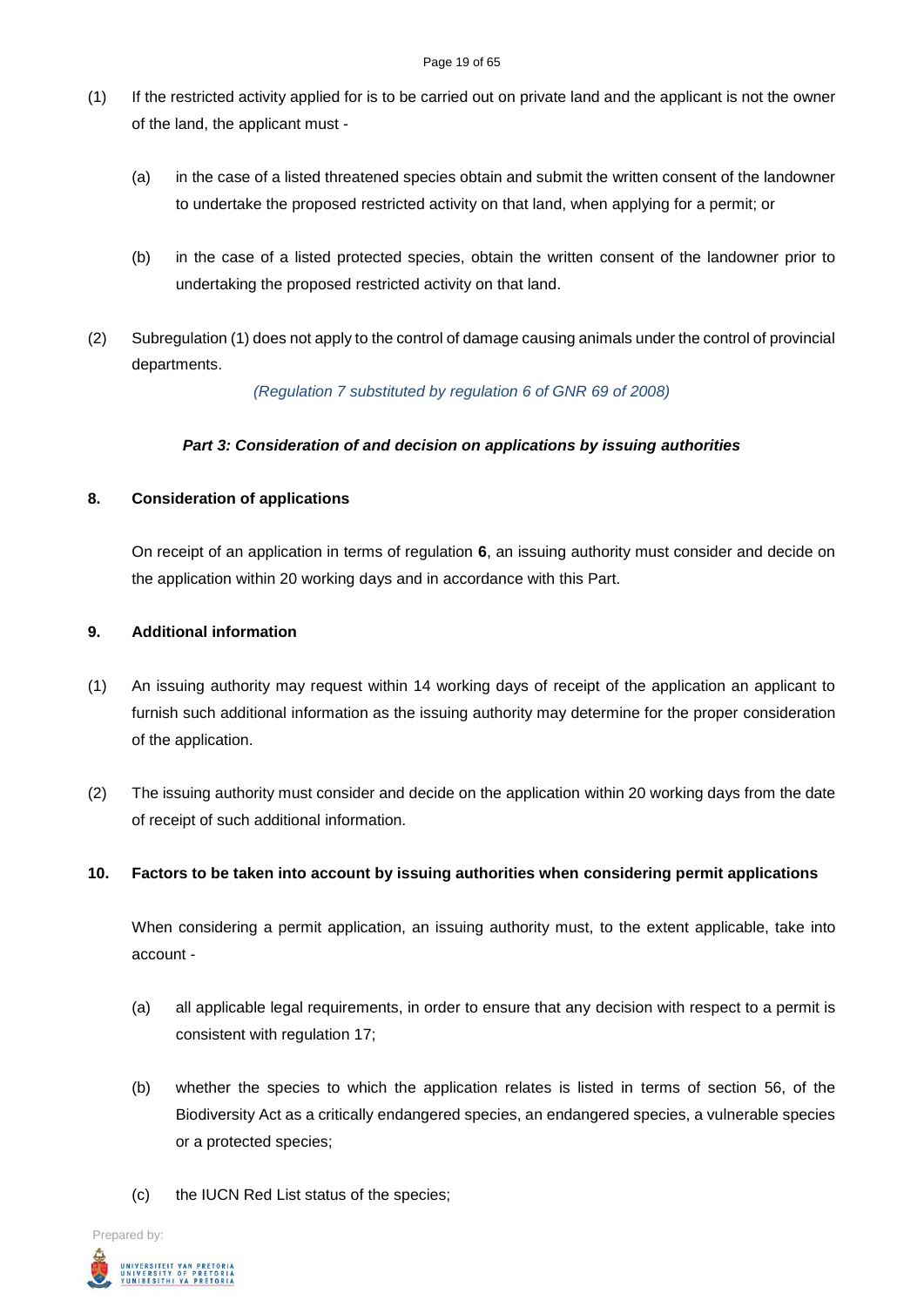- (d) whether the application involves a listed threatened or protected species that will be taken or removed from a wild population;
- (e) whether the restricted activity applied for is prohibited in terms of regulations 23, 24, 26 or 25;
- (f) whether the issuing authority has cancelled other permits issued to the applicant in terms of section 93 of the Biodiversity Act;
- (g) all other relevant factors, including
	- (i) all the information and documentation submitted by the applicant to the issuing authority in connection with the application;
	- (ii) any additional information required by the issuing authority in terms of section 88(2)(a) of the Biodiversity Act;
	- (iii) whether the restricted activity in respect of which the application is submitted is likely to have a negative impact on the survival of the relevant listed threatened or protected species;
	- (iv) the biodiversity management plan for the species concerned (if any);
	- (v) any recommendation by the Scientific Authority in terms of section 61(1)(c) of the Biodiversity Act regarding the application;
	- (vi) any risk assessment or expert evidence requested by the issuing authority;
	- (vii) any relevant information on the database that SANBI is required to keep in terms of section 11(1)(j) of the Biodiversity Act;
	- (viii) any objections to the application;
	- (ix) whether the restricted activity will be carried out by, or will take place in a registered captive breeding operation, commercial exhibition facility, nursery, scientific institution, sanctuary, rehabilitation facility, or by a wildlife trader registered in compliance with these regulations; and
	- (x) whether the restricted activity will be carried out on a registered game farm registered in terms of Chapter 3 of these regulations.

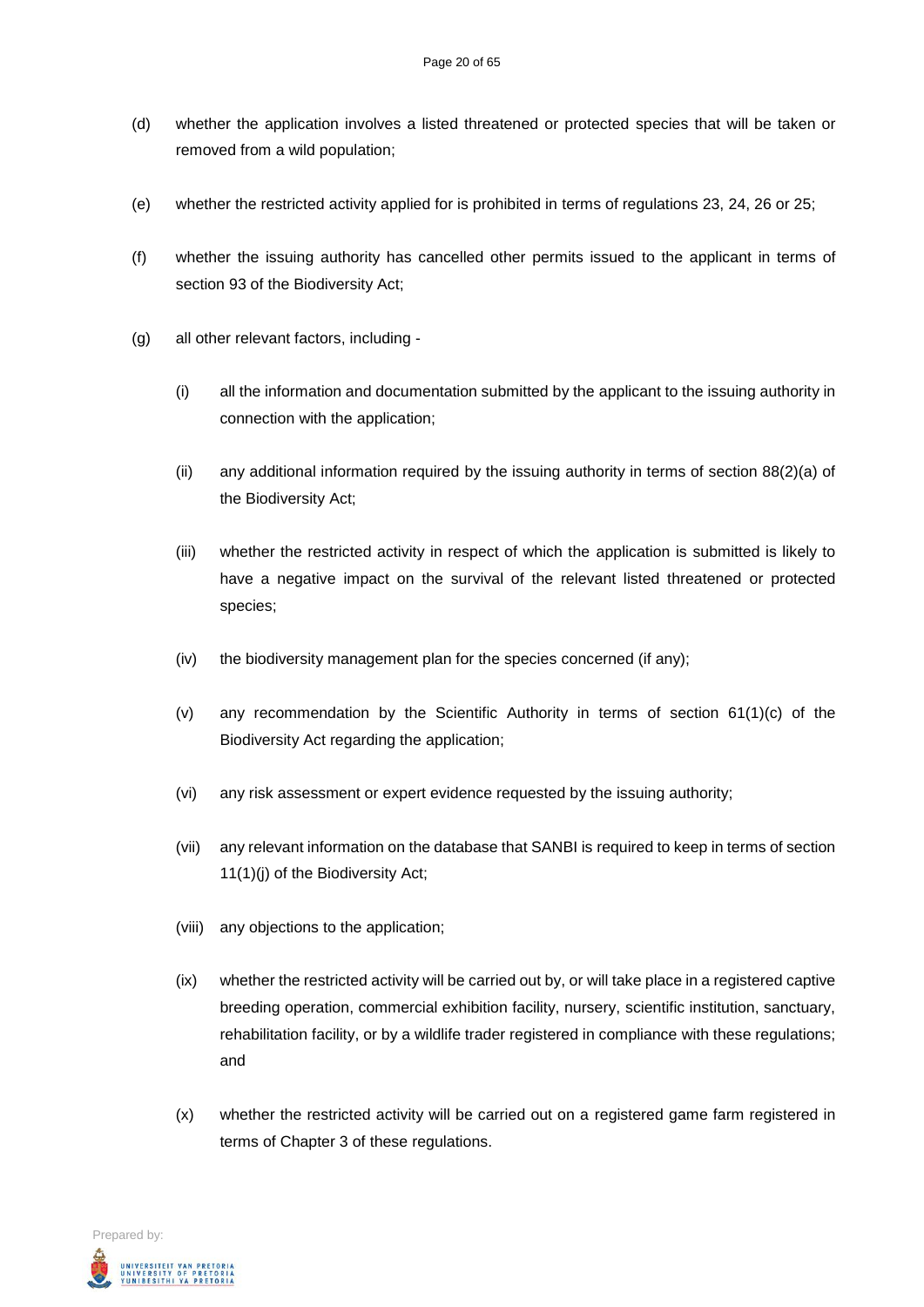# **11. Additional requirements for applications involving wild populations of listed critically endangered species**

If the application involves a wild populations of listed critically endangered species, the issuing authority must, in addition to the factors listed in regulation 10, -

- (a) require a risk assessment in accordance with regulation 15; and
- (b) consider whether the restricted activity applied for is in line with the biodiversity management plan for the species involved (if available).

# **12. Additional factors to be taken into account by issuing authorities when considering applications for hunting permits**

When considering an application for a permit to hunt a specimen of a listed threatened or protected animal species, an issuing authority must, in addition to the factors listed in regulation 10 and 11, also take into account:

- (a) Prohibited activities listed in regulation 24;
- (b) prohibited methods of hunting as listed in regulation 26;
- (c) whether the activity will take place on a registered game farm that is registered in terms of these regulations;
- (d) whether the activity involves the control of damage causing animals as provided for in regulation  $14$
- (e) in the case of a hunting client, whether he or she will be accompanied by a professional hunter;
- (f) in the case of a disabled person, the view of the National Council for Persons with Physical Disabilities in South Africa on whether the applicant is a physically disabled person;
- (g) whether a person applying for a permit is a member of a recognised hunting organisation; and
- (h) the hunting off-take limits determined by SANBI for a listed threatened or protected animal species determined by the Minister in terms of regulation 72 (if available).
- **13. Additional factors to be taken into account by issuing authorities when considering applications for game farm hunting permits, personal effects permits and nursery possession permits**

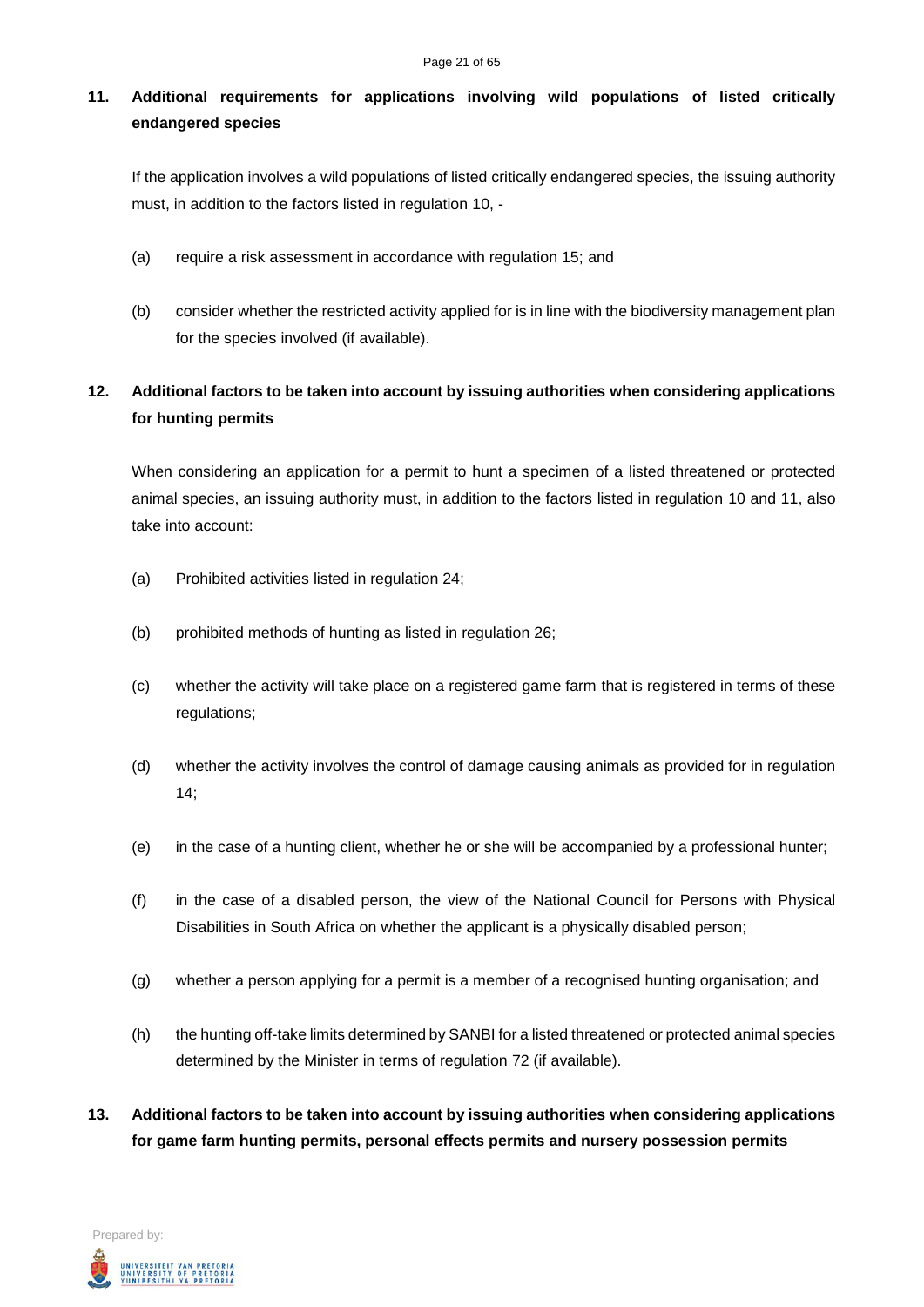- (1) When considering an application for game farm hunting permits, the issuing authority must, in addition to the factors listed in regulation 10, 11 and 12, take the following into consideration;
	- (a) Whether the applicant has a registered game farm that is registered in compliance with Chapter 3 of these regulations;
	- (b) whether the species applied for is a listed threatened or protected species;
	- (c) whether the restricted activity applied for is buying and hunting of a listed threatened or protected species and the subsequent transport and possession of a dead specimen; and *(Regulation 13(1)(c) substituted by regulation 7(a) of GNR 69 of 2008)*
	- (d) whether any permit issued to the landowner of the registered game farm has been cancelled in terms of section 93 of the Biodiversity Act.
- (2) When considering an application for nursery possession permits, the issuing authority must, in addition to the factors listed in regulation 10 and 11 take the following into consideration:
	- (a) Whether the nursery is registered in compliance with Chapter 3 of these regulations;
	- (b) whether the species applied for is a listed threatened or protected species;
	- (c) whether the restricted activities applied for are buying, having in possession, and the transport or conveyance of the specimen as specified in regulation 5 (4); and
	- (d) whether any permit issued to the registered nursery has been cancelled in terms of section 93 of the Biodiversity Act.
- (3) When considering an application for personal effects permits, the issuing authority must, in addition to the factors listed in regulation 10 and 11 take the following into consideration:
	- (a) Whether the wildlife trader is registered in compliance with Chapter 3 of these regulations;
	- (b) whether the specimens applying for are live or dead or processed specimens of listed threatened or protected species, including products or derivatives of such species; *(Regulation 13(3)(b) substituted by regulation 7(b) of GNR 69 of 2008)*
	- (c) whether the restricted activities applied for are buying, having in possession, transporting or conveying and / or export out of the Republic as specified in regulation 5(6); and
	- (d) whether any permit issued to the registered wildlife trader has been cancelled in terms of section 93 of the Biodiversity Act.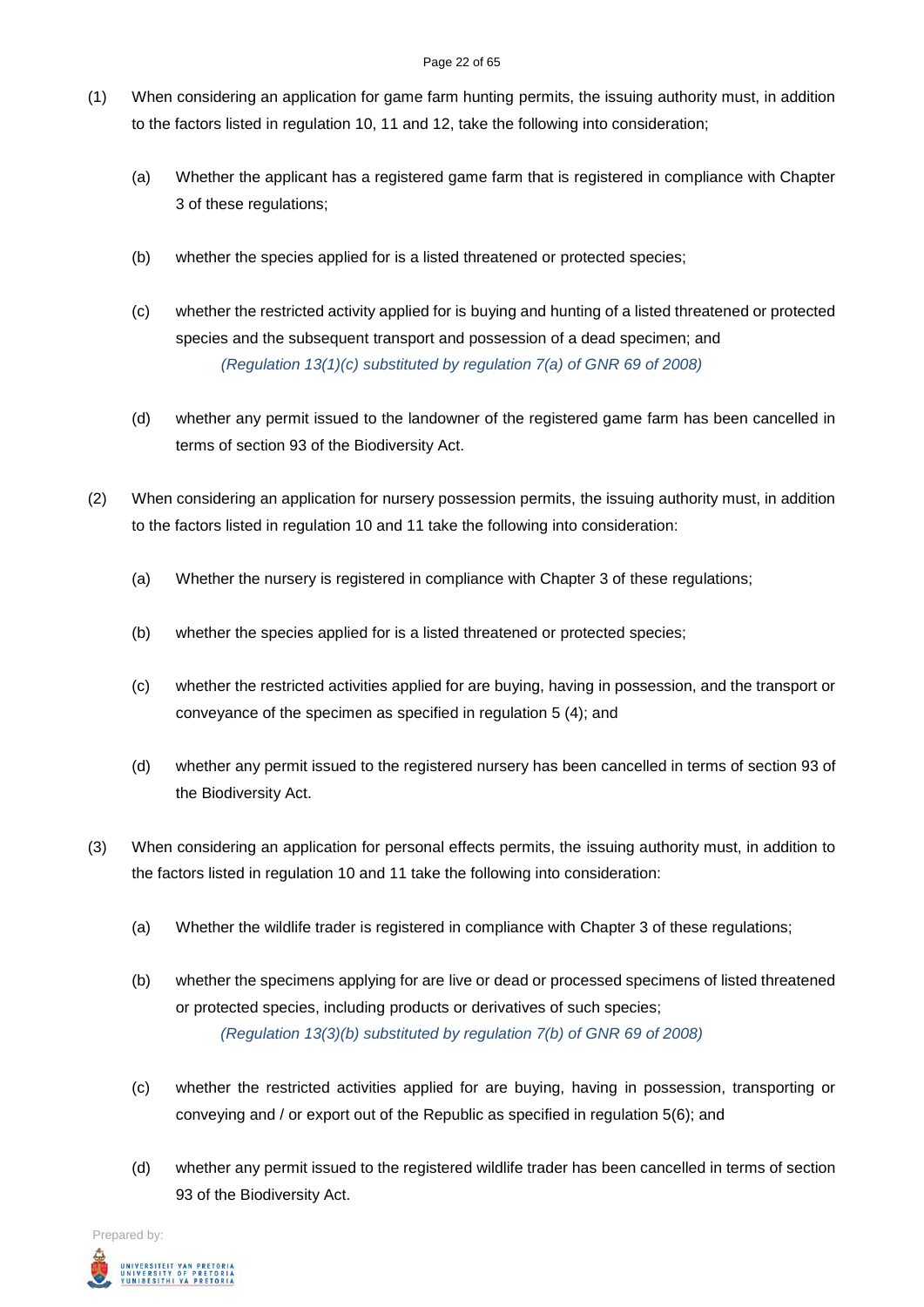## **14. Provisions relating to damage causing animals**

(1) The provincial department responsible for the conservation of biodiversity in a province, must determine whether an individual of a listed threatened or protected species can be deemed to be a damage causing animal.

### *(Regulation 14(1) substituted by regulation 8(a) of GNR 69 of 2008)*

- (2) In the case of a damage causing animal originating from a protected area, the following control options must be considered by the provincial department referred to in subregulation (1) or the management authority of a protected area:
	- (a) Capture and relocation by the provincial department referred to in subregulation (1) or the management authority of the protected area;
	- (b) control by the provincial department referred to in subregulation (1) or the management authority of a protected area by culling or by using methods prescribed in subregulations (4), (5) and (6); or
	- (c) control by a person, other than a hunting client, designated in writing, by the provincial department referred to in subregulation (1) or the management authority of the protected area, and in possession of a valid permit to capture and relocate or to control by means of methods prescribed in subregulation (4), (5) and (6).

*(Regulation 14(2)(c) substituted by regulation 8(b) of GNR 69 of 2008)*

- (3) Subregulation (1) does not prevent a landowner from killing a damage causing animal in self-defence where human life is threatened. If a damage causing animal is killed in an emergency situation -
	- (a) the landowner must inform the relevant issuing authority of the incident within 24 hours after it has taken place; and
	- (b) the issuing authority must evaluate the evidence and may condone the action in writing or if necessary, take appropriate steps to institute criminal proceedings.
- (4) The holder of a permit referred to in regulation 5(2)(a) and (c) or a person referred to in subregulation 2(c) may hunt a damage causing animal by any of the following means, as specified on his or her permit:
	- (a) poison, which has in terms of applicable legislation, been registered for the purpose of poisoning the species involved and as specified by the issuing authority;
	- (b) bait and traps, excluding gin traps, where the damage causing animal is -

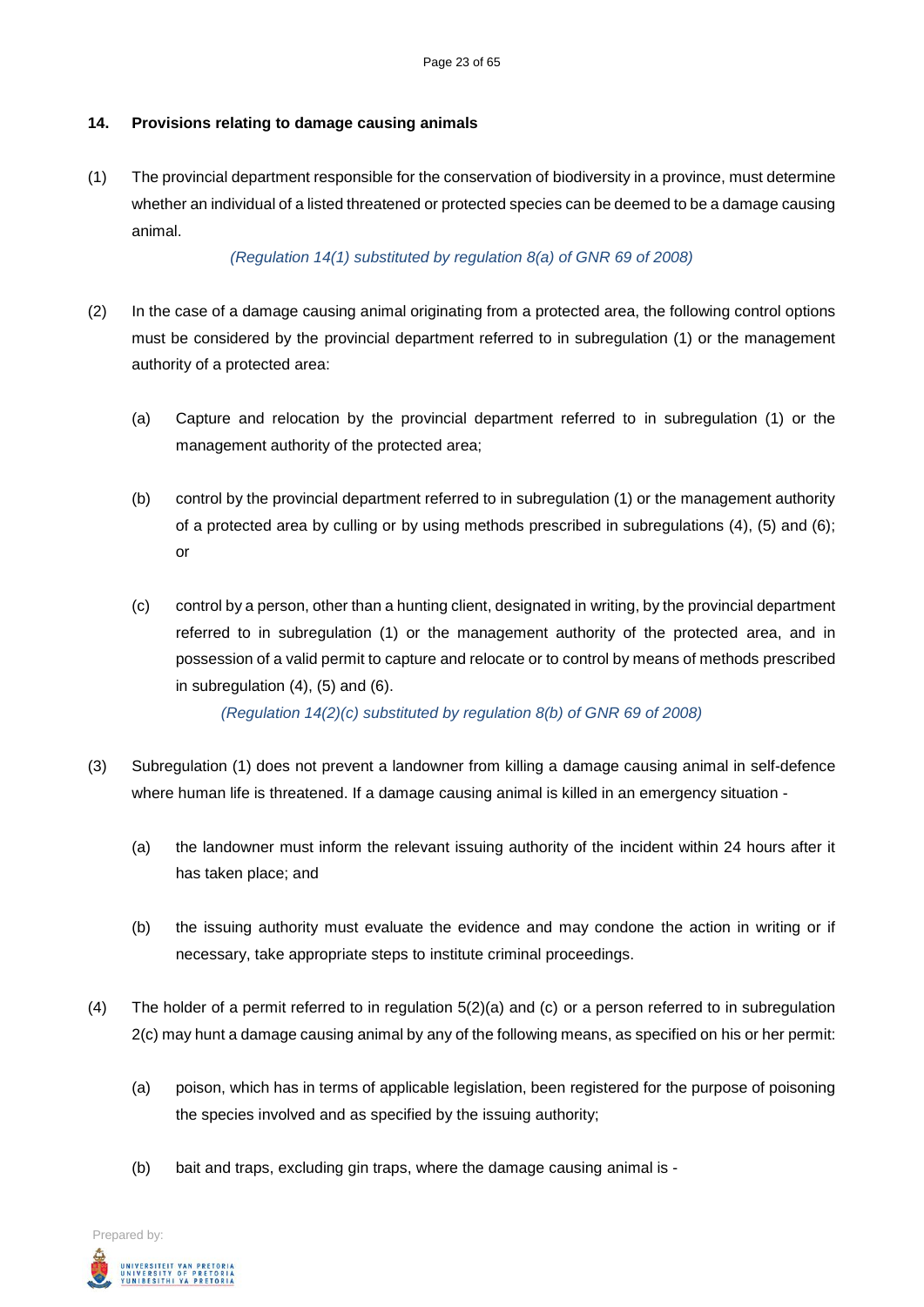- (i) in the immediate vicinity of the carcass of domestic stock or wildlife which it has or apparently has killed;
- (ii) about to cause damage to domestic stock or wildlife;
- (c) dogs, for the purpose of flushing the damage causing animal or tracking a wounded animal;
- (d) darting, for the subsequent translocation of the damage causing animal, and
- (e) a firearm suitable for hunting purposes. *(Regulation 14(4) substituted by regulation 8(c) of GNR 69 of 2008)*
- (5) The holder of a permit referred to in regulation 5(2)(a) and (c) or a person referred to in subregulation 2(c) may hunt a damage causing individual by luring it by means of-
	- (a) sounds; or
	- (b) smell.

*(Regulation 14(5) substituted by regulation 8(d) of GNR 69 of 2008)*

- (6) The holder of a permit referred to in regulation 5(2)(a) and (c) or a person referred to in subregulation 2(c) may hunt a damage causing animal by using a motorised vehicle and flood or spotlights. *(Regulation 14(6) substituted by regulation 8(e) of GNR 69 of 2008)*
- (7) In the case of a damage causing animal originating from an area other than a protected area, the following control options must be considered by the provincial department referred to in subregulation (1):
	- (a) Capture and relocation by the provincial department referred to in subregulation (1);
	- (b) control by the provincial department referred to in subregulation (1) by using methods prescribed in subregulations (4), (5) and (6); or
	- (c) control by a person, other than a hunting client, designated in writing, by the provincial department referred to in subregulation (1), and in possession of a valid permit to capture and relocate or to control by means of methods prescribed in subregulation (4), (5) and (6). *(Regulation 14(7) inserted by regulation 8(f) of GNR 69 of 2008)*

#### **15. Risk assessment**

(1) If an issuing authority requests that a risk assessment be carried out, the assessment must, as the issuing authority may determine, include the following: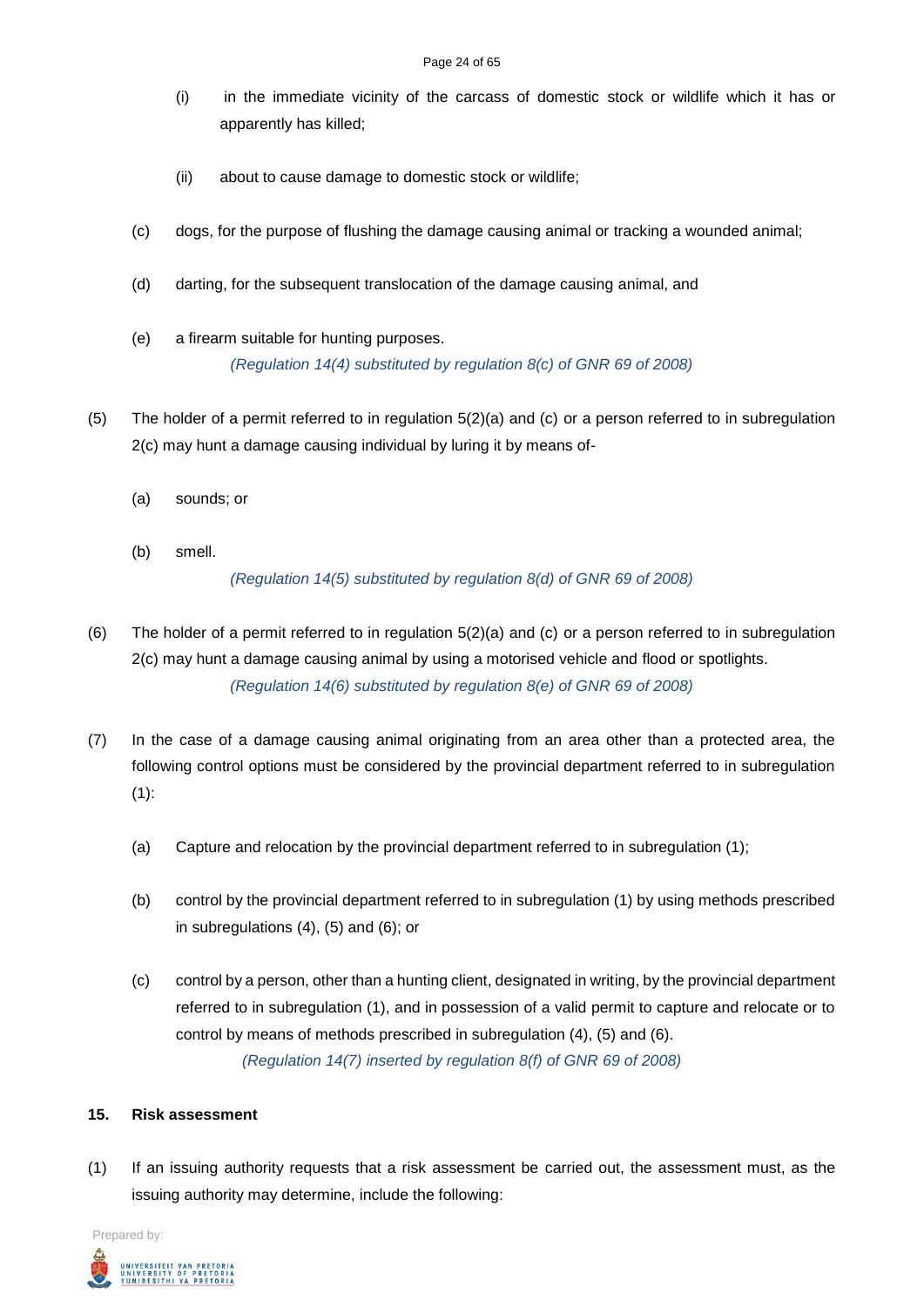- (a) Information regarding the relevant listed threatened or protected species, including
	- (i) the taxonomy of the species, including the class, order, family, scientific name, scientific synonyms and common names of the species;
	- (ii) the national and provincial conservation status of the species, including IUCN Red List Status:
	- (iii) the population status and trends of the species, including
		- (aa) its national population status;
		- (bb) the size of its local population which will be affected by the restricted activity in respect of which application is made; and
		- (cc) its current national and local population trends;
	- (iv) the geographic distribution and trends of the species, including
		- (aa) the distribution of the natural population;
		- (bb) the distribution of any translocated and introduced populations; and
		- (cc) the geographic distribution trends;
	- (v) the requirements of the species with respect to habitat and climate;
	- (vi) the role of the species in its ecosystem, taking into account
		- (aa) whether the species is a keystone or indicator species;
		- (bb) the species' level in the food-chain; and
		- (cc) the functions which the species performs in its ecosystem; and
	- (vii) the major threats affecting the species nationally and locally;
- (b) information regarding, the restricted activity in respect of which application is made, including
	- (i) the nature of the restricted activity;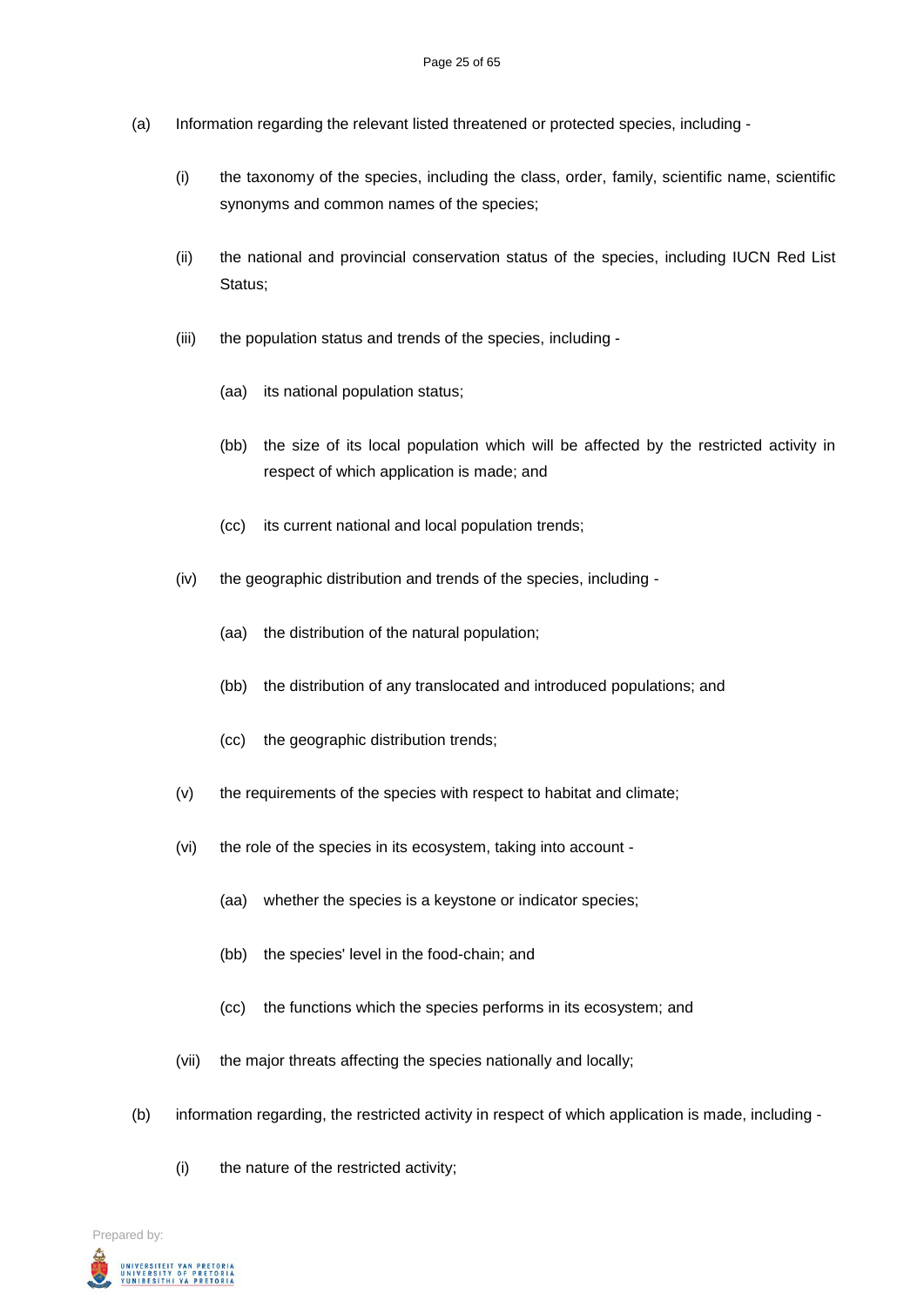- (ii) the reason for the restricted activity;
- (iii) where the restricted activity is to be carried out;
- (iv) the gender, age and number of the specimens of the species involved; and
- (v) the intended destination of the specimens, if they are to be translocated;
- (c) any regulations, policies, norms and standards or international agreements binding on the Republic which may be applicable to the application;
- (d) the potential risks associated with the restricted activity to the particular listed threatened or protected species and a specific population of such threatened or protected species or to any other species or ecosystems, including -
	- (i) degradation and fragmentation of a species' habitat;
	- (ii) creation of a significant change in an ecosystem caused by the removal or addition of keystone species;
	- (iii) over-exploitation of a species; and
	- (iv) hybridisation of species;
- (e) evaluation of the risk identified under paragraph (d) in terms of-
	- (i) the likelihood of the risk being realised; and
	- (ii) the severity of the risk and consequences of the realisation of the risk for the particular species as well as for other species, habitats and ecosystems; and
- (f) options for minimising potential risks;
- (g) management of potential risks; and
- (h) any other information as the issuing authority may determine.
- (2) An applicant must appoint an environmental assessment practitioner at own cost to provide the information required in regulation 15(1).
- (3) The applicant must -

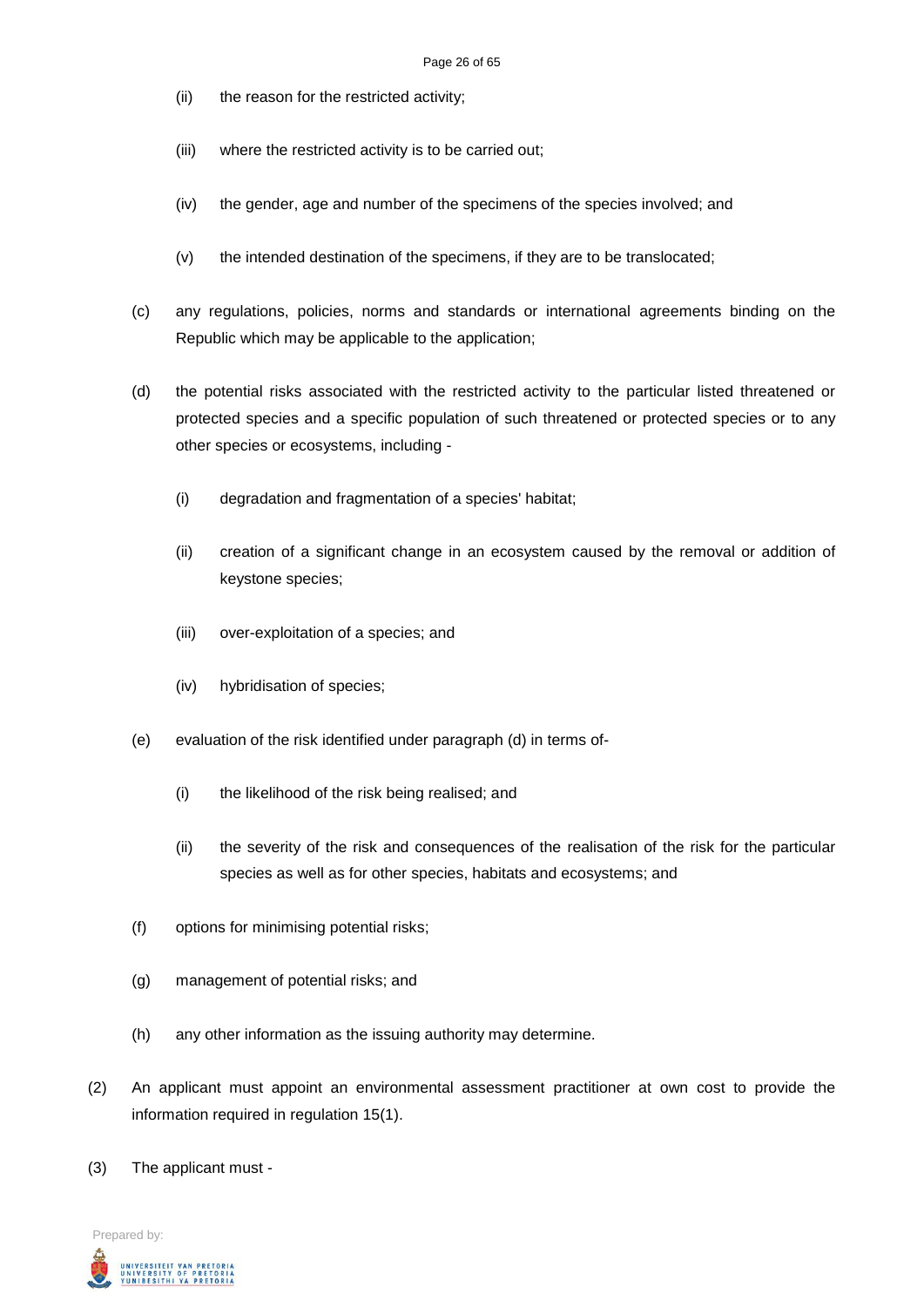- (a) take all reasonable steps to verify whether the environmental assessment practitioner to be appointed complies with regulation 16(a) and (b); and
- (b) provide the environmental assessment practitioner with access to all information at the disposal of the applicant regarding the application, whether or not such information is favourable to the applicant.

### **16. General requirements for environmental assessment practitioner**

An environmental assessment practitioner appointed in terms of regulation 15(2) must -

- (a) be independent; and
- (b) have expertise in conducting risk assessments, including knowledge of the Biodiversity Act, these regulations and any guidelines that have relevance to the proposed application.

### **17. Decision on permit applications**

- (1) When an issuing authority decides upon a permit application the decision must be consistent with all applicable legal requirements.
- (2) After having taken a decision on a permit application, the issuing authority must, in writing and within 5 working days -
	- (a) notify the applicant of the decision; and
	- (b) if the decision is to refuse the application or to grant the permit on conditions
		- (i) give reasons for the decision to the applicant if required by the applicant; and
		- (ii) inform the applicants of the right to appeal against the decision in terms of Part 2 of Chapter 7 of the Biodiversity Act, if an appeal against the decision is allowed having regard to regulation 54(2).

#### *Part 4: Permits and permit conditions*

#### **18. Issuing of permits**

- (1) If an application is approved, the issuing authority must issue a permit
	- (a) within 5 working days after making the decision;

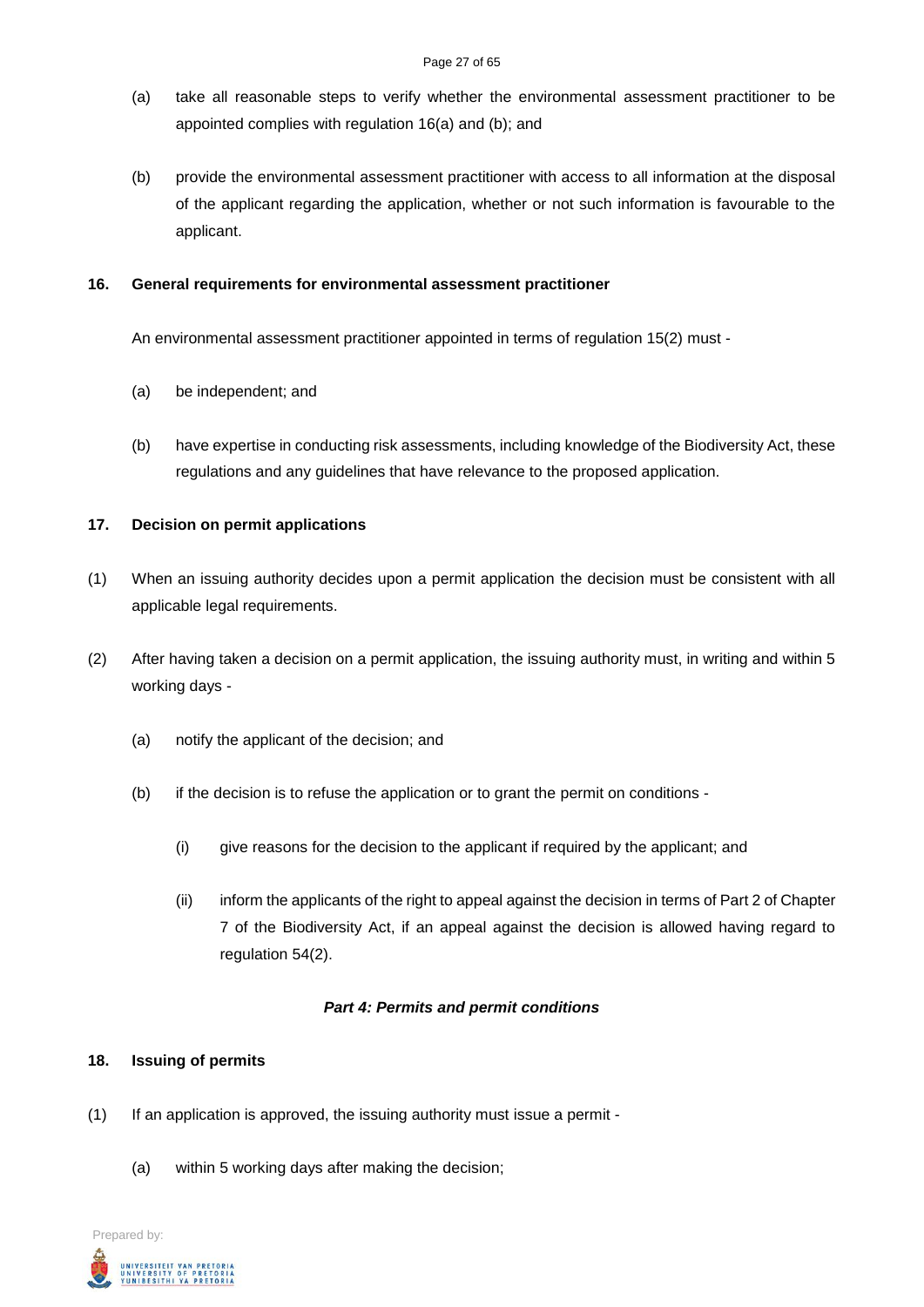- (b) in the name of the applicant, except if it is a game farm hunting permit, a personal effects permit or a nursery possession permit; and
- (c) containing the information referred to in regulation **19**.
- (2) No permit may be issued with retrospective effect.

#### **19. Contents-of permits**

- (1) A permit issued in terms of these regulations must, in addition to the matters referred to in section 90(1)(a)(i) and (ii) of the Biodiversity Act, contain the following information:
	- (a) The name, identity number or passport number, postal address and physical address of the person to whom the permit is issued, except if it is a game farm hunting permit or a personal effects permit or a nursery possession permit issued to a landowner of a registered game farm or a registered wildlife trader or a registered nursery;
	- (b) the name of the issuing authority;
	- (c) the permit number and date of issue;
	- (d) particulars of the specimen in respect of which the permit is issued, including the scientific and common name (if any) of the species, sub-species or variation involved;
	- (e) particulars of the restricted activity in respect of which the permit is issued, including specific requirements relating to how the activity can be carried out by the permit holder, as determined by the issuing authority;
	- (f) the number of specimens involved, and their sex (if applicable);
	- (g) the markings of the specimen (where applicable);
	- (h) the period of validity;
	- (i) to the extent applicable
		- (i) the name and physical address of a person appointed by the applicant as an agent for purposes of obtaining the permit on the applicant's behalf;
		- (ii) the name and physical address of the consignee or consignor, in the case of an export or import permit;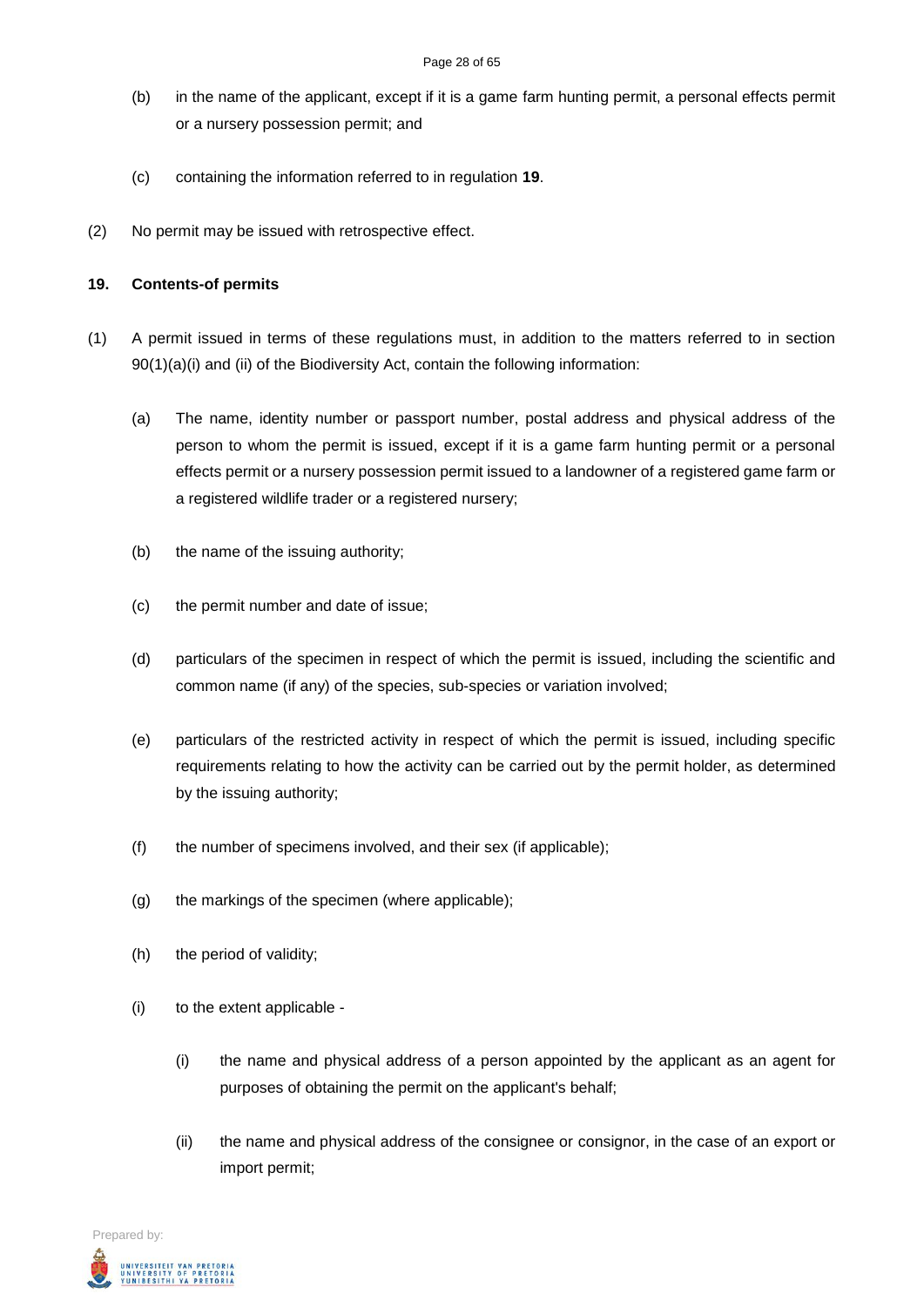- (iii) the name and physical address of the seller or supplier, in the case of a permit authorising the purchase or acquisition of a specimen of a listed threatened or protected species;
- (iv) the name and physical address of the person purchasing or acquiring the specimen of a listed threatened or protected species, in the case of a permit authorising the sale or supply of such a species;
- (v) in the case of a hunting client, the particulars of the professional hunter;
- (vi) the location and other relevant particulars of the place where the restricted activity is to be carried out;
- (vii) in the case of a standing permit for a registered captive breeding operation, commercial exhibition facility, game farm, nursery, scientific institution, sanctuary, rehabilitation facility or a wildlife trader -
	- (aa) the physical address of the premises where the captive breeding operation, commercial exhibition facility, game farm, nursery, scientific institution, sanctuary or rehabilitation facility will be conducted or in the case of a wildlife trader, the physical address of the premises he will be trading from;
	- (bb) a unique registration number;
- (viii) in the case of a permit authorising the possession of elephant ivory or rhinoceros horn
	- (aa) the weight of each piece of elephant ivory or of each rhinoceros horn or piece of rhinoceros horn;
	- (bb) the length of the elephant ivory or rhinoceros horn and the circumference at the base of the tusk or horn;
	- (cc) a description of the markings effected on or any other form of identification effected in respect of each piece of elephant ivory, or each rhinoceros horn or piece of rhinoceros horn as provided for in terms of regulation **70**; and
- (j) the specific conditions subject to which the permit is issued, if the permit is issued conditionally, and
- (k) the game farm hunting permit, the personal effects permit and the nursery possession permit must reflect, in addition to the information stipulated in paragraphs (b) - (h) of this subregulation, the registration number or standing permit number of the registered game farm, the registered wildlife trader or the registered nursery.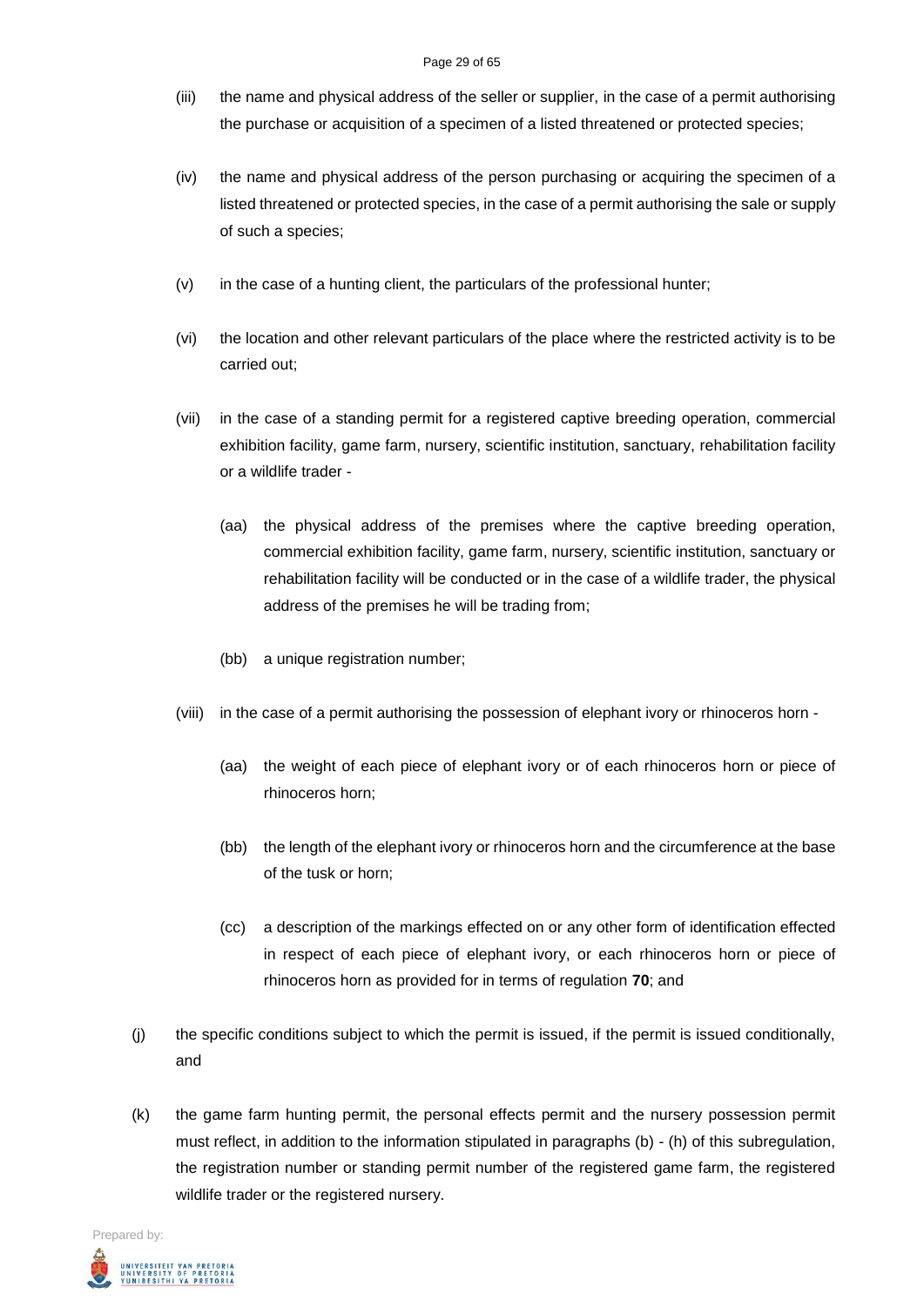- (2) If any norms and standards apply to the restricted activity for which a permit is issued, that permit must be issued subject to a condition that the permit holder is bound by those norms and standards and must act in accordance with those norms and standards when carrying out the restricted activity.
- (3) A permit authorising the hunting of a specimen of a listed threatened or protected animal species must specify the instrument and the method by which the animal may be hunted in terms of that permit having regard to regulation 26.
- (4) A game farm hunting permit, a personal effects permit, or a nursery possession permit must specify that the permit holder must apply for -
	- (a) a possession permit referred to in regulation 5(5) before the game farm hunting permit, the personal effects permit or the nursery possession permit expires; or
	- (b) a permit in terms of regulation 5(1) if the permit holder wants to carry out a restricted activity with the specimens specified on the game farm hunting permit, a personal effects permit or a nursery possession permit.

# **20. Validity of permits**

(1) A permit issued for live specimens of listed threatened or protected species is only valid within the area of jurisdiction of the issuing authority or for the specific locality where the restricted activity involving the specimen of a listed threatened or protected species will take place, except for a possession permit, a personal effects permit or a nursery possession permit.

*(Regulation 20(1) substituted by regulation 9 of GNR 69 of 2008)*

(2) A permit issued for a dead or processed specimen of listed threatened or protected species or a product or derivative derived from a listed threatened or protected species is valid throughout the Republic.

# **21. Compulsory conditions subject to which hunting permits must be issued**

- (1) All permits, including game farm hunting permits, authorising the buying and hunting of a specimen of a listed threatened or protected animal species must, in addition to any other conditions the issuing authority may or must impose, be issued subject to the following conditions:
	- (a) The permit holder must have all relevant documentation authorising the hunt on his or her person during the hunt;
	- (b) the permit holder must within 21 days of the hunt furnish the issuing authority with a written return on the hunt stating -

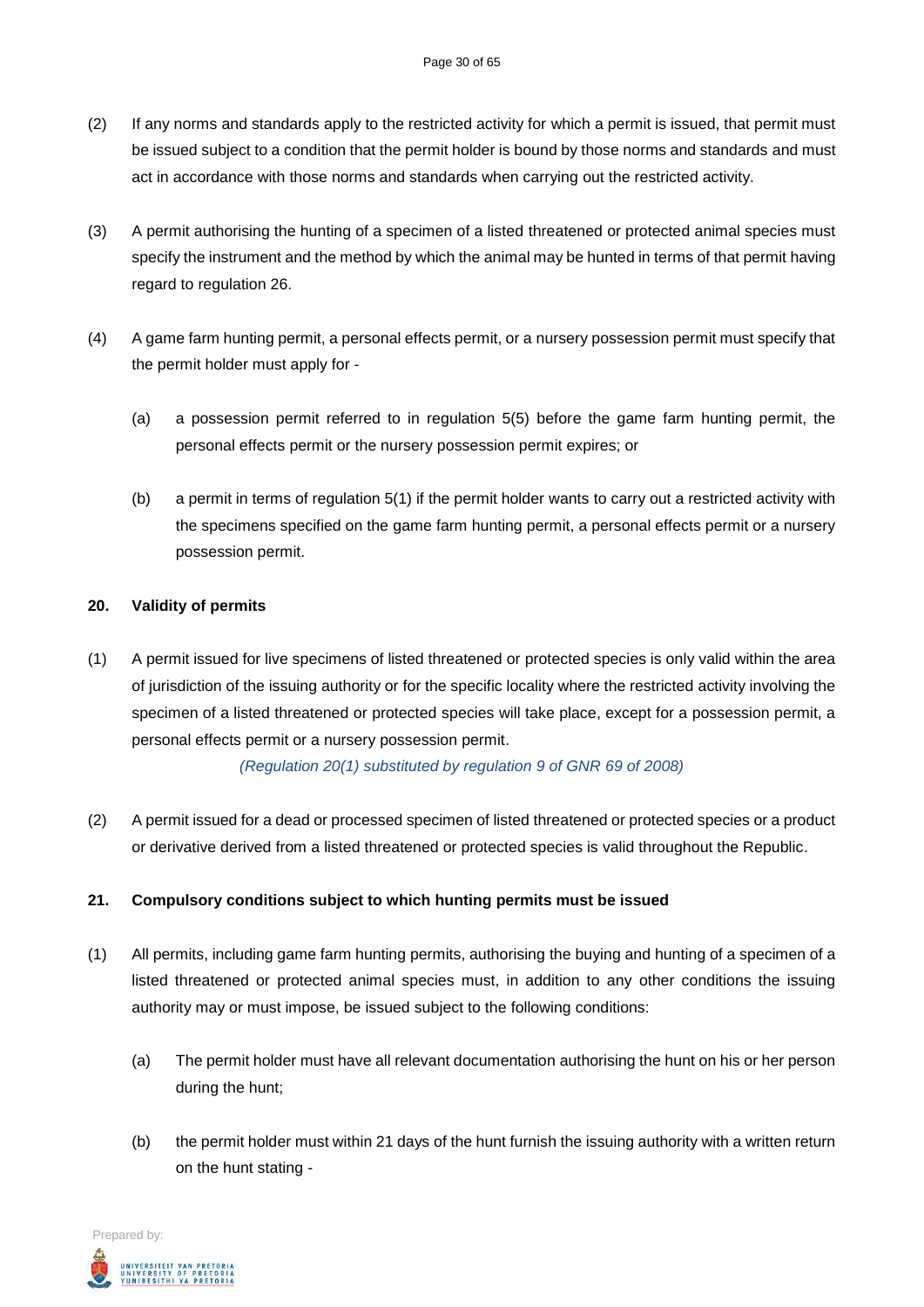- (i) the permit number and date of issuance of the permit;
- (ii) the species, sex and number of animals hunted; and
- (iii) the location where the hunt took place; and
- (c) in the case of a hunting client, that he or she is accompanied by a professional hunter. *(Regulation 21(1) substituted by regulation 10(a) of GNR 69 of 2008)*
- (2) All game farm hunting permits for the buying and hunting of listed threatened or protected species, must, in addition to any other conditions the issuing authority may or must impose, be subject to the following conditions:
	- (a) The landowner of the registered game farm must return all the copies of the game farm hunting permits used during a 12 month period to the issuing authority; and
	- (b) must submit a list of any unused permit numbers to the issuing authority. *(Regulation 21(2) substituted by regulation 10(b) of GNR 69 of 2008)*

#### **22. Period of validity of permits**

- (1) A permit must, subject to subregulation (2), specify the period for which it remains valid.
- (2) No permit remains valid for more than twelve months, except
	- (a) a standing permit which may be issued for a period of
		- (i) 48 months for provincial departments or national department;
		- (ii) 36 months for a registered captive breeding operation; registered commercial exhibition facility; registered game farm; registered nursery; a veterinarian; registered sanctuary; registered rehabilitation facility; a registered scientific institution; and a registered wildlife trader;
		- (iii) 48 months for a protected area;
	- (b) a possession permit referred to in regulation 5(5) which may be issued for a period of 50 years if the permit holder is keeping the specimen in his or her possession without carrying out any other restricted activity; or

*(Regulation 22(2)(b) substituted by regulation 11 of GNR 69 of 2008)*

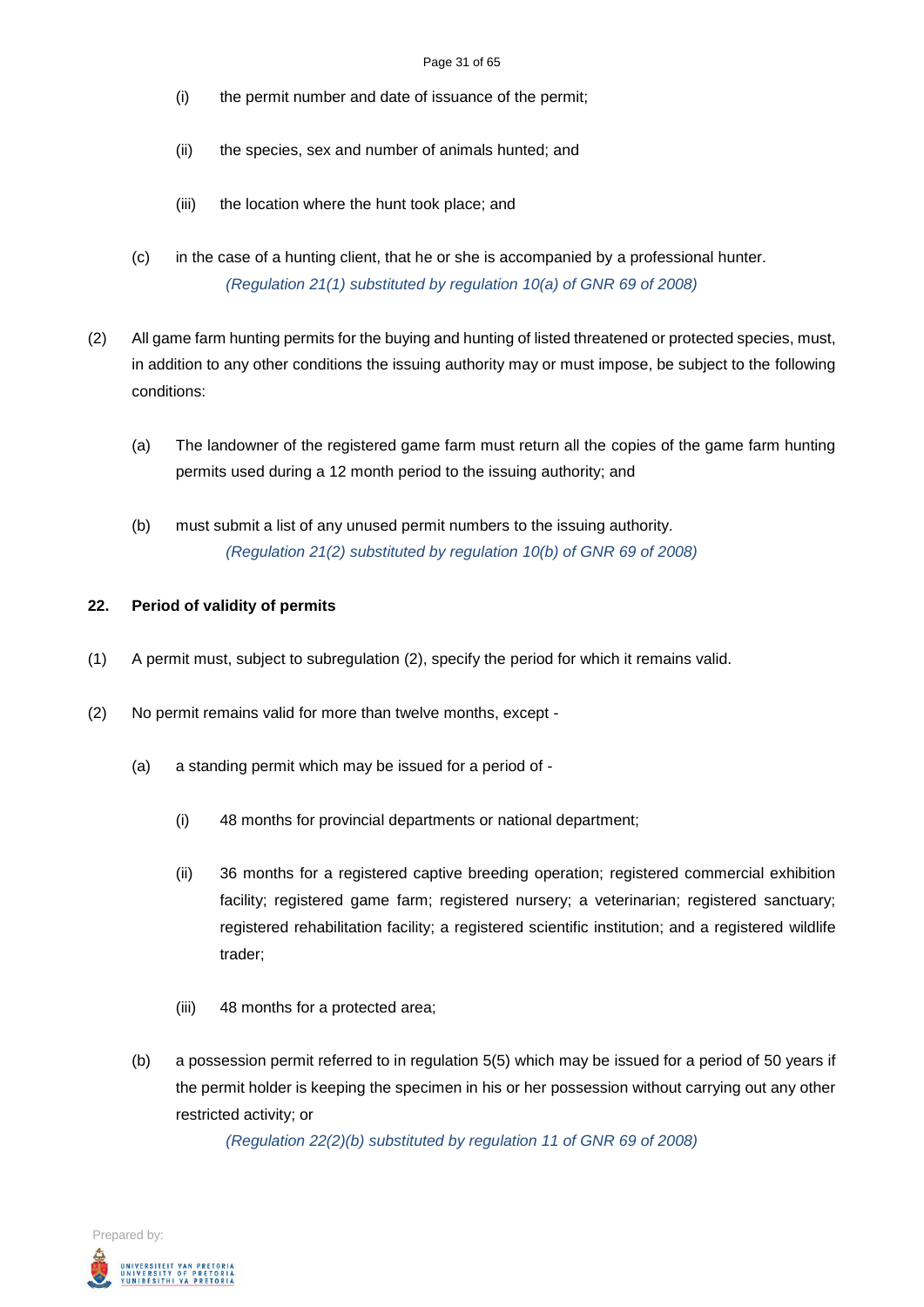(c) a game farm hunting permit, a nursery possession permit and a personal effects permit which may be issued for a period of 12 months.

# *Part 5: Circumstances in which permit applications must be refused*

# **23. Applications for translocation of listed threatened or protected animals to extensive wildlife systems**

An issuing authority must refuse a permit application for the transfer, transport or translocation of a specimen of a listed threatened or protected animal species to an extensive wildlife system -

- (a) if such an extensive wildlife system falls outside the natural distribution range of that animal species and the extensive wildlife system is a protected area; or
- (b) if there is a risk of-
	- (i) transmitting disease; or
	- (ii) hybridisation with other species in that extensive wildlife system

# **24. Prohibited activities involving listed large predators,** *Ceratotherium simum* **(White rhinoceros) and** *Diceros bicornis* **(Black rhinoceros)**

- (1) The following are prohibited activities involving a listed large predator, *Ceratotherium simum* (White rhinoceros) or *Diceros bicornis* (Black rhinoceros):
	- (a) The hunting of a listed large predator, *Ceratotherium simum* (White rhinoceros) or *Diceros bicornis* (Black rhinoceros) that is a put and take animal;
	- (b) the hunting of a listed large predator, *Ceratotherium simum* (White rhinoceros) or *Diceros bicornis*  (Black rhinoceros) in a controlled environment;
	- (c) the hunting of a listed large predator, *Ceratotherium simum* (White rhinoceros) or *Diceros bicornis*  (Black rhinoceros) under the influence of any tranquilising, narcotic, immobilising or similar agent; and
	- (d) the hunting of a listed large predator released in an area adjacent to a holding facility for listed large predators; and
	- (e) the hunting of a listed large predator, *Ceratotherium simum* (White rhinoceros) or *Diceros bicornis*  (Black rhinoceros) by making use of a gin trap;

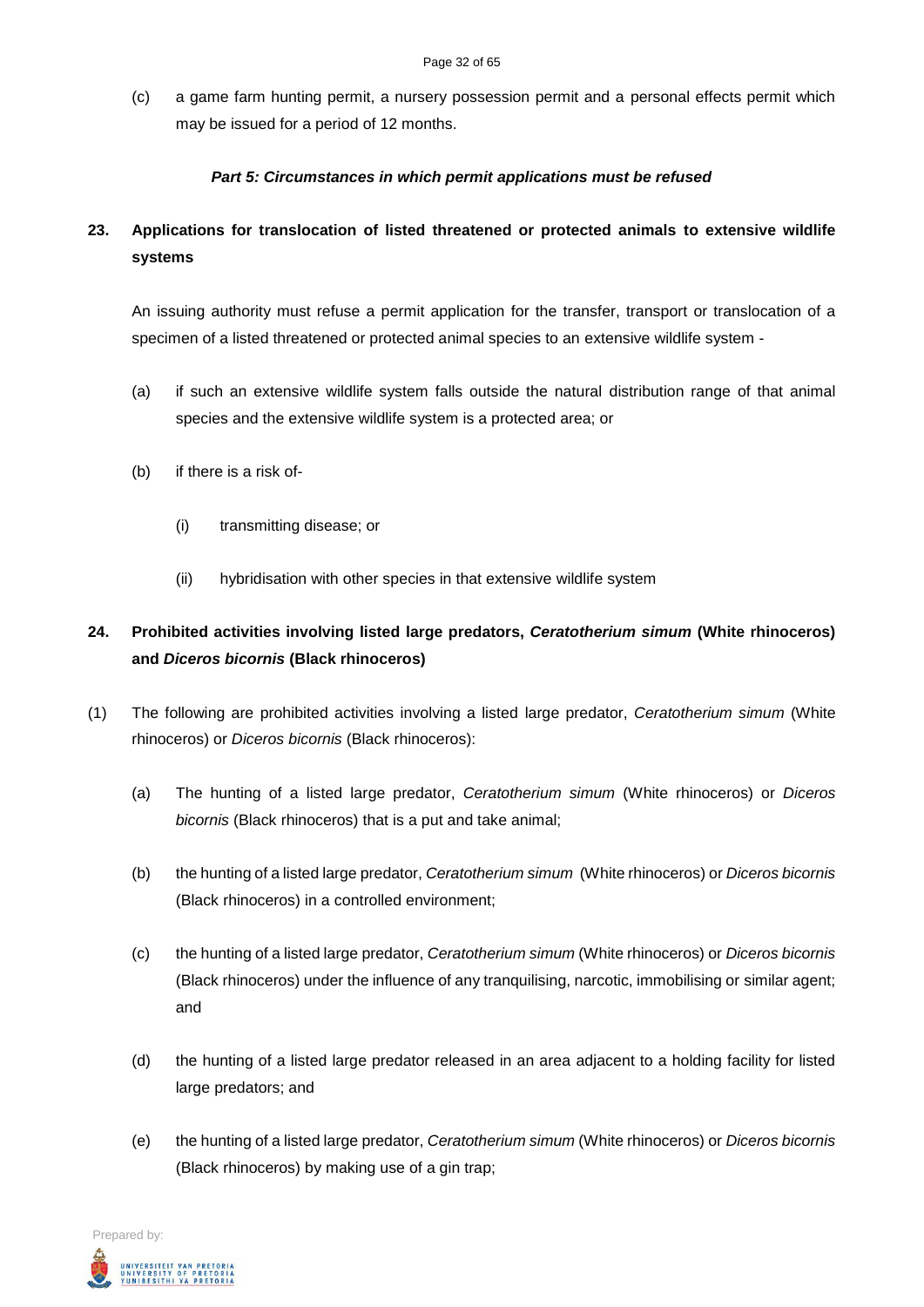#### Page 33 of 65

- (f) the hunting of a listed large predator, *Ceratotherium simum* (White rhinoceros) or *Diceros bicornis*  (Black rhinoceros), unless the owner of the land on which the animal is to be hunted provides an affidavit or other written proof indicating -
	- (i) the period for which the species to be hunted has been on that property, if that species was not born on that property; and
	- (ii) that the species to be hunted is not a put and take animal;
- (g) the breeding in captivity of a listed large predator, unless the prospective breeder provides a written undertaking that no predator of that species will be bred, sold, supplied or exported for hunting activities that are considered prohibited activities in terms of paragraphs (a) to (e) of this subregulation;
- (h) the sale, supply or export of a live specimen of a listed large predator, *Ceratotherium simum* (White rhinoceros) or *Diceros bicornis* (Black rhinoceros) bred or kept in captivity unless the person selling, supplying or exporting the animal provides an affidavit or other written proof indicating -
	- (i) the purpose for which the species is to be sold, supplied or exported; and
	- (ii) that the species is not sold, supplied or exported for hunting activities that are considered prohibited activities in terms of paragraphs (a) to (e) of this subregulation;
- (i) the purchase or acquisition of a live specimen of a listed large predator species, *Ceratotherium simum* (White rhinoceros) or *Diceros bicornis* (Black rhinoceros) bred or kept in captivity unless the person purchasing or acquiring the species provides an affidavit or other written proof indicating -
	- (i) the purpose for which the species is to be purchased or acquired; and
	- (ii) that the species is not purchased or acquired for hunting activities that are considered prohibited activities in terms of paragraphs (a) to (e) of this subregulation.
- (2) Subregulation (1) does not apply to a listed large predator, *Ceratotherium simum* (White rhinoceros) or *Diceros bicornis* (Black rhinoceros) bred or kept in captivity which -
	- (a) has been rehabilitated in an extensive wildlife system; and
	- (b) has been fending for itself in an extensive wildlife system for at least twenty four *[sic]* months.

**25.** ……….

Prepared by:

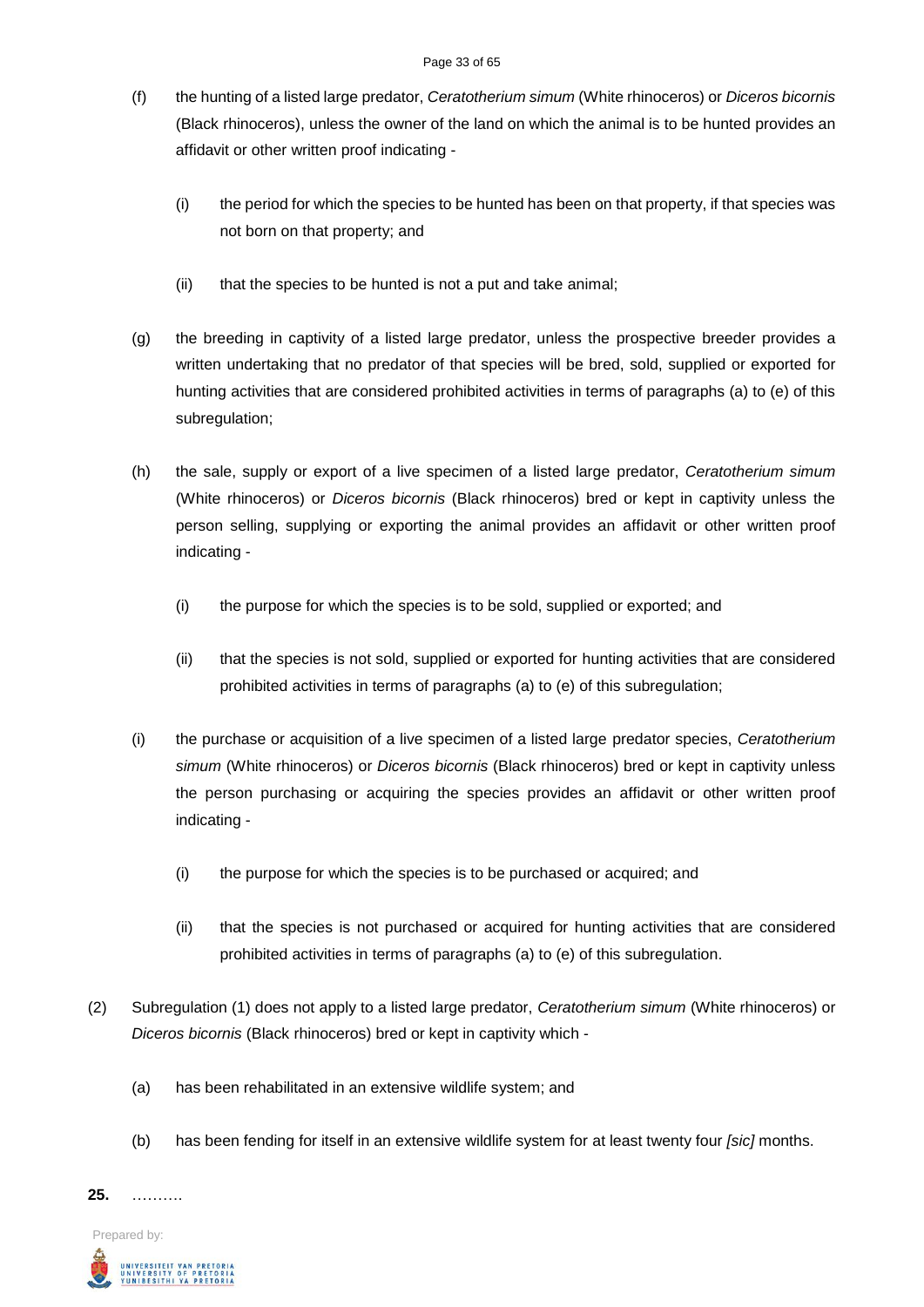#### Page 34 of 65

*(Regulation 25 substituted by regulation 12 of GNR 69 of 2008) (Regulation 25 substituted by regulation 4 of GNR 209 of 2009) (Regulation 25 repealed by regulation 5(a) of GNR 614 of 2012)*

#### **26. Prohibited methods of hunting**

- (1) An issuing authority considering an application for the hunting of a listed threatened or protected species may not authorise the following methods of hunting, unless it is for the management of damage causing animals in accordance with regulation 14:
	- (a) Listed threatened or protected species, may not be hunted by means of-
		- (i) poison;
		- (ii) traps, except as provided for in subregulation (2);
		- (iii) snares;
		- (iv) dogs, except as provided for in subregulation (3);
		- (v) darting, except as provided for in subregulation (4);
		- (vi) a weapon which, after it has been discharged, automatically reloads and fires when the trigger thereof is pulled or held in a discharged position;
		- (vii) a weapon discharging a rim firing cartridge of .22 of an inch or smaller calibre;
		- (viii) shotguns, except for the hunting of birds; and
		- (ix) air guns;
	- (b) listed threatened or protected species may not be hunted by luring it, by means of-
		- (i) bait, except in the case of
			- (aa) leopards and hyena, where dead bait may be used;
			- (bb) listed threatened or protected marine and other aquatic species; and
			- (cc) terrestrial vertebrates and invertebrates to be collected for scientific purposes;
		- (ii) sounds;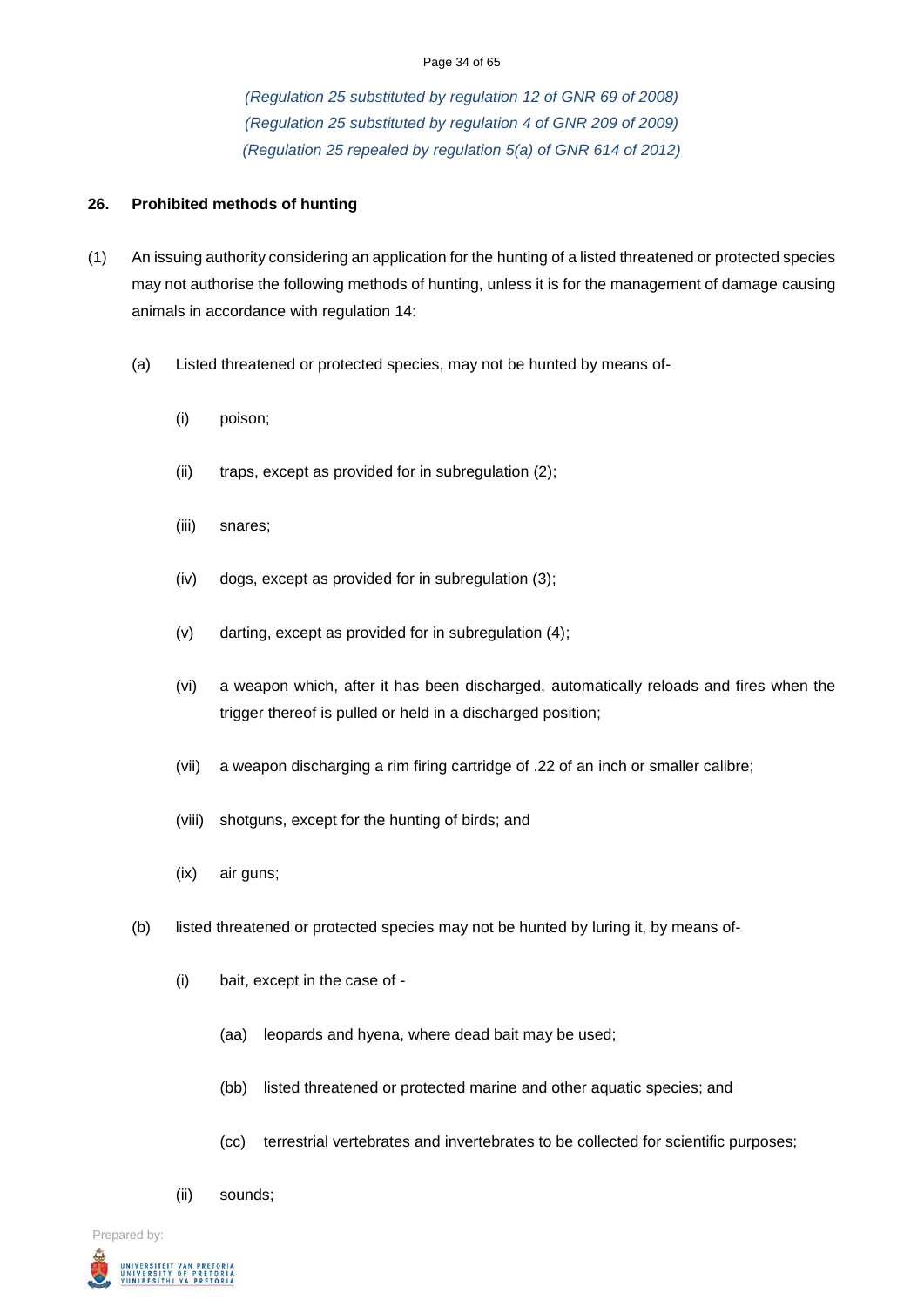- (iii) smell; or
- (iv) any other induced luring method;

*(Regulation 26(1)(b) (erroneously referred to as 26(2)(b)) substituted by regulation 13(a) of GNR 69 of 2008)*

- (c) except as provided for in subregulation (4), (5), (6) or (7) the animal may not be hunted by using -
	- (i) flood or spotlights;
	- (ii) motorised vehicles; or
	- (iii) aircraft; and
- (d) the animal may not be hunted if it is
	- (i) under the influence of any tranquillising, narcotic, immobilising or similar agent; or
	- (ii) trapped against a fence or in a small enclosure where the animal does not have a fair chance of evading the hunter.
- (2) Subregulation (1)(a)(ii) does not prevent the use of traps for the purpose of
	- (a) the hunting and / or catching of listed threatened or protected marine and other aquatic species;
	- (b) collecting invertebrates for scientific purposes; and
	- (c) trapping listed threatened or protected terrestrial vertebrate species for scientific, veterinary or management purposes.
- (3) Subregulation  $(1)(a)(iv)$  does not prevent the use of dogs for the purpose of-
	- (a) tracking a wounded animal; or
	- (b) flushing, pointing and retrieving listed threatened or protected species.
- (4) Subregulation  $(1)(a)(v)$  and (c) does not prevent the darting of an animal by a veterinarian or any other person authorised by the South African Veterinary Council in writing and in possession of a valid permit, whether on foot or from a motorised vehicle or aircraft, to immobilise or tranquillise the animal for the purpose of-

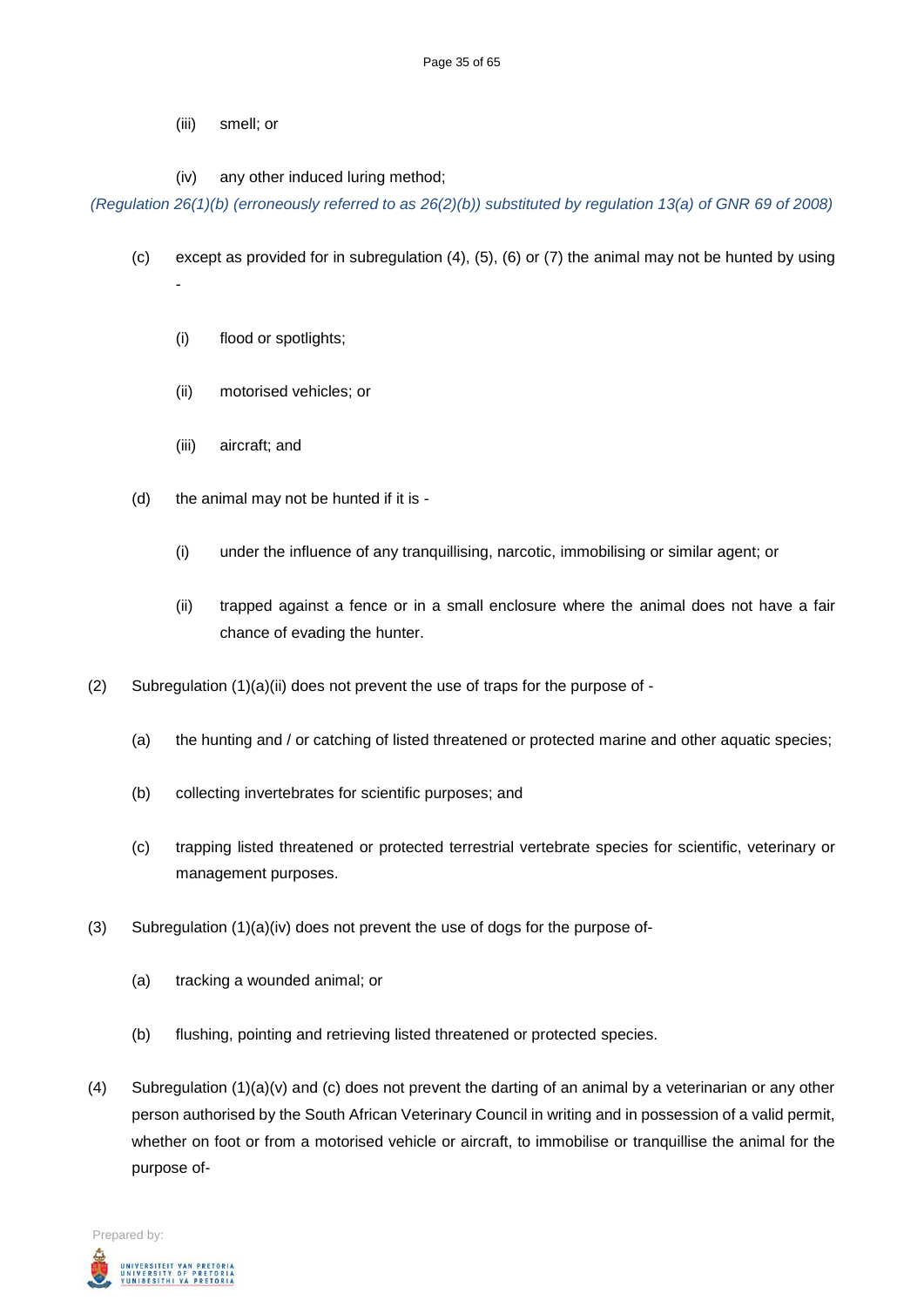#### Page 36 of 65

- (a) carrying out a disease control procedure or a scientific experiment or for management purposes;
- (b) veterinary treatment of the animal; or
- (c) translocating or transporting the animal.

*(Regulation 26(4) substituted by regulation 6(a) of GNR 576 of 2011)*

- (4A) A veterinarian must be present when an animal is darted by a person contemplated in subregulation (4). *(Regulation 26(4A) inserted by regulation 6(b) of GNR 576 of 2011)*
- (5) Notwithstanding subregulation (1)(c)
	- (a) an aircraft may be used for
		- (i) tracking an animal in an area where the hunt takes place over long ranges;
		- (ii) culling;
		- (iii) controlling damage causing animals; and *(Regulation 26(5)(a) substituted by regulation 13(b) of GNR 69 of 2008)*
	- (b) a motorised vehicle may be used for
		- (i) tracking an animal in an area where the hunt takes place over long ranges;
		- (ii) culling;
		- (iii) allowing a physically disabled or elderly person to hunt.
- (6) Subregulation (1)(a) and (b) does not prevent the use of the hunting methods or luring methods described in these, subregulations for the purpose of controlling damage causing animals in accordance with regulation 14.
- (7) Subregulation (1)(c) does not prevent the use of flood or spotlights for the purpose of-
	- (a) controlling damage causing individuals;
	- (b) culling of listed threatened or protected species; or
	- (c) hunting of leopards and hyenas.

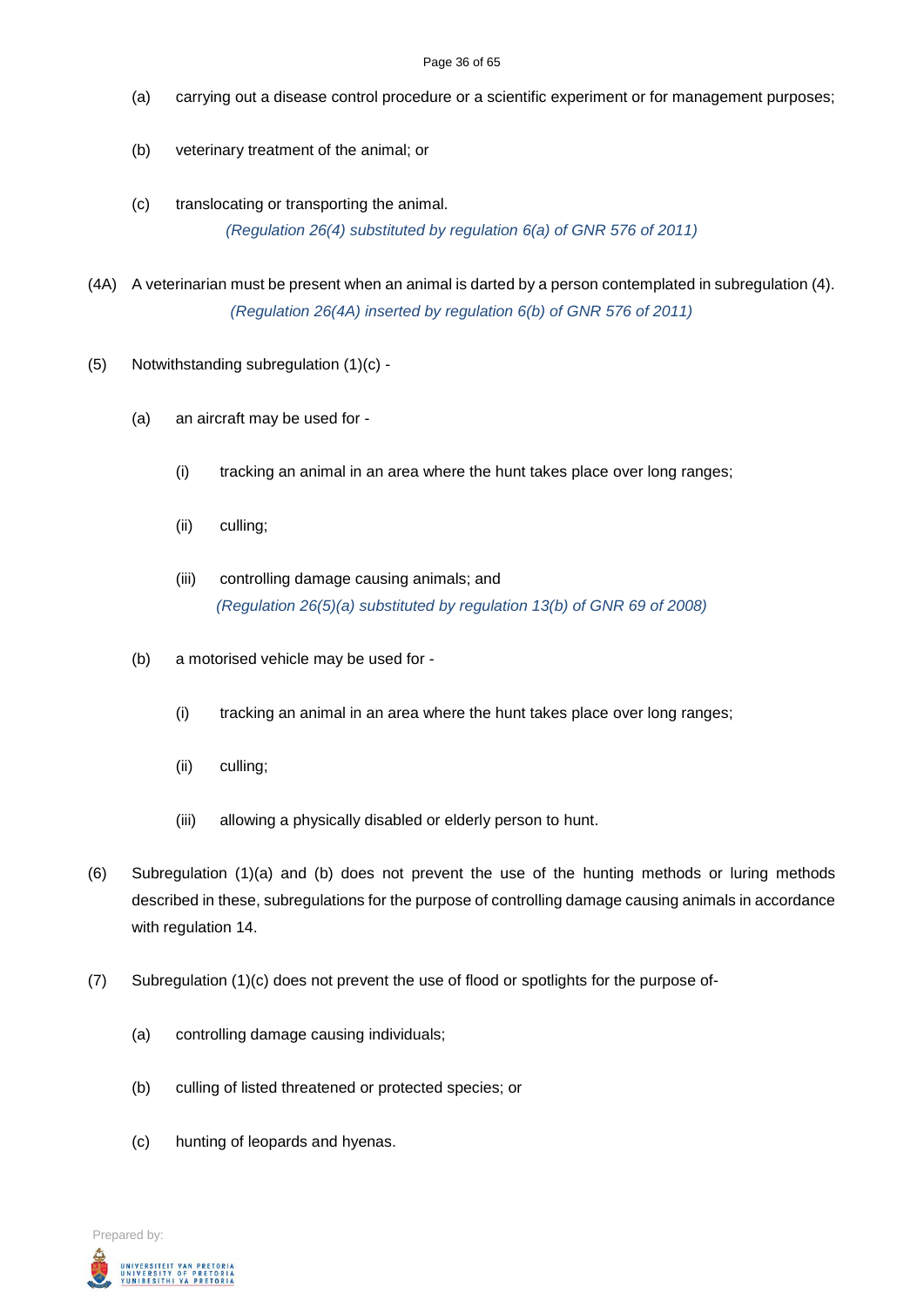(8) An issuing authority may not issue a permit to hunt a listed large predator, *Ceratotherium simum* (white rhinoceros), *Crocodylus niloticus* (Nile crocodile), *Diceros bicornis* (black rhinoceros) or *Loxodonta africana* (African elephant) by means of or by the use of a bow and arrow.

#### **CHAPTER 3**

# **REGISTRATION OF CAPTIVE BREEDING OPERATIONS, COMMERCIAL EXIBITION FACILITIES, GAME FARMS, NURSERIES, SCIENTIFIC INSTITUTIONS, SANCTUARIES, REHABILITATION FACILITIES AND WILDLIFE TRADERS**

### *Part 1: Compulsory registration requirements*

- **27. Compulsory registration requirement for captive breeding operations, commercial exhibition facilities, nurseries, scientific institutions, sanctuaries, rehabilitation facilities and wildlife traders**
- (1) No person may operate a captive breeding operation, commercial exhibition facility, nursery, scientific institution, sanctuary, rehabilitation facility or act as a wildlife trader involving specimens of any listed threatened or protected species, unless that breeding operation, commercial exhibition facility, nursery, scientific institution, sanctuary, rehabilitation facility or wildlife trader is registered in terms of this Chapter with the issuing authority.

*(Regulation 27(1) substituted by regulation 14(a) of GNR 69 of 2008)*

- (2) The issuing authority is responsible for the registration of captive breeding operations, commercial exhibition facilities, nurseries, scientific institutions, sanctuaries, rehabilitation facilities and wildlife traders referred to in subregulation (1).
- (3) A registered nursery may only apply for misery possession permits referred to in regulation 5(4) if the nursery is registered in terms subregulation (1).
- (4) Registered wildlife trader may only apply for personal effects permits referred to in regulation 5(6) if the wildlife trader is registered in terms of subregulation (1).

#### **28. Registration of game farms**

- (1) A landowner of a game farm may only apply for a standing permit or for game farm hunting permits referred to in regulation 5(2) and (3) if the game farm is registered in terms of this Chapter.
- (2) The issuing authority is responsible for the registration of game farms referred to in subregulation (1).

#### **29. Factors to be taken into account by issuing authority**

When considering a registration application, the issuing authority must take into account -

Prepared by:

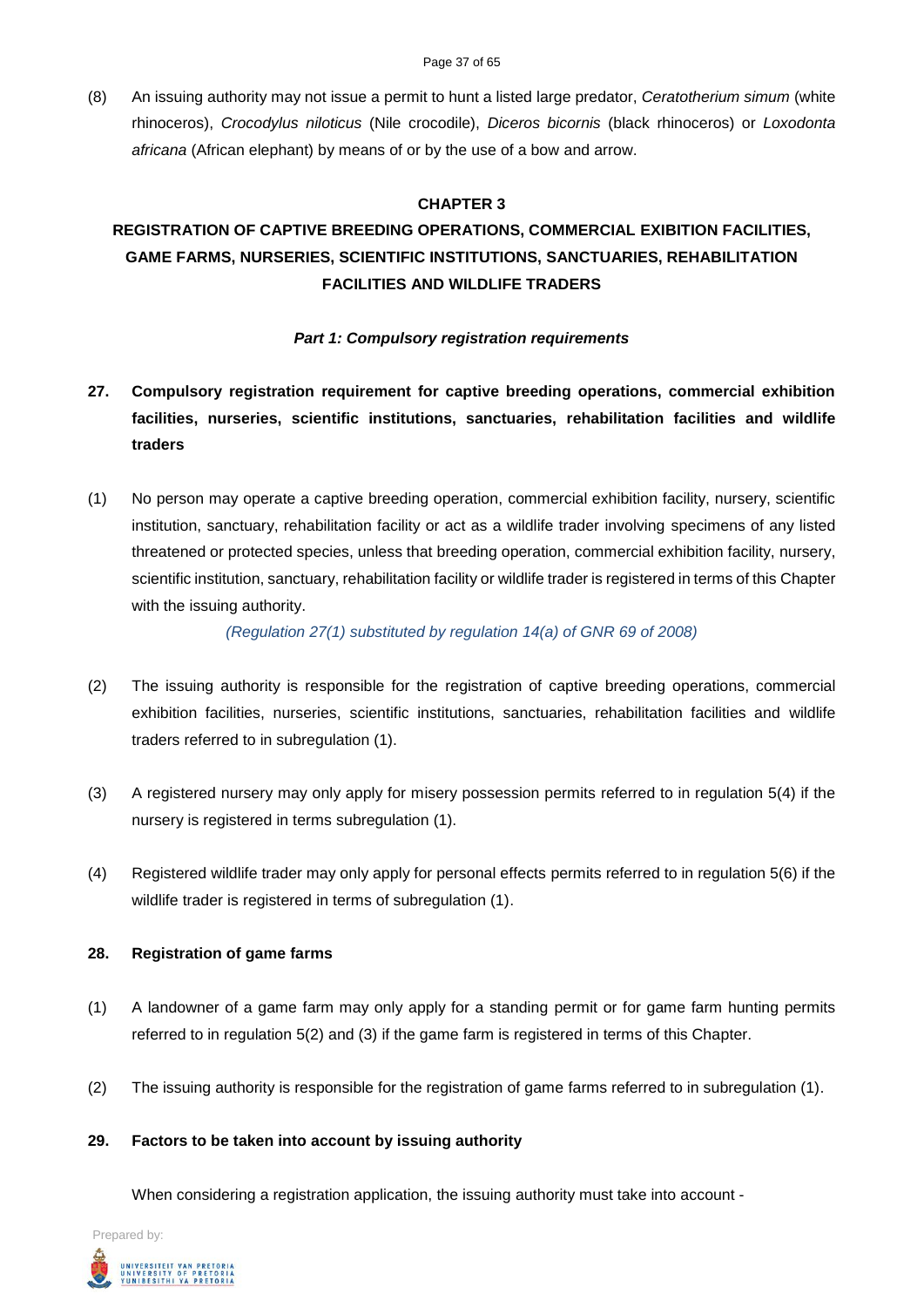- (a) all applicable legal requirements in order to ensure that any decision with respect to the registration is consistent with those requirements;
- (b) whether the species to which the application relates is listed in terms of section 56 of the Biodiversity Act as a critically endangered species, an endangered species, a vulnerable species or a protected species;
- (c) the purpose for which the captive breeding operation, commercial exhibition facility, game farm, nursery, scientific institution, sanctuary or rehabilitation facility is conducted;
- (d) all other relevant factors, including all relevant documentation and information submitted to it by the applicant;
- (e) in the case of an application for the registration of a captive breeding operation, commercial exhibition facility, game farm, nursery, sanctuary, rehabilitation facility or as a wildlife trader, whether the applicant is prepared to micro-chip or mark, where appropriate, each specimen of a listed threatened or protected species bred or kept at the captive breeding operation, commercial exhibition facility, game farm, nursery, sanctuary or rehabilitation facility or traded with by the wildlife trader; and
- (f) in the case of an application for the registration of a game farm, whether the game farm is fenced in accordance with the specifications provided for in provincial legislation.

#### *Part 2: New registrations*

#### **30. Application for registration**

- (1) A person intending to conduct a captive breeding operation, commercial exhibition facility, nursery, scientific institution, sanctuary, rehabilitation facility or act as a wildlife trader which requires registration in terms of regulation 27(1), must submit an application for the registration of that operation, nursery, institution, sanctuary, facility and / or wildlife trader on the form provided by the issuing authority in the relevant province that contains, as a minimum, the information reflected in Annexure 2;
- (2) A person intending to register a game farm as required in terms of regulation 28(1), must submit an application for the registration of that game farm on the form provided by the issuing authority in the relevant province that contains, as a minimum, the information reflected in Annexure **3**.
- (3) Applications referred to in subregulations (1) and (2) must be accompanied by
	- (a) documentation or information in support of the application; and

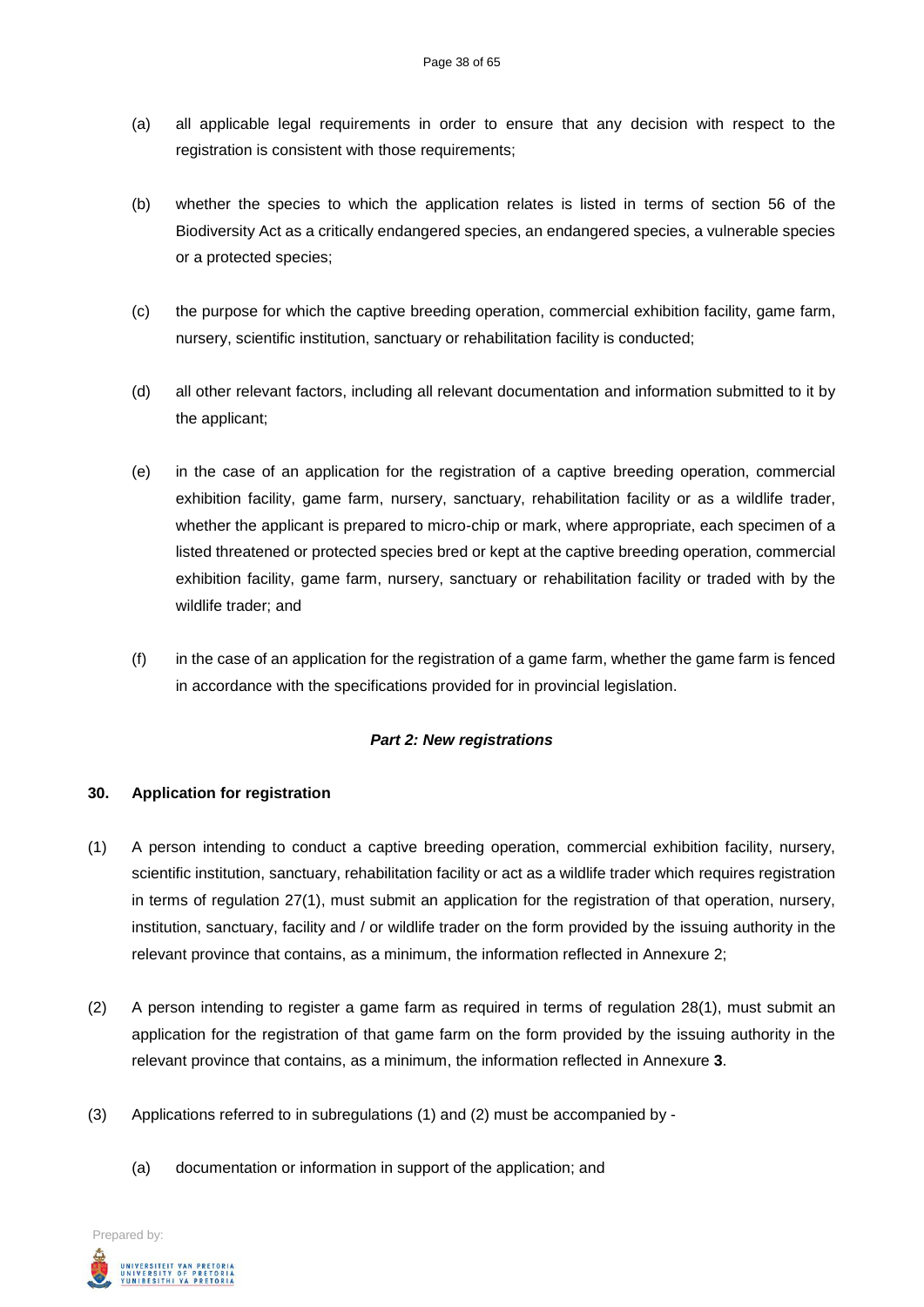(b) the applicable processing fee set out in Annexure **5**.

#### **31. Application affecting rights of other persons**

- (1) If the granting of an approval of for a registration application will affect the rights of a specific person, the applicant must give notice of the application to that person.
- (2) A person notified of an application in terms of subregulation (1) may within 15 working days of having been notified, submit to the issuing authority, in writing, any objections that he or she has against the application.

#### **32. Consideration of and decision on applications**

- (1) On receipt of an application in terms of regulation **30**, the issuing authority must-
	- (a) instruct an official in that department to inspect the premises in respect of which the application has been lodged;
	- (b) make a written recommendation as to
		- (i) whether the application must be granted or refused; and
		- (ii) if the recommendation is to grant the application, any conditions on which the application must be granted.
- (2) The issuing authority may
	- (a) grant the application conditionally or unconditionally; or
	- (b) refuse the application.
- (3) After having reached a decision on an application, the issuing authority must within 10 working days, in writing
	- (a) notify
		- (i) the applicant of the decision;
		- (ii) any person who lodged an objection against the application; and
	- (b) if the decision is to refuse the application or to grant the application on conditions -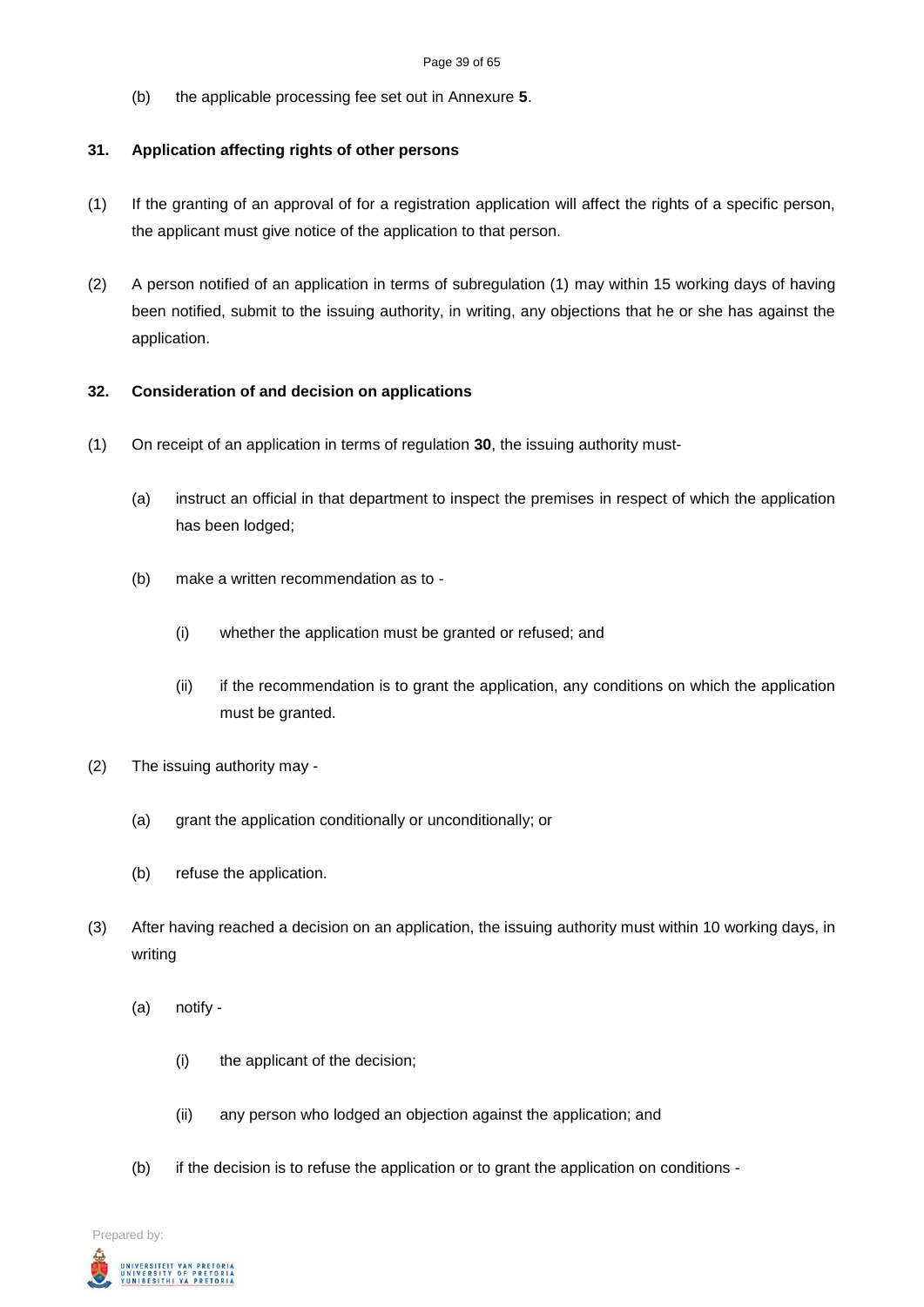- (i) give reasons for the decision to the applicant if so requested by the applicant; and
- (ii) draw the applicant's attention to the fact that an appeal may be lodged against the decision in terms of Chapter 6 of these regulations.

#### **33. Issuing of registration certificates**

If the issuing authority decides to grant an application for registration of a captive breeding operation, commercial exhibition facility, game farm, nursery, scientific institution, sanctuary, rehabilitation facility or wildlife trader, the issuing authority must issue a registration certificate to the applicant within 10 working days after the decision was made.

*(Regulation 33 substituted by regulation 15 of GNR 69 of 2008)*

#### **34. Contents of registration certificates**

- (1) A registration certificate issued in terms of these regulations must reflect the following information:
	- (a) The name, identity number or passport number and physical address of the person to whom the certification is issued;
	- (b) the physical address of the premises where the captive breeding operation, nursery, commercial exhibition facility, game farm, nursery, scientific institution, sanctuary, rehabilitation facility or wildlife trader operation will be conducted;
	- (c) particulars of the species in respect of which the registration certificate is issued, including thescientific (genus, species and sub-species) and common name
	- (d) particulars of the activities to be conducted at the captive breeding operation, commercial exhibition facility, game farm, nursery, scientific institution, sanctuary, rehabilitation facility
	- (e) the specific conditions subject to which the registration is issued, if the registration is issued conditionally;
	- (f) the period of validity of the registration certificate not exceeding 36 months.
- (2) If any norms and standards apply to the captive breeding operation, commercial exhibition facility, game farm, nursery, scientific institution, sanctuary, rehabilitation facility or wildlife trade for which a registration is granted, that registration must be issued subject to a condition that the registration holder is bound by those norms and standards and must act in accordance with those norms and standards in conducting that captive breeding operation, commercial exhibition facility, game farm, nursery, scientific institution, sanctuary, rehabilitation facility or wildlife trade

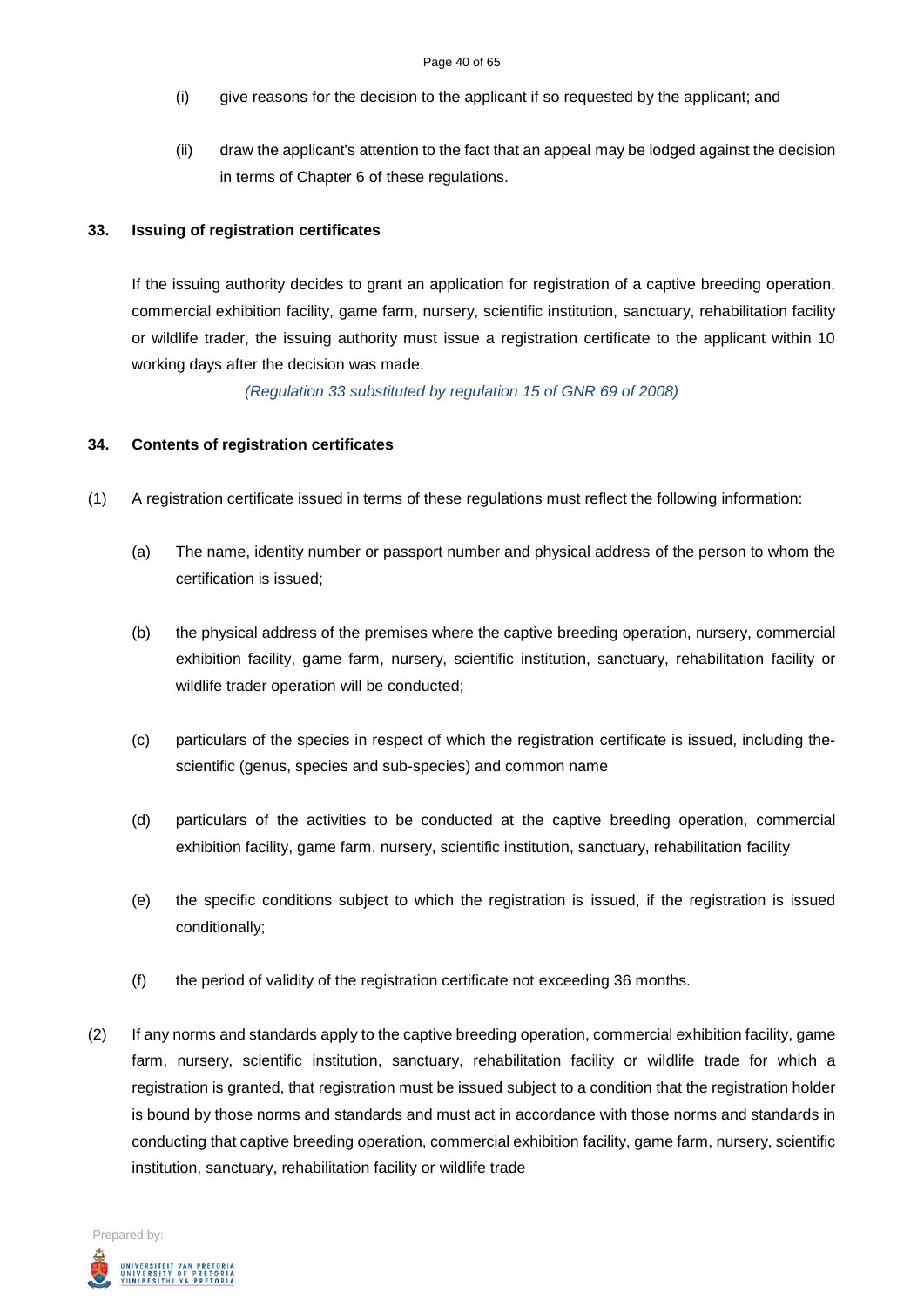# **35. Compulsory conditions for the registration of captive breeding operations, commercial exhibition facilities and rehabilitation facilities**

A registration certificate issued in respect of a captive breeding operation, rehabilitation facility and a commercial exhibition facility must be subject to a condition that the person to whom the registration certificate is granted to, must-

- (a) prevent hybridisation and or inbreeding;
- (b) keep a studbook, where appropriate;
- (c) provide information relating to paragraphs (a) and (b) of this regulation to the issuing authority within three months after the end of each calendar year.

### **36. Additional compulsory conditions for the registration of commercial exhibition facilities**

A registration in respect of a commercial exhibition facility must, in addition to any other conditions the issuing authority may impose and the compulsory conditions in regulation **35**, be subject to a condition that the person to whom the registration is granted must, if it is a travelling exhibition, inform the province to which it will be going at least two months prior to leaving the province it is registered in.

#### **37. Compulsory condition for the registration of sanctuaries**

A registration certificate issued in respect of a sanctuary for listed threatened or protected species must be subject to the condition that no breeding will be allowed in the sanctuary.

#### **CHAPTER 4**

# **RENEWAL, AMENDMENT AND CANCELLATION OF PERMITS AND REGISTRATION CERTIFICATES**

#### *Part 1: Renewal and amendment of permits and registration certificates*

#### **38. Renewal of permits and registration certificates**

- (1) The holder of a permit or registration certificate may, before the expiry of the period for which a permit or registration certificate was issued, apply in writing to the issuing authority which issued the permit or registration certificate for the renewal of that permit or registration certificate.
- (2) An application referred to in subregulation  $(1)$  must be accompanied by -
	- (a) the reasons for the application; and

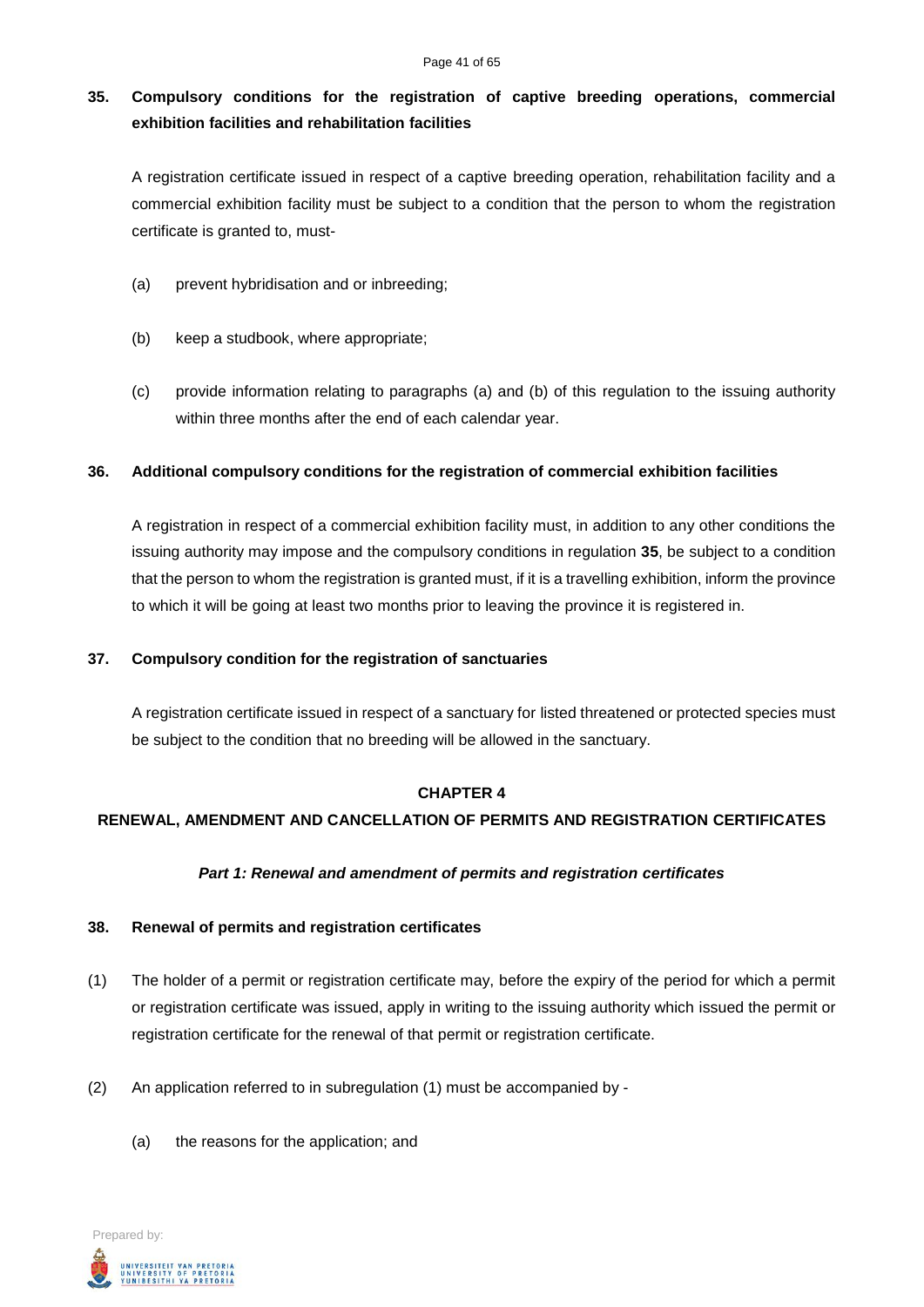(b) the applicable processing fee as set out in Annexure 5 to these regulations and the species fee as determined by the issuing authority, if the restricted activity applied for is hunting.

# **39. Consideration of and decision on renewal applications**

- (1) On receipt of an application in terms of regulation 38, an issuing authority
	- (a) must consider the application; and
	- (b) may require the applicant to furnish additional information.
- (2) After having reached a decision on an application for renewal, the issuing authority must
	- (a) if the application was approved, issue a new permit or registration certificate in the name of the applicant; and
	- (b) if the application was refused
		- (i) notify the applicant of the decision, in writing
		- (ii) give reasons for the refusal if required by the applicant; and
		- (iii) inform the applicant of his or her right to appeal against the decision.

# **40. Amendment of permits or registration certificates**

- (1) The issuing authority may amend a permit or registration certificate
	- (a) on application by the holder of the permit or registration certificate in accordance with regulation 41; or
	- (b) on the issuing authority's own initiative in accordance with regulation 43.
- (2) A permit or registration certificate may be amended by
	- (a) removing a condition;
	- (b) changing a condition;
	- (c) adding a condition;
	- (d) updating or changing any detail on the permit or registration certificate; or

Prepared by:

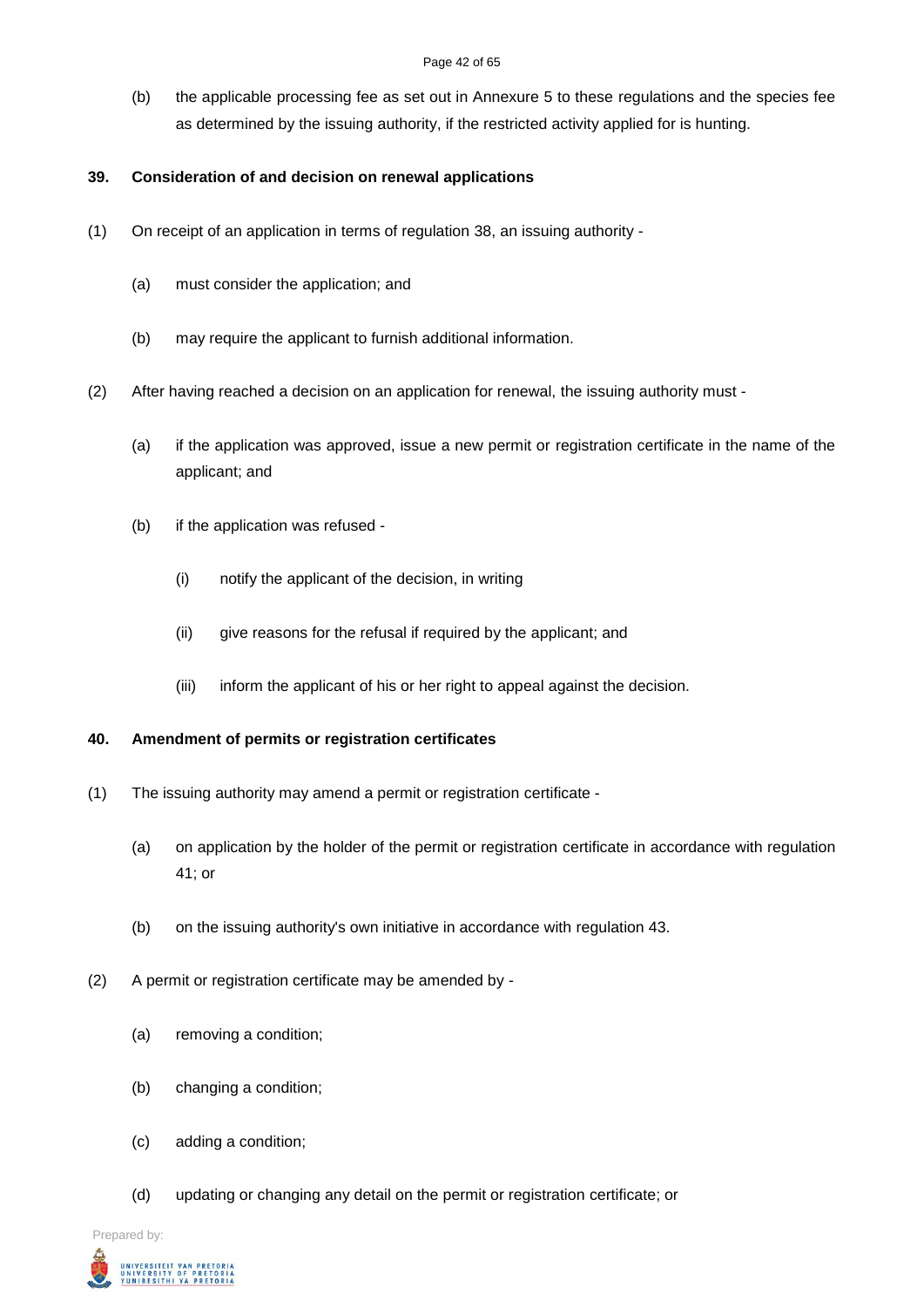(e) correcting a technical or editorial error on the permit or registration certificate.

### **41. Applications for amendment by holder of permit or registration certificate**

- (1) The holder of a permit or registration certificate may at any time apply to the issuing authority for an amendment of the permit or registration certificate.
- (2) An application in terms of subregulation (1) must be
	- (a) on an official application form determined by the issuing authority and containing, as a minimum the information as set out in Annexure 4 and obtainable from the issuing authority; and
	- (b) accompanied by the applicable processing fee set out in Annexure **5**.

### **42. Consideration of and decision on applications for amendment**

- (1) On receipt of an application in terms of regulation 41, the issuing authority
	- (a) must consider whether the granting of the application is likely to adversely affect the environment or the rights or interest of other parties; and
	- (b) may require the applicant to furnish additional information.
- (2) The issuing authority must promptly decide on the application if-
	- (a) the application is for a non-substantive amendment to the environmental authorisation, or the environmental rights or interests of other parties are not likely to be adversely affected; or
	- (b) the environment or rights or interests of other parties are not likely to be adversely affected.
- (3) If the application is for a substantive amendment, or if the environment or rights or interests of other parties are likely to be adversely affected, the issuing authority, must before deciding on the application consider the relevant factors in Chapter 2 of these regulations.
- (4) After having reached a decision on an application, the issuing authority must
	- (a) notify the applicant of the decision, in writing; and
	- (b) if the application was approved, issue an amended permit or registration certificate to the applicant; or

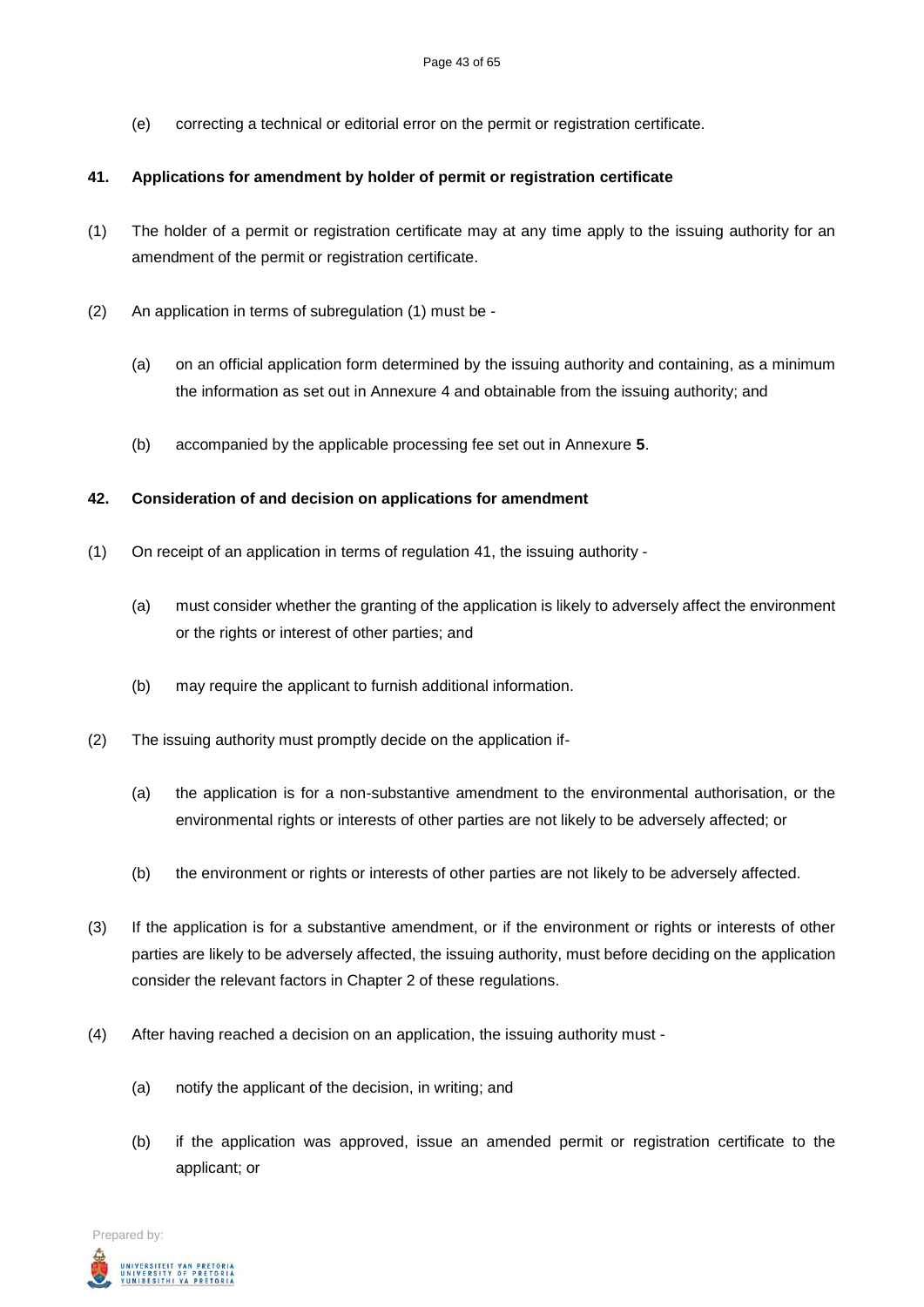- (c) if the application was refused
	- (i) give reasons for the refusal to the applicant; and
	- (ii) draw the applicant's attention to the fact that an appeal may be lodged against the decision in terms of Chapter 6 of these regulations.

#### **43. Amendment on initiative of issuing authority**

The issuing authority may on own initiative amend a permit or registration certificate if it is necessary -

- (a) for the more effective protection of the listed threatened or protected species to which the permit or registration relates;
- (b) for the more effective enforcement of the Biodiversity Act or these regulations;
- (c) to give effect to any norms and standards that apply to the relevant captive breeding operation, commercial exhibition facility, game farms nursery, scientific institution, sanctuary, rehabilitation facility or wildlife traders; or
- (d) to correct technical or editorial errors on the permit or registration certificate.

#### **44. Process**

The issuing authority -

- (a) must notify the holder of the relevant permit or registration certificate, in writing, of-
	- (i) the proposed amendment; and
	- (ii) the reasons for the proposed amendment; and
- (b) must afford the holder of the permit or registration certificate a reasonable opportunity to submit representations regarding the proposed amendment.

#### **45. Decision**

After having reached a decision whether or not to amend the permit or registration certificate, the issuing authority must-

(a) notify the holder of the permit or registration certificate, in writing, if the permit or registration certificate is not to be amended;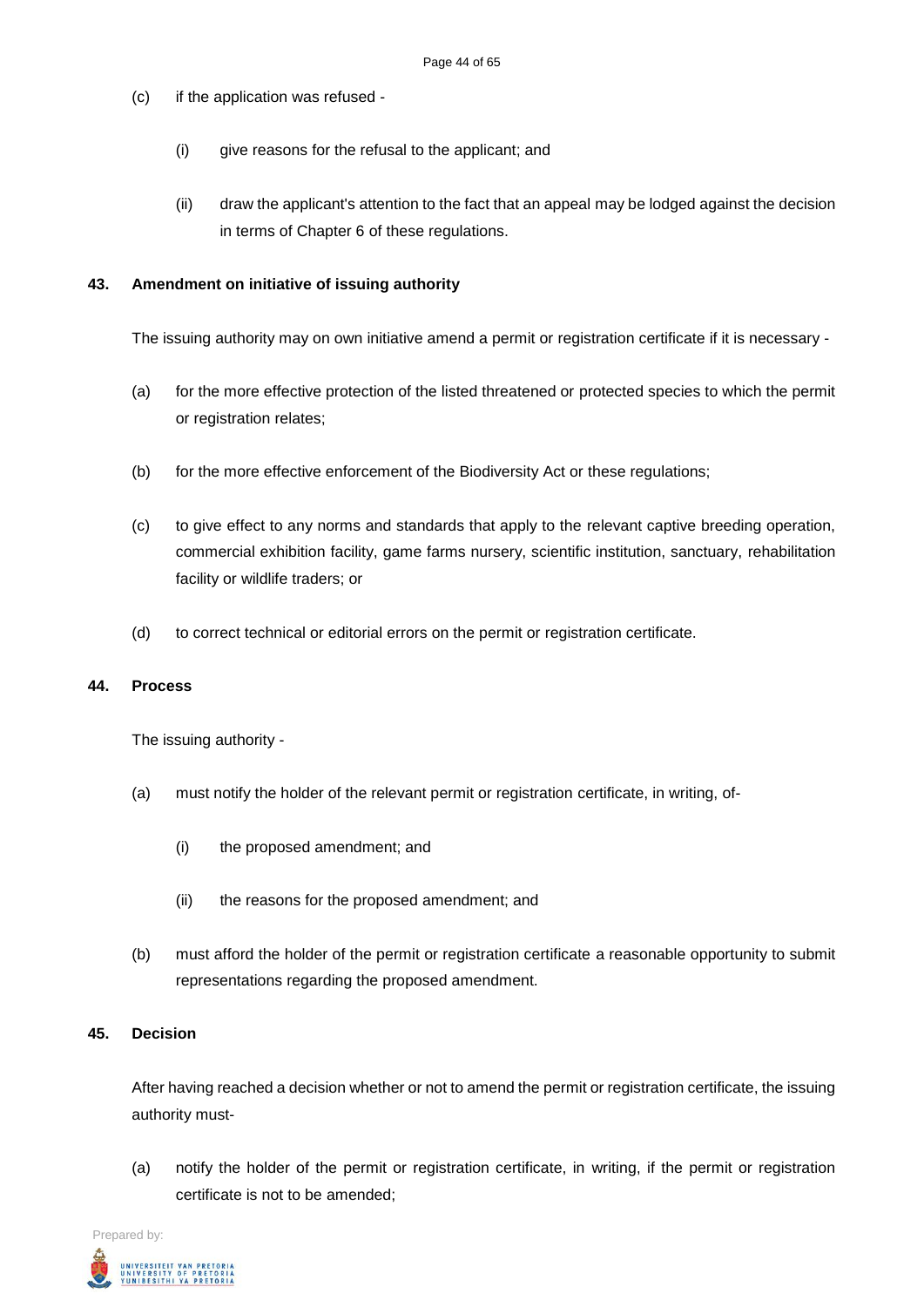- (b) if the decision is to amend the permit or registration certificate
	- (i) give reasons for the decision to the holder of the permit or registration certificate;
	- (ii) issue an amended permit or registration certificate to the holder; an
	- (iii) draw the attention of the holder of the permit or registration to the fact that an appeal may be lodged against the decision in terms of Chapter 6 of these regulations.

### **46. Consideration of renewal of permit or registration certificate**

- (1) The issuing authority may consider renewing a permit or registration certificate if-
	- (a) all conditions subject to which the permit or registration was issued were complied with;
	- (b) there is no evidence that the permit holder or the operation, facility, game farm or institution is managed in a manner which is detrimental to the species kept by the permit holder or at the operation, facility, game farm or institution; and
	- (c) the conservation status of the species has been maintained or has improved, or the legislation that affects the continuation of the permit or registration has not changed.
- (2) If the conservation status of the species has deteriorated or the legislation has changed, the issuing authority may request a risk assessment to be submitted prior to considering renewal of the permit or registration certificate.

#### *Part 2: Cancellation of permits and registration certificates*

# **47. Cancellation of permits and registration certificates**

- (1) An issuing authority may cancel a permit in the circumstances specified in section 93 of the Biodiversity Act.
- (2) The issuing authority may cancel the permit or registration of a captive breeding operation, commercial exhibition facility, game farm, nursery, scientific institution, sanctuary, rehabilitation facility or a wildlife trader if-
	- (a) the permit or registration certificate holder has breached a condition subject to which the permit was issued or registration was registered;

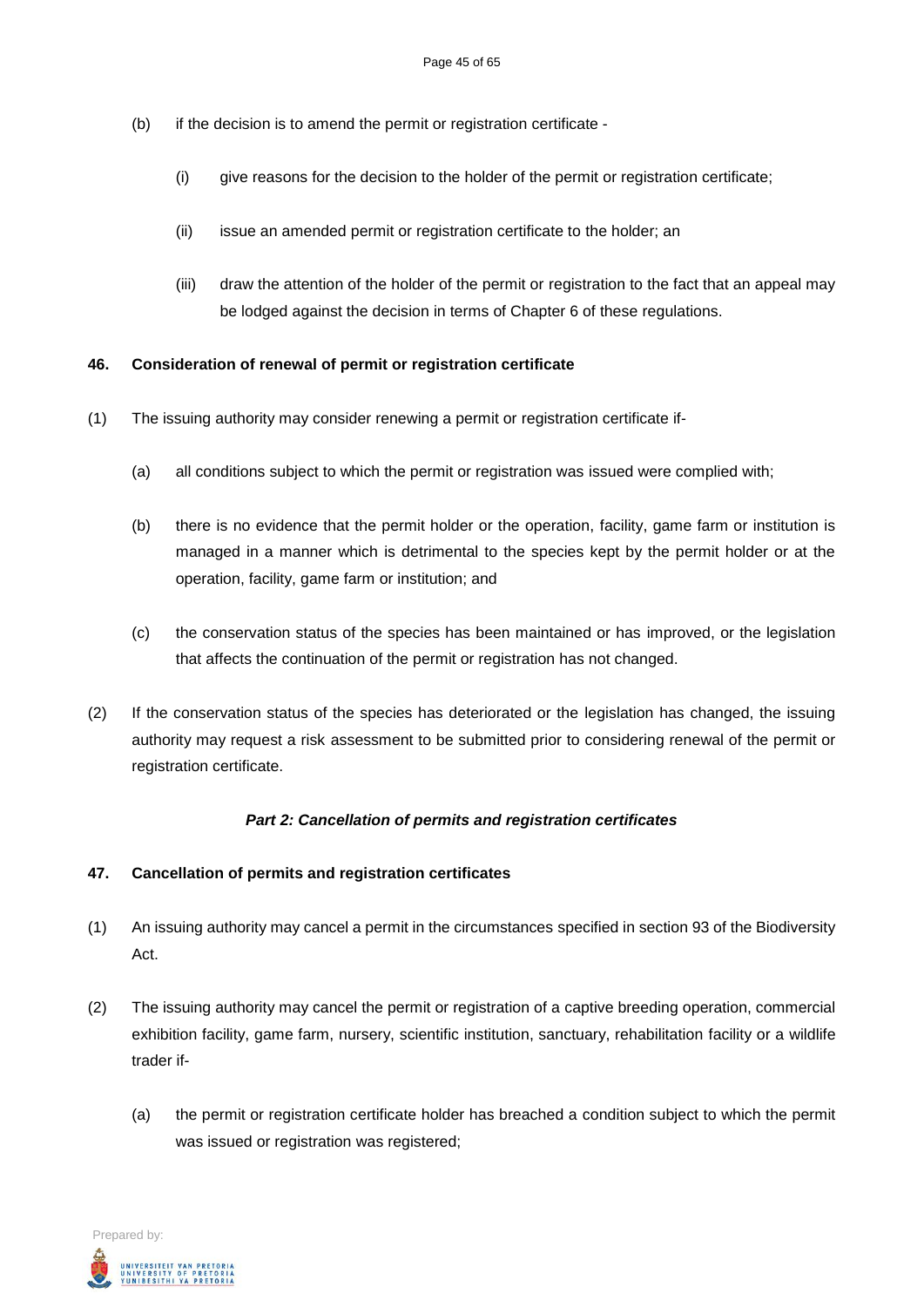- (b) the operation, commercial exhibition facility, game farm, nursery, scientific institution, sanctuary or rehabilitation facility is managed, or a wildlife trader is operating, in a manner which is -
	- (i) detrimental to the specimens being bred, reared, propagated, or kept at such operation, commercial exhibition facility, game farm, nursery, scientific institution, sanctuary, rehabilitation facility or wildlife trading premises;
	- (ii) not in accordance with any information provided to the issuing authority or
- (c) there is a change in the conservation status of the relevant species being bred, propagated or kept by a permit holder or at such facility that affects the continuation of the permit or registration.
- (3) An issuing authority considering the cancellation of a permit or registration certificate in terms of subregulation (1) and (2) must-
	- (a) notify the holder of that permit or registration certificate that cancellation of the permit or registration certificate is being considered, together with the reasons for the proposed cancellation; and
	- (b) afford the holder of the permit or registration certificate a reasonable opportunity to submit representations regarding the proposed cancellation.
- (4) After having reached a decision on the cancellation of the permit or registration certificate, the issuing authority must -
	- (a) notify the permit or registration certificate holder of the decision, in writing; and
	- (b) if the decision is to cancel the permit or registration
		- (i) instruct the permit or registration certificate holder to return the permit within 30 days; and
		- (ii) inform the permit or registration certificate holder of the right to appeal against the decision.

#### **48. Cancelled permits and registration certificates to be returned to issuing authority**

- (1) The holder of a permit or registration certificate which has been cancelled must return the permit or registration certificate to the issuing authority within 30 days of the date of cancellation.
- (2) Any failure by a permit holder to return a cancelled permit in accordance with subregulation (1) must be taken into account by an issuing authority when considering any future application from that person in terms of regulation 6 or 30.

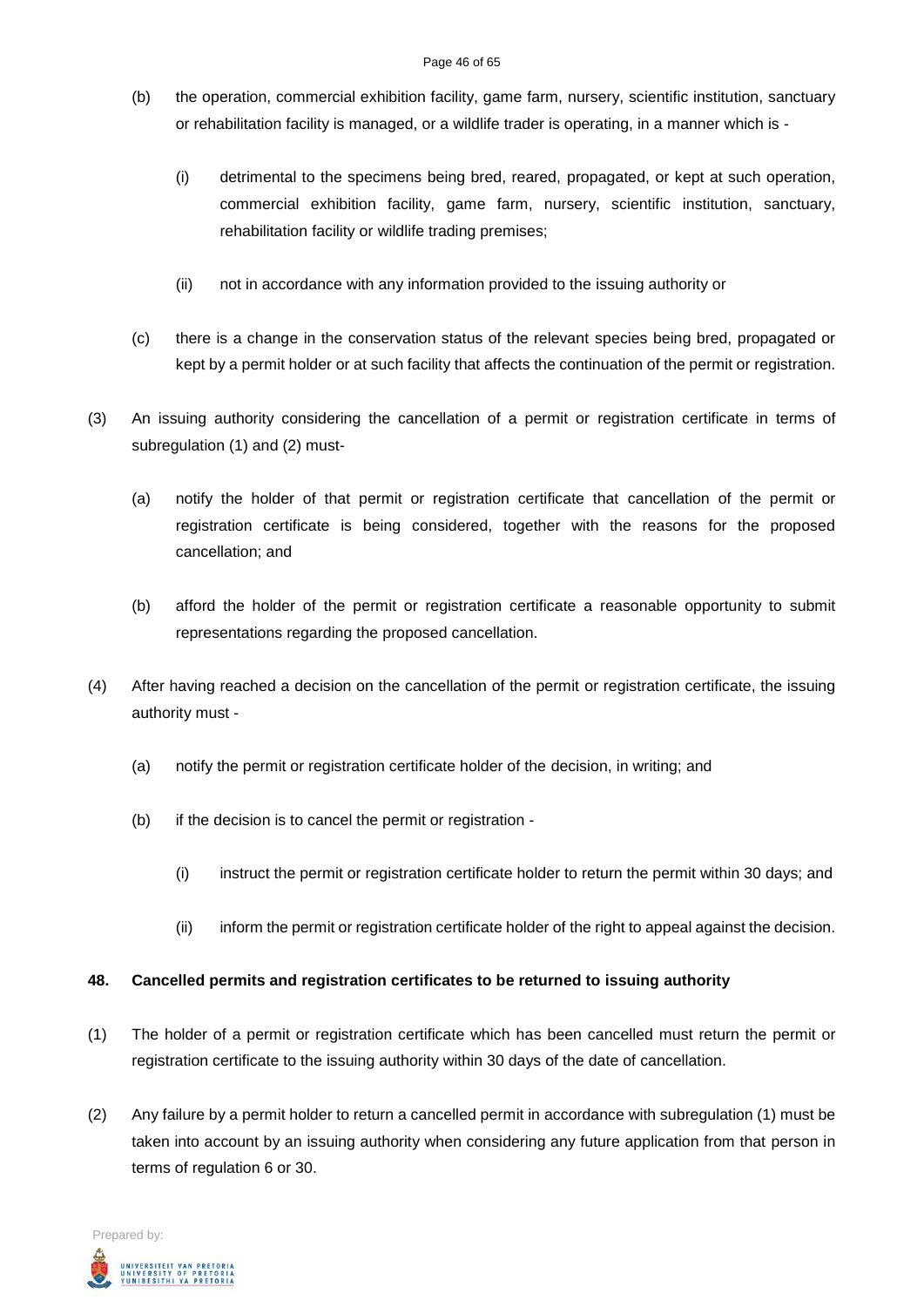### **49. Permits or registration certificates may not be transferred**

- (1) No. permit or registration certificate may be transferred to any other person.
- (2) In the event of a change in ownership, the holder of the permit or registration certificate must apply for the amendment of such permit or registration certificate, which amendment must not unreasonably be withheld by the issuing authority.

## **50. Lost or stolen permits and registration certificates**

An issuing authority may, on the written request of a permit or registration certificate holder, issue a replacement of that permit or registration certificate if the original was lost or stolen, provided that such request is accompanied by -

- (a) proof that the original was lost or stolen or an affidavit by that permit or registration certificate holder stating that the permit or registration certificate was lost or stolen; and
- (b) the applicable processing fee specified in Annexure 5.

# **CHAPTER 5 HUNTING ORGANISATIONS**

# **51. Recognition of hunting organisations**

- (1) A hunting organisation must apply in writing to the Director-General for recognition as a hunting organisation.
- (2) Any hunting organisation, which is in existence on the date that these regulations take effect, must apply in writing to the Director-General for recognition as a hunting organisation, within three month *[sic]* after the coming into effect of the regulations.
- (3) An application in terms of subregulation (1) and (2) must be approved if the applicant
	- (a) has adopted a code of ethical conduct and good practices, which is ascribed to by its members and acceptable to the Director General;
	- (b) gives a written undertaking to the Director-General that it will
		- (i) enforce its code of ethical conduct and good practices against members, who breach the code;

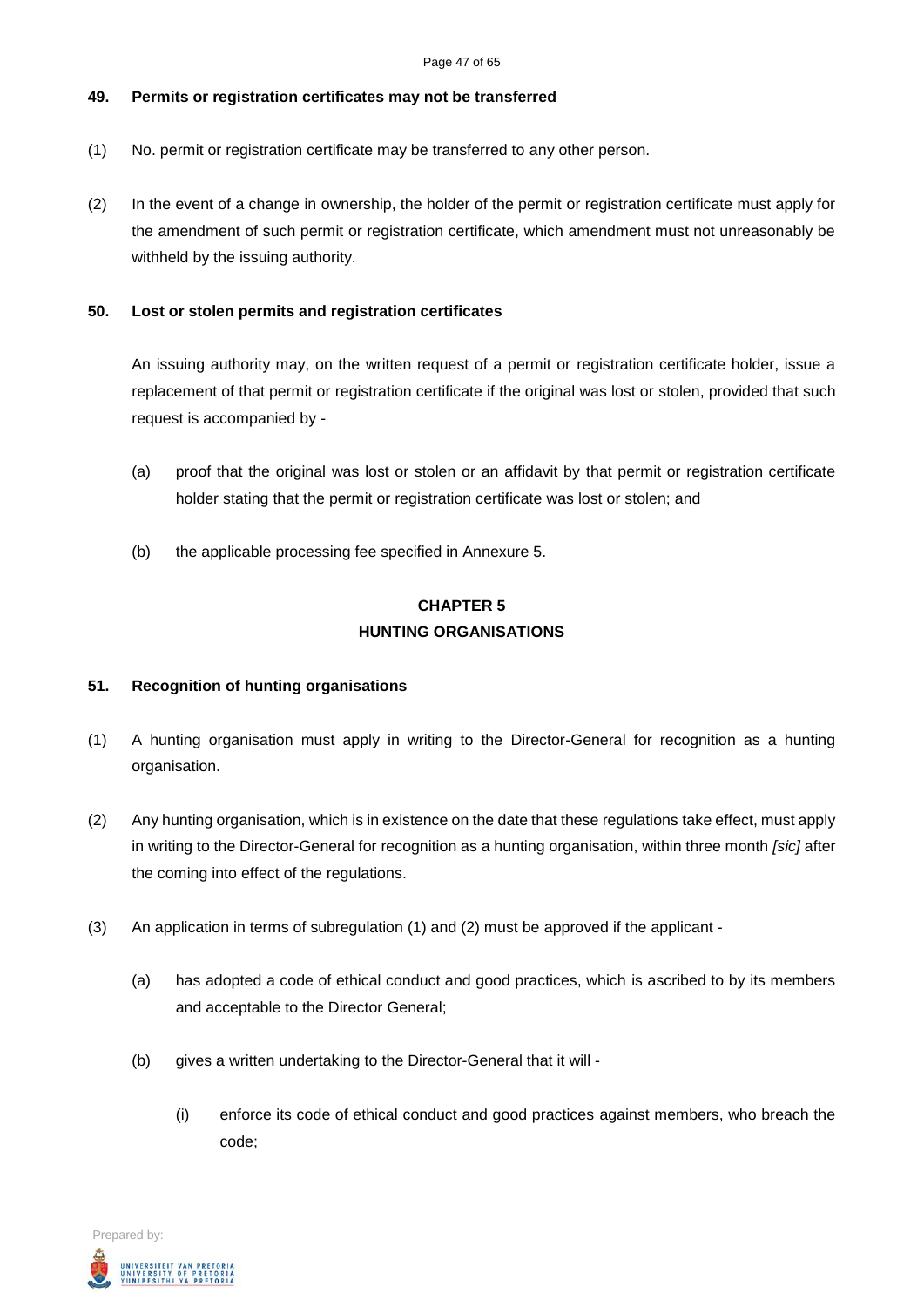- (ii) report to the Director-General or the South African Police Service any case of alleged criminal conduct by any of its members involving the hunting of a listed threatened or protected species or a breach of any conditions subject to which any national hunting permit was granted to such member; and
- (c) has a clear policy on broad based black economic empowerment to include persons from disadvantage communities as members.

#### **52. Codes of ethical conduct and good practice**

The code of ethical conduct and good practices of a hunting organisation must -

- (a) require its members to act in strict compliance with
	- (i) legislation regulating the hunting industry; and
	- (ii) any conditions subject to which national hunting permits are granted to a member;
- (b) define criteria for the hunting of listed threatened or protected species in accordance with the fair chase principle;
- (c) require its members to act in strict compliance with those criteria when hunting a listed threatened or protected species; and
- (d) provide for disciplinary steps against any member who breaches a provision of the code, which should include steps for the suspension or expulsion of such a member from the organisation.

#### **53. Withdrawal of recognition of hunting organisations**

- (1) The Director-General may by written notice to a recognised hunting organisation withdraw the recognition of that organisation if it fails to honour its written undertaking given to the Director-General in terms of regulation 51(3)(b).
- (2) The Director-General must-
	- (a) notify the organisation that withdrawal of its recognition is being considered, together with the reasons for the proposed withdrawal; and
	- (b) afford the organisation a reasonable opportunity to submit written representations regarding the proposed withdrawal of its recognition.



#### **CHAPTER 6**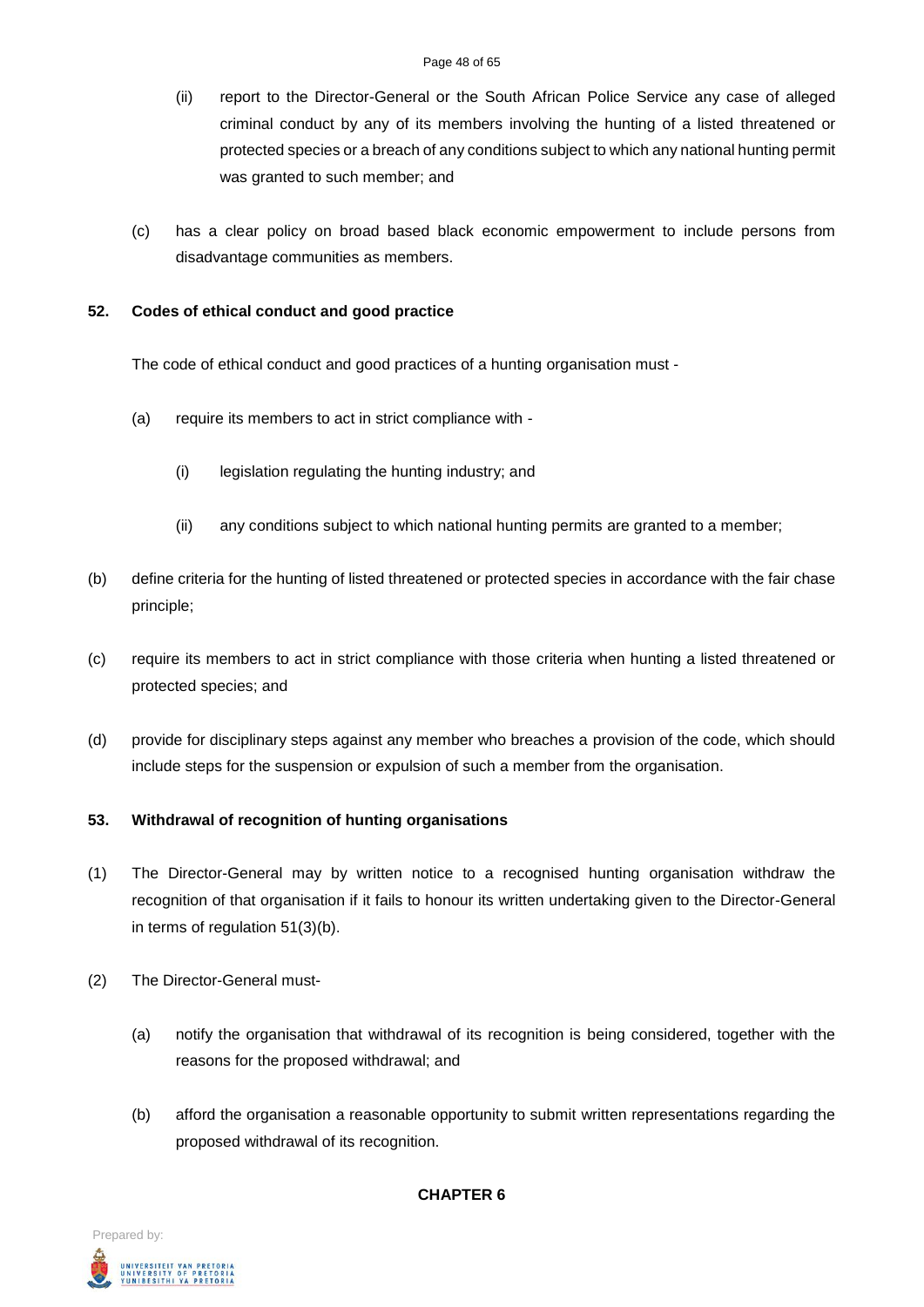#### **APPEALS**

#### **54. Application**

- (1) This Part applies to a decisions taken by an issuing authority in terms of these regulations;
- (2) No appeal lies against decisions taken by the Minister personally in his or her capacity as an issuing authority.

### **55. Lodging of appeal**

(1) A person who feels aggrieved by a decision taken by an issuing authority in terms of these regulations, may appeal to the Minister within 30 days after which the person became aware of the decision or might reasonably be expected to have become aware of the decision;

*(Regulation 55(1) substituted by regulation 16(a) of GNR 69 of 2008)*

- (2) An appeal must be submitted to the Director-General and must
	- (a) set out the grounds for the appeal; and
	- (b) be accompanied by
		- (i) supporting documentation which is referred to in the appeal and which is not already in the possession of that issuing authority; and
		- (ii) the applicable processing fee as set out in Annexure 5.
- (3) the Minister must either
	- (a) consider and decide the appeal; or
	- (b) designate a panel to consider and decide the appeal.
- (4) If the Minister decides that the appeal must be decided and considered by an appeal panel, the Minister must designate -
	- (a) a number of persons with appropriate knowledge as member of the panel;
	- (b) one of the panel members as the presiding member.
- (5) The presiding member decides where and when the panel meets.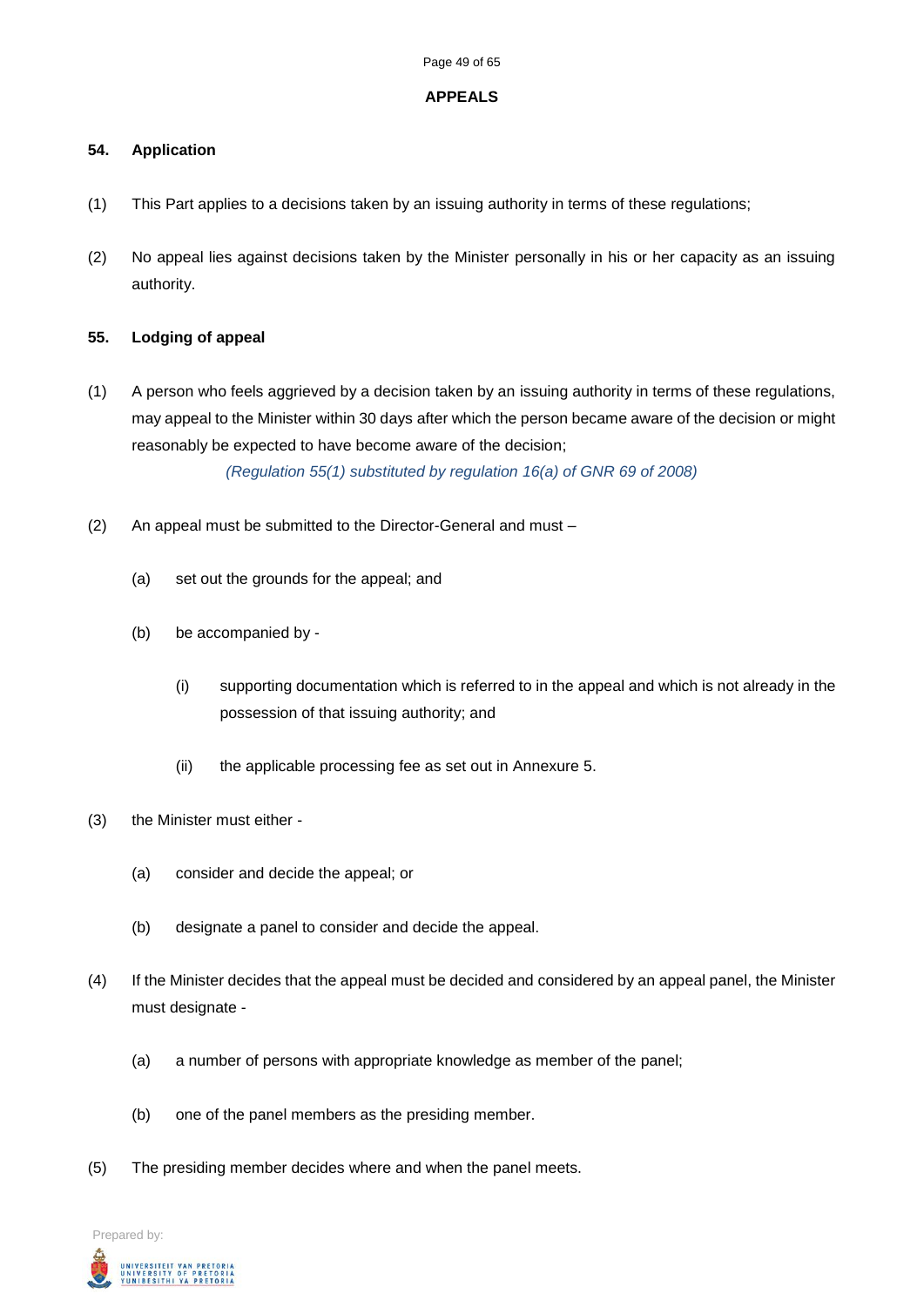- (6) An appeal panel must
	- (a) consider the regulations in accordance with the prescribed procedure;
	- (b) keep records of its proceedings and decisions.

#### **56. Processing of appeals**

The Director-General must-

- (a) acknowledge receipt of the appeal within 14 working days; and
- (b) submit the appeal to the Minister together with
	- (i) the reasons for the decision against which the appeal is lodged; and
	- (ii) all relevant information in the possession of the issuing authority which was taken into account when the decision was taken.

#### **57. Appeal panel**

- (1) If the Minister decides to appoint an appeal panel all documentation relating to the appeal must be submitted to that appeal panel.
- (2) If the appeal panel consists of
	- (a) two members, a decision of the panel must be unanimous; or
	- (b) more than two members, a decision is taken by the majority of the members of the panel.
- (3) The presiding member of the panel designated in terms of section 95(1)(b) of the Biodiversity Act presides at meetings of the panel.
- (4) An appeal panel must
	- (a) consider and decide the appeal within 30 days of its designation for the relevant appeal in terms of section 94(2)(c) of the Biodiversity Act; and
	- (b) inform the Director-General of its decision, together with reasons.

#### **58. Decisions**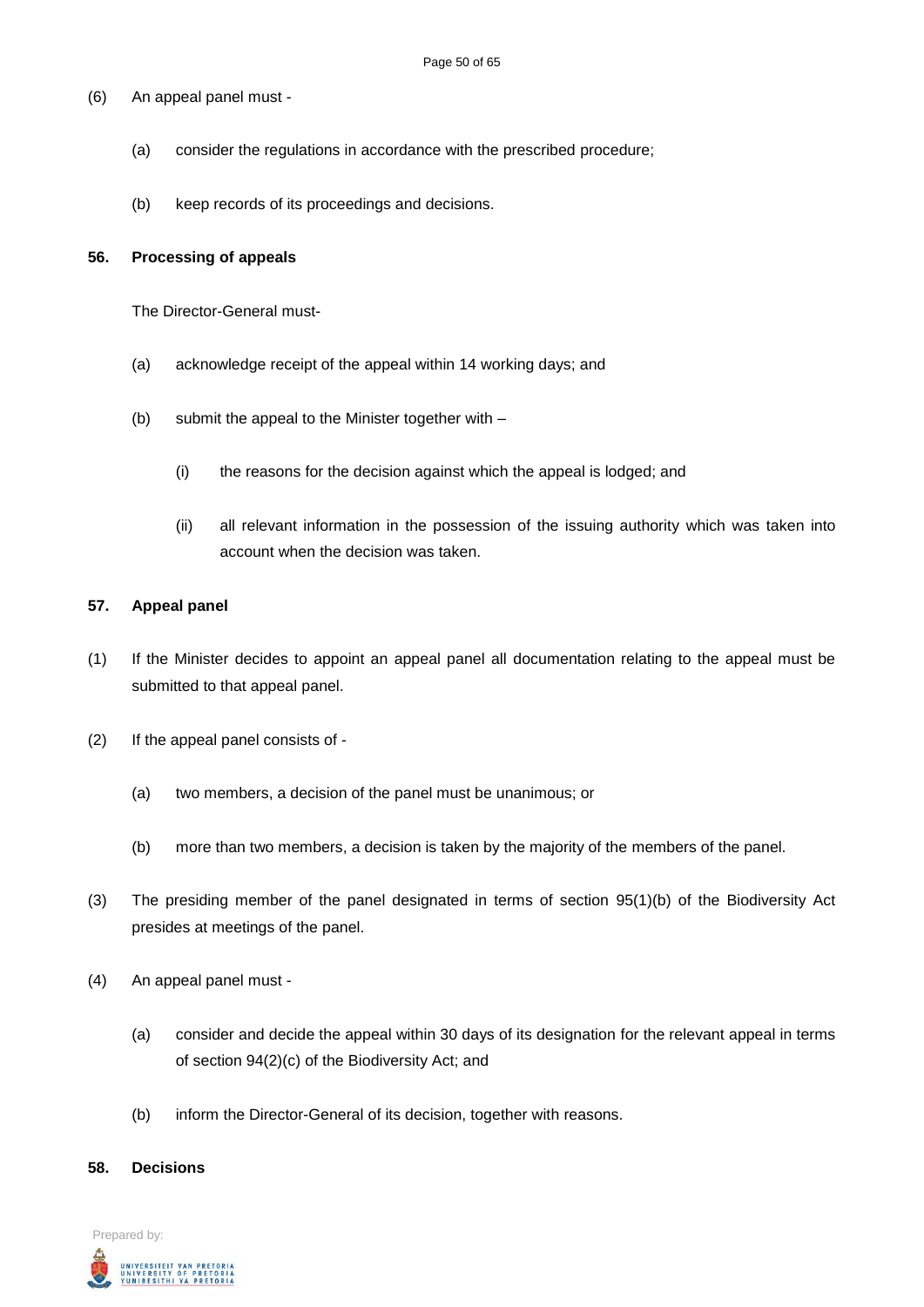- (1) The Minister or appeal panel considering the appeal may
	- (a) either uphold or refuse the appeal; and
	- (b) when upholding or refusing the appeal; make such other orders as he may deem appropriate.
- (2) If the appeal is upheld against
	- (a) a refusal to issue a permit or registration certificate, the Minister or appeal body may issue the permit or registration certificate unconditionally or subject to conditions;
	- (b) a condition subject to which the permit or registration certificate was issued, the Minister or appeal body may amend the condition;
	- (c) the cancellation or refusal to. renew or amend a permit or registration certificate, restore the permit or registration, renew the permit or registration certificate or amend the permit or registration certificate.
- (3) When an appeal has been decided the appellant must be notified in writing of the decision within 14 working days of the date the decision was taken, of such a decision.

# **CHAPTER 7 SCIENTIFIC AUTHORITY**

#### *Part 1: Establishment, composition and operating procedures*

#### **59. Establishment**

A Scientific Authority is hereby established.

#### **60. Composition**

- (1) The Scientific Authority consists of:
	- (a) Two members to represent the Department;
	- (b) one member to represent each provincial department;
	- (c) one member to represent South African National Parks;
	- (d) one member to represent SANBI;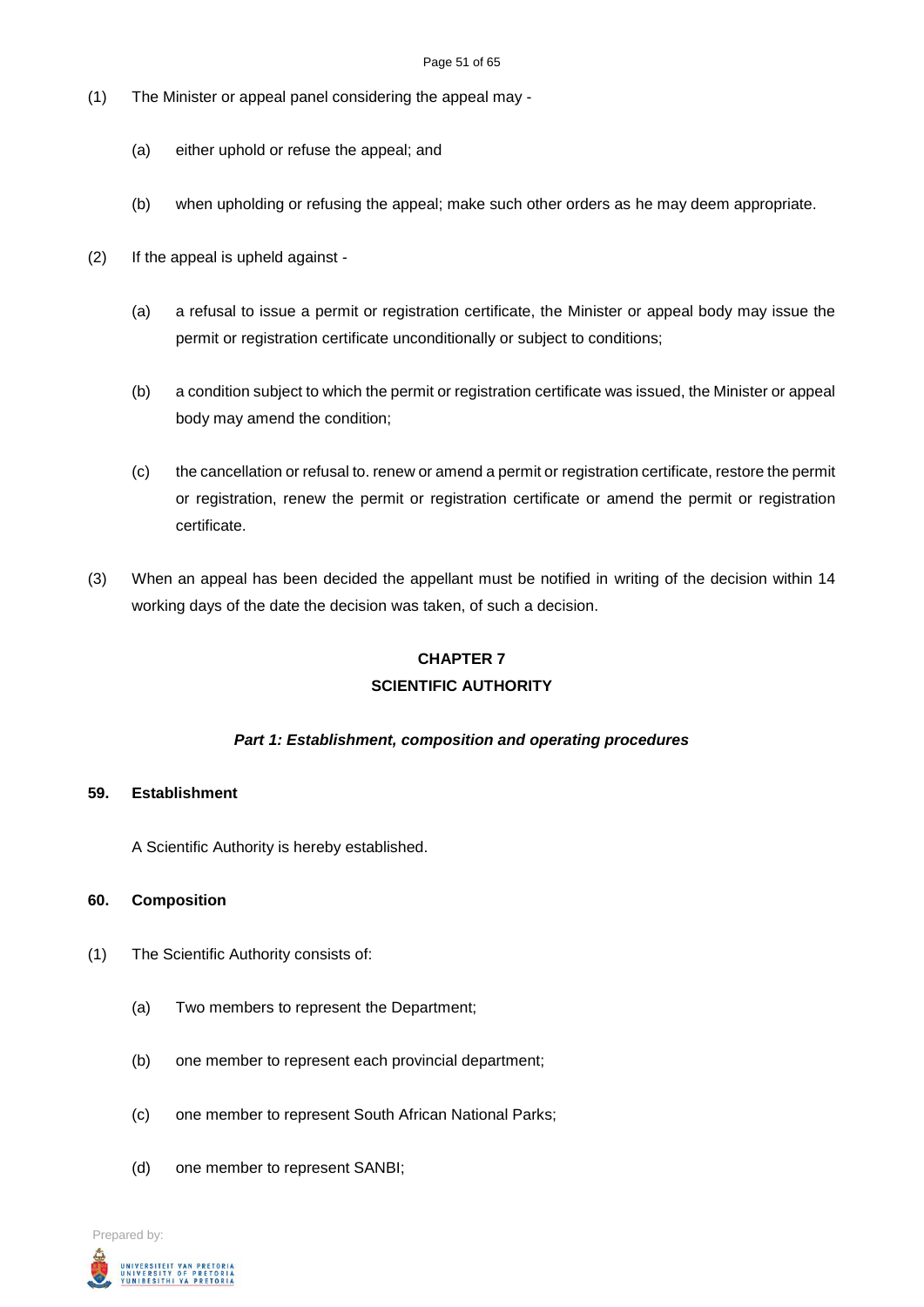#### Page 52 of 65

- (e) one member to represent the natural history museums; and
- (f) one member to represent the National Zoological Gardens.
- (2) The Minister appoints the members of the Scientific Authority.
- (3) The Director General must request each provincial department, South African National Parks, the SANBI, the natural history museums or the National Zoological Gardens, as the case may be, to nominate persons for appointment to the Scientific Authority in accordance with subregulation (1).

#### **61. Chairperson and deputy chairperson**

- (1) Whenever necessary, the Minister must appoint one of the members of the Scientific Authority as the Chairperson and another of the members as the Deputy Chairperson of the Scientific Authority.
- (2) The Deputy Chairperson acts as chairperson if
	- (a) the Chairperson is absent or unable to perform the functions of chairperson; or
	- (b) the office of chairperson is vacant.

#### **62. Term of office**

The term of office for a member of the Scientific Authority is four years and can be renewed if approved by the Minister for another term.

#### **63. Removal from office**

The Minister may remove a member of the Scientific Authority from office, but only on the ground of:

- (a) Misconduct, incapacity or incompetence;
- (b) insolvency; or
- (c) conviction of a criminal offence without the option of a fine.

#### **64. Filling of vacancies**

Whenever a vacancy arises in the membership of the Scientific Authority, the Minister must fill the vacancy in accordance with regulation **60**(3).

#### **65. Meetings**

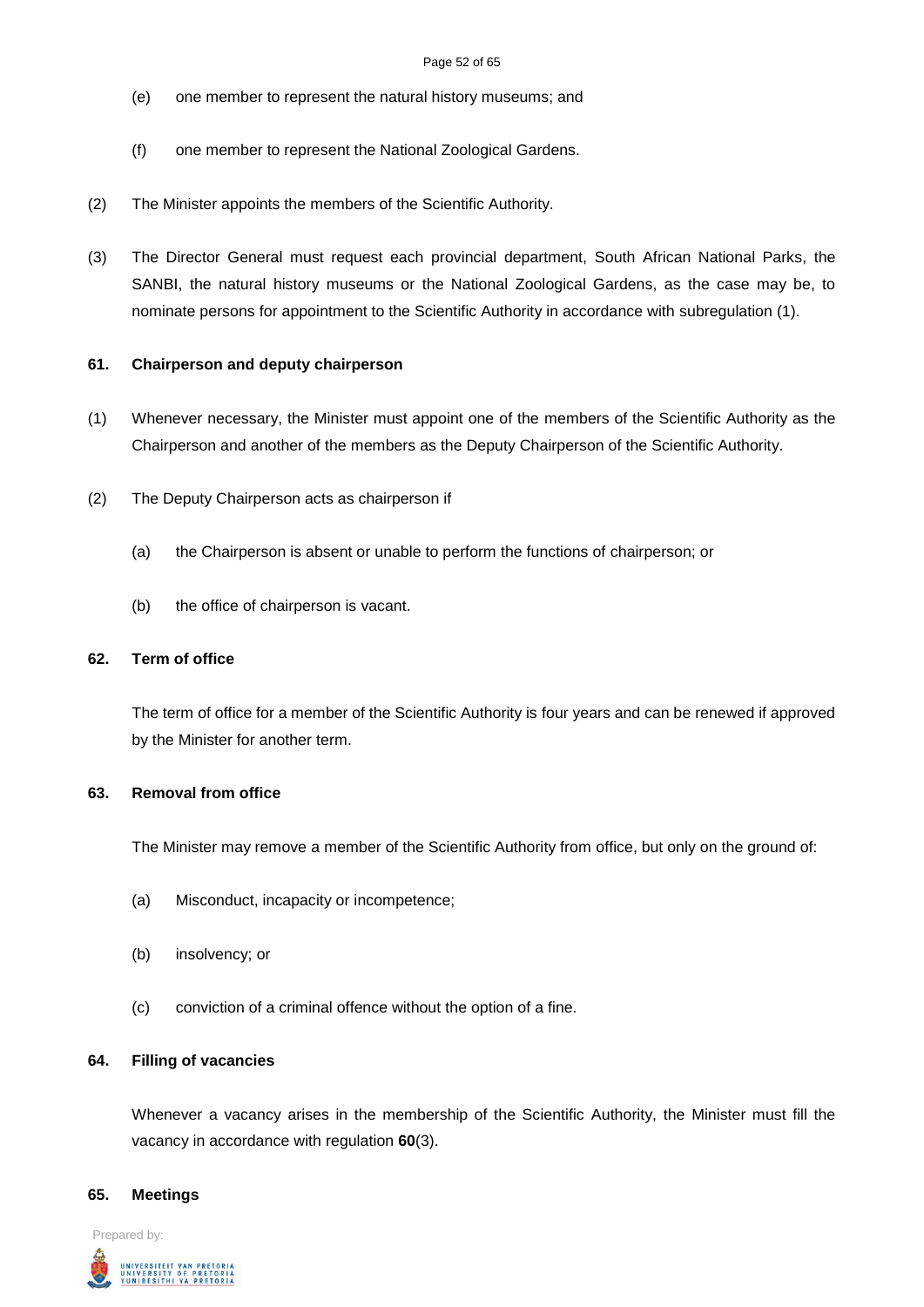- (1) The Scientific Authority must meet at least once a year to develop a report to the Minister regarding compliance with provisions in terms of section 61 of the Biodiversity Act.
- (2) The Chairperson may convene additional meetings as and when necessary.

#### **66. Expert advisors**

The Scientific Authority may co-opt expert advisors from within or outside the public service to be present and speak at meetings.

#### **67. Participation in meetings by way of electronic or other media**

A member of the Scientific Authority or another person co-opted to participate in a meeting, who is not present at the meeting, may participate in the meeting by telephone, radio, closed-circuit television, the internet or any other medium of instantaneous communication, provided that -

- (a) a facility for such communication is available; and
- (b) the person who is not present at the meeting and the persons present at the meeting are all-
	- (i) audible to one another, if participation is by telephone, radio or the internet; or
	- (ii) audible and visible to one another, if participation is by closed-circuit television.

#### **68. Procedures**

The Scientific Authority determines its own internal procedures.

#### **69. Quorum and decisions**

- (1) A majority of the persons serving as members of the Scientific Authority at the time a meeting is held, constitutes a quorum for a meeting of the Scientific Authority.
- (2) A matter before a meeting of the Scientific Authority is decided by a supporting vote of a majority of the members present at the meeting.
- (3) A member of the Scientific Authority who participates in a meeting in accordance with regulation 67 must for the purpose of subregulation (2) be regarded as being present at the meeting.

# **CHAPTER 8 MISCELLANEOUS**

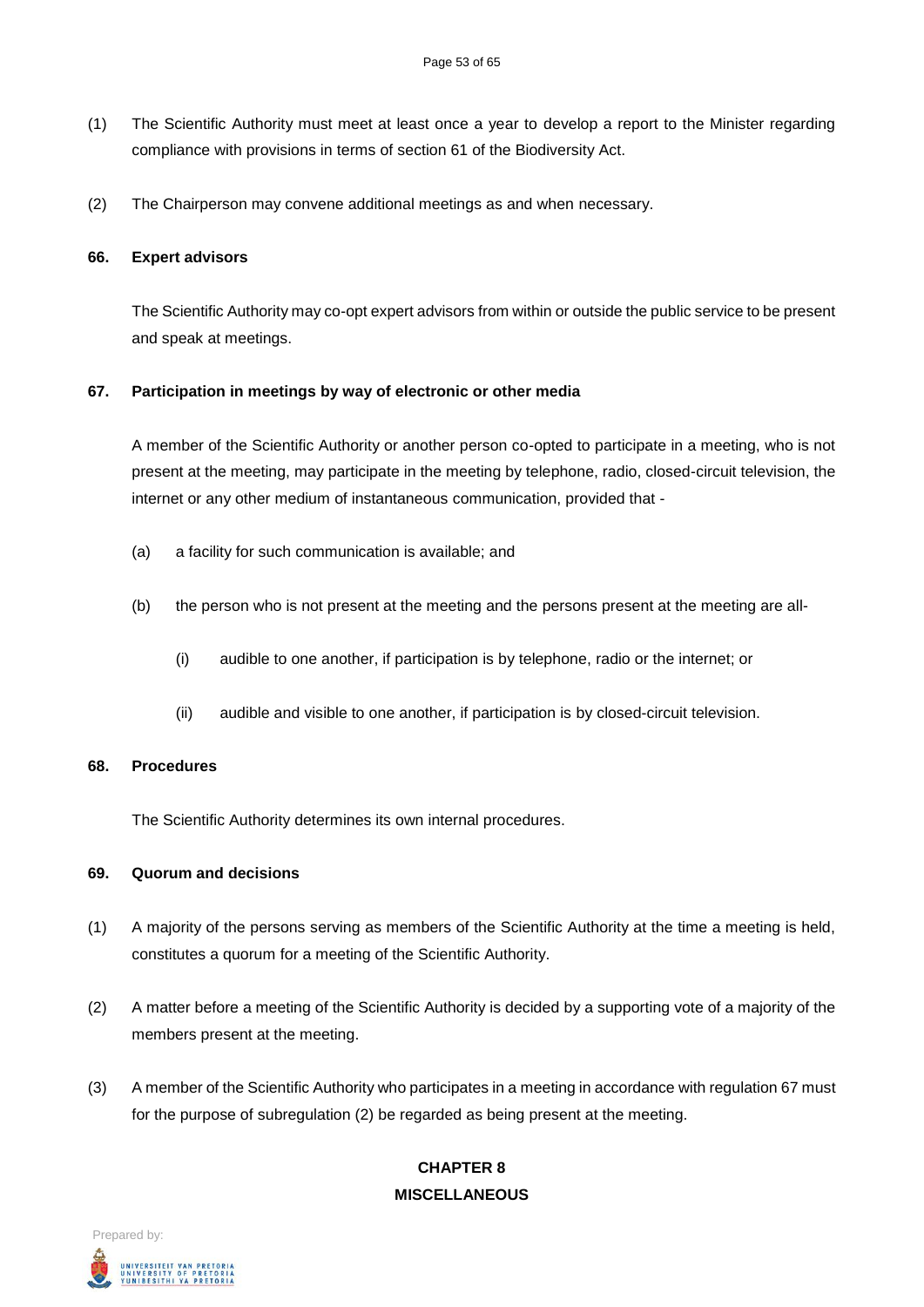#### **70. Marking of elephant ivory and rhinoceros horn**

- (1) Any person who is in possession of elephant ivory or rhinoceros horn must within three months of commencement of these regulations apply in writing to the issuing authority in the relevant province to have such elephant ivory or rhinoceros horn -
	- (a) permitted;
	- (b) marked in accordance with subregulation (3); and
	- (c) registered on the national database for elephant ivory and rhinoceros horn.
- (2) If the elephant ivory or rhinoceros horn, in respect of which the application contemplated in subregulation (1) is made, has already been marked and registered in terms of other relevant legislation, the application referred to in subregulation (1) shall be accompanied by proof of such marking and registration.
- (3) The issuing authority, if satisfied that the possession of the elephant ivory or rhinoceros horn is lawful, must, at the expense of the person applying for marking -
	- (a) mark the elephant ivory by means of punch-die, or if not practicable, with indelible ink, using the following formula:
		- (i) The country-of-origin two letter ISO code and the last two digits of the particular year, followed by a forward slash;
		- (ii) the serial number for the particular year, followed by a forward slash; and
		- (iii) the weight of the ivory in kilograms; or
	- (b) mark the rhinoceros horn by means of a micro-chip.
- (4) In the case of an application in terms of subregulation (2), if the marking requirements as stipulated in subregulation 3(a) and (b) are met, the existing marking should be accepted and the information reflected in the permit.
- **71. Transitional provision in respect of existing captive breeding operations, commercial exhibition facilities, game farms, nurseries, scientific institutions, sanctuaries, rehabilitation facilities or wildlife traders and listed threatened or protected** *Encephalartos* **species** *(Heading of regulation 71 substituted by regulation 17(a) of GNR 69 of 2008)*

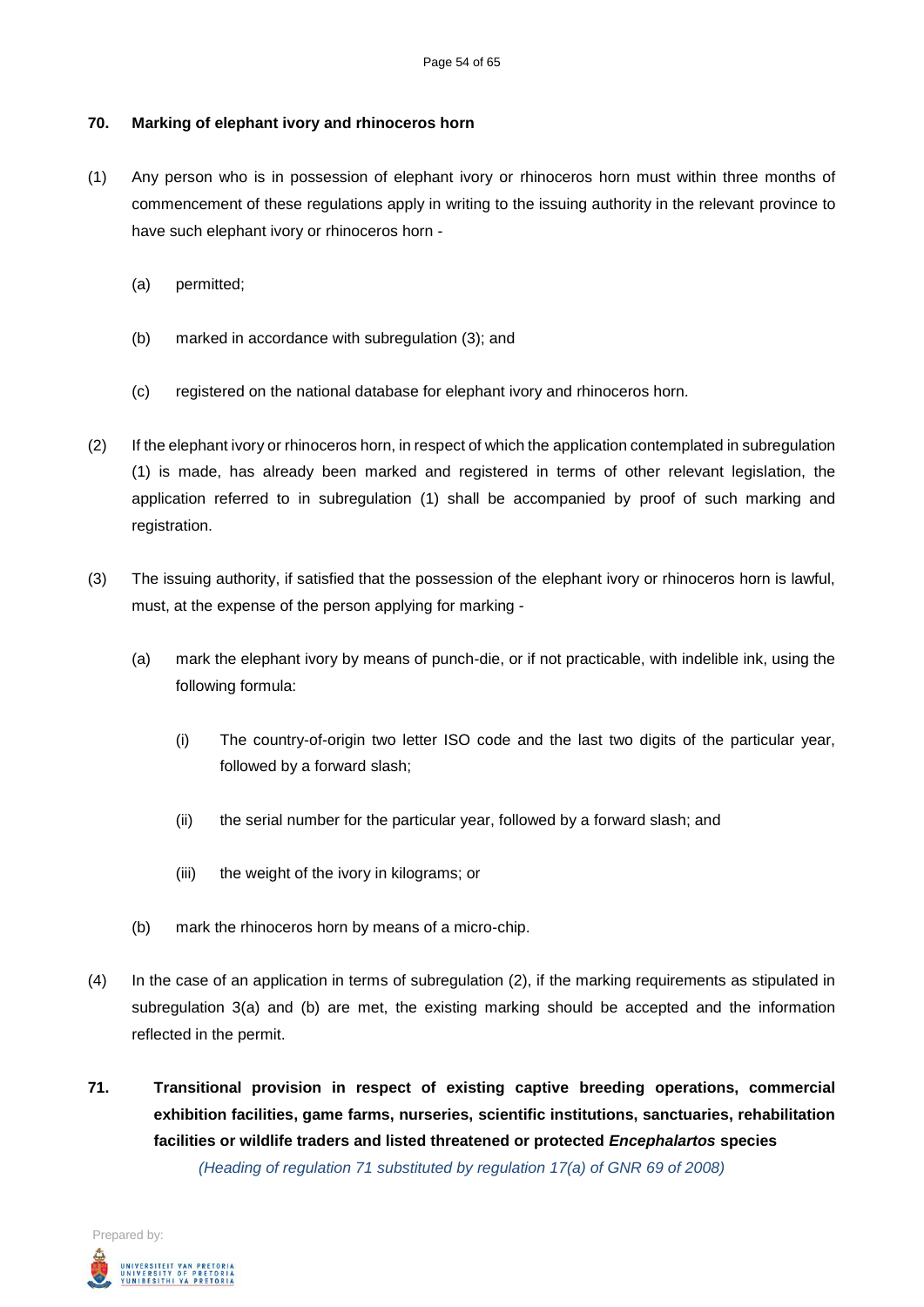- (1) Any person who, immediately before the commencement of these regulations, conducts a captive breeding operation, commercial exhibition facility, game farms, nursery, scientific institution, sanctuary, rehabilitation facility or wildlife trader involving specimens of a threatened or protected species referred to in regulation 27(1) and 28(1) must, within three months of. such commencement, apply for registration of that captive breeding operation, commercial exhibition facility, game farm, nursery, scientific institution, sanctuary, rehabilitation facility or wildlife trader in terms of Chapter 3 of these regulations.
- (2) If an application referred to in subregulation (1) is refused in terms of regulation 32(3)(b) because the applicant does not meet the requirements for captive breeding operations, commercial exhibition facilities, game farm, nurseries, scientific institutions, sanctuaries, rehabilitation facilities or wildlife traders, the issuing authority must, after notifying the applicant of the refusal, afford the applicant an opportunity to comply with such requirements and to reapply within 9 months after the refusal.

### (3) ……….

*(Regulation 71(3) inserted by regulation 17(b) of GNR 69 of 2008) (Regulation 71(3) substituted by regulation 3 of GNR 210 of 2009) (Regulation 71(3) repealed by regulation 5(b) of GNR 614 of 2012)*

#### **72. Setting of annual hunting off-take limits**

- (1) SANBI must each year before the end of September determine for the following year, annual hunting off-take limits for the country as a whole and per province in respect of a listed threatened or protected animal species determined by the Minister.
- (2) Hunting off-take limits set in terms of this regulation do not apply to listed threatened or protected animal species culled in protected areas in accordance with the management plans of the respective area.

#### **73. Offences**

- (1) A person is guilty of an offence if that person
	- (a) undertakes a restricted activity involving a threatened or protected species without a permit;
	- (aA) undertakes an activity prohibited in terms of regulations 23, 24, 25, 26, or operates in contravention of subregulation 27(1); *(Regulation 73(1)(aA) inserted by regulation 5(a) of GNR 209 of 2009)*
	- (b) fabricates or forges any document for the purpose of passing it as a permit or certificate of registration:
	- (c) knowingly makes any false statement or report for the purpose of obtaining a permit or certificate of registration; or

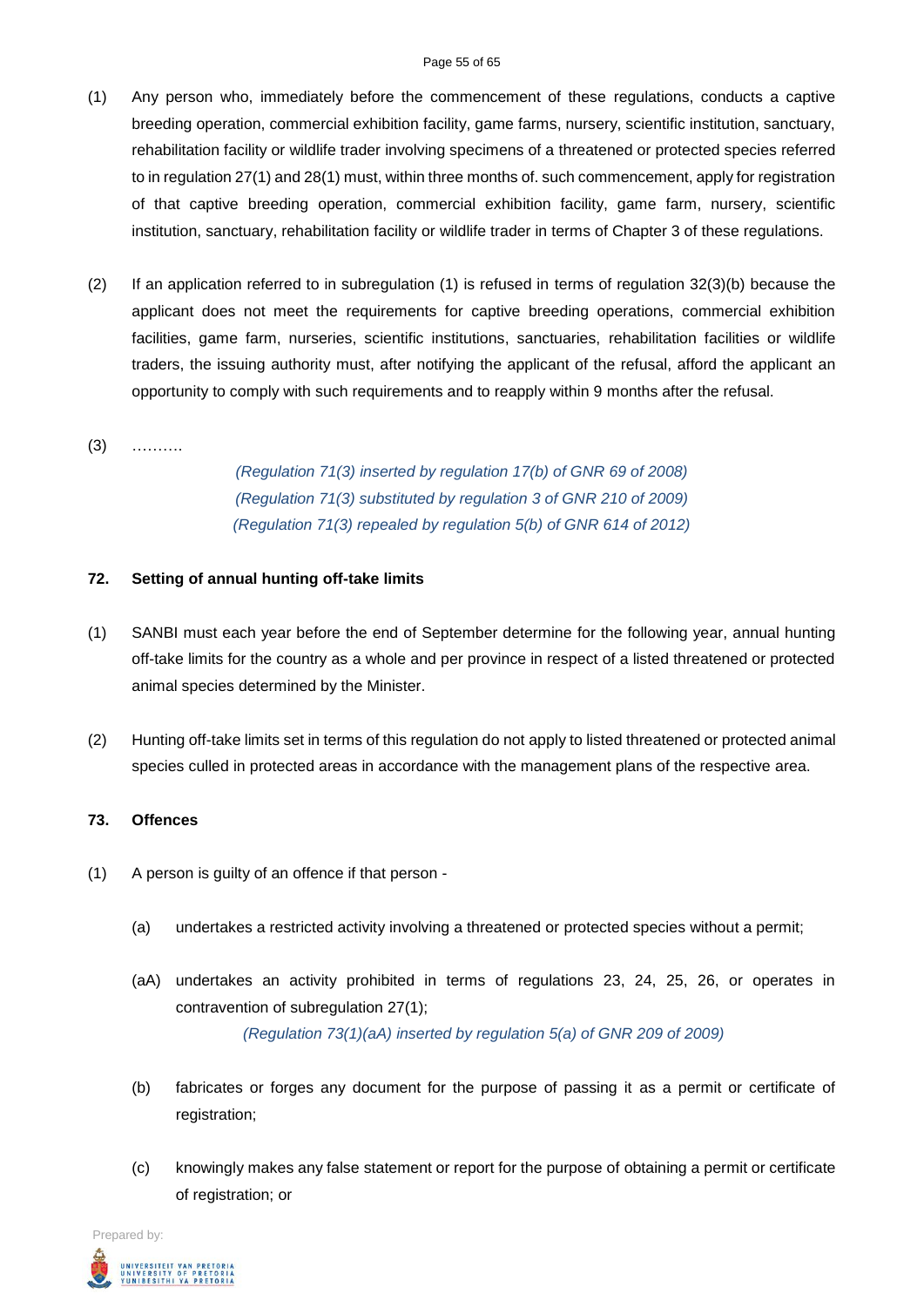- (d) alters, erases or in any way tampers with the markings made on elephant ivory or rhinoceros horn in terms of regulation 70.
- (e) permits or allows any other person to undertake any restricted activity, which is an offence, in terms of paragraph (a).

*(Regulation 73(1)(e) added by regulation 5(b) of GNR 209 of 2009)*

- (2) A person registered to conduct a captive breeding operation, commercial exhibition\* facility, game farm, nursery, scientific institution, sanctuary, rehabilitation facility or to operate as a wildlife trader is guilty of an offence if that person -
	- (a) conducts such captive breeding operation, commercial exhibition facility, game farm, nursery, scientific institution, sanctuary, rehabilitation facility or operates as a wildlife trader in a manner that is not in accordance with any condition subject to which registration was granted; or
	- (aA) conducts a captive breeding operation, commercial exhibition facility, nursery, scientific institution, sanctuary, rehabilitation facility or acts as a wildlife trader involving specimens of any listed threatened or protected species without being registered with the issuing authority in terms of Chapter 3 of these regulations;

*(Regulation 73(2)(aA) inserted by regulation 5(c) of GNR 209 of 2009)*

- (b) fraudulently alters any certificate of registration issued in terms of regulation 32.
- (3) A person who owns a registered game farm is guilty of an offence if
	- (a) that person fraudulently alters any game farm hunting permit issued in terms of regulation 5(3);
	- (b) prohibited activities takes place on the registered game farm; or
	- (c) any conditions of the registration certificate, standing permit or game farm hunting permits were contravened.
- (4) A person who owns or operates a registered nursery is guilty of an offence if
	- (a) that person fraudulently alters any nursery possession permit issued in terms of regulation 5(4); or
	- (b) any conditions of the registration certificate, standing permit or nursery possession permits were contravened.
- (5) A person who operates as a registered wildlife trader is guilty of an offence if -

Prepared by:

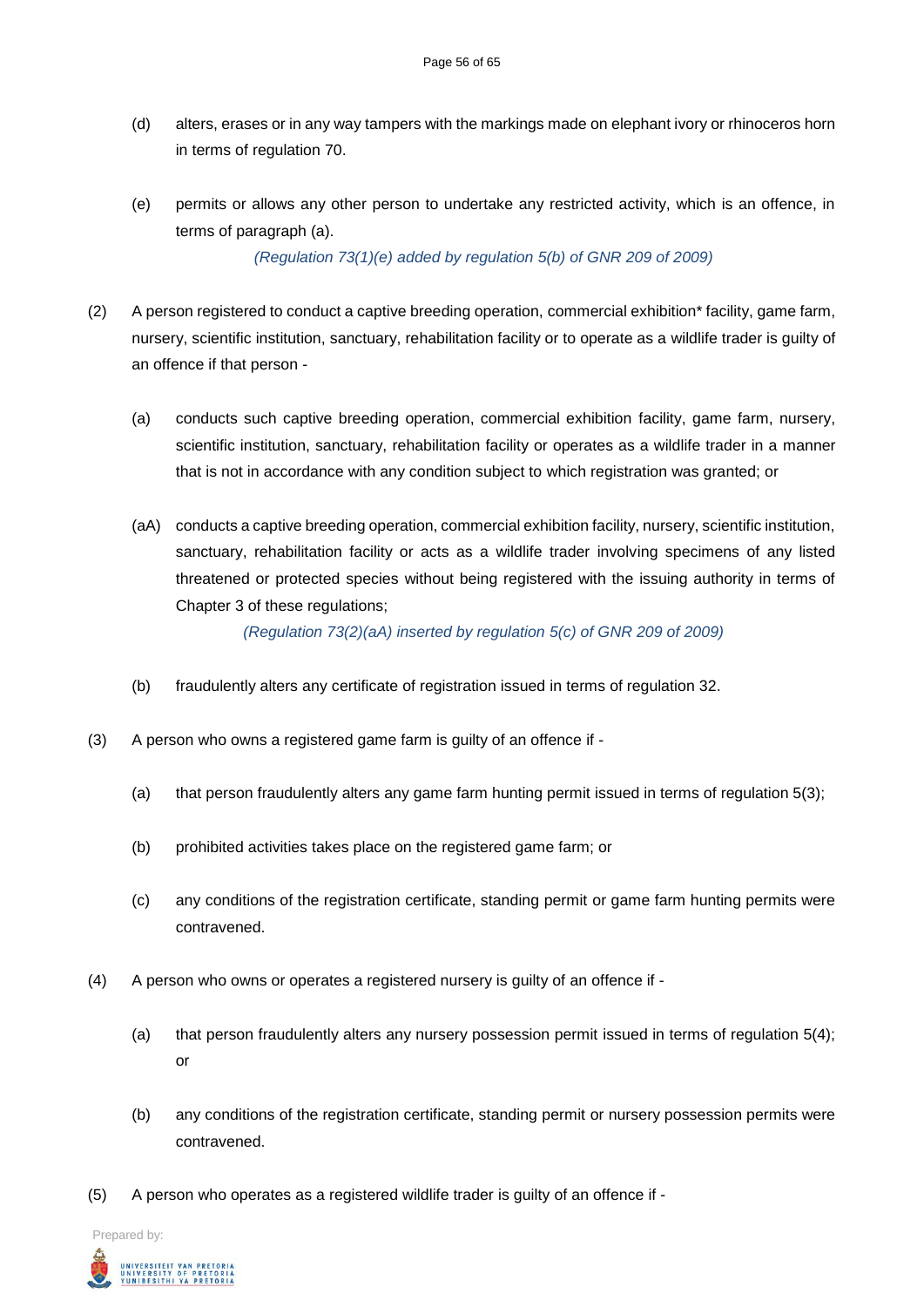- (a) that person fraudulently alters any personal effects permit issued in terms of regulation 5(6); or
- (b) any conditions of the registration certificate, standing permit or personal effects permits were contravened.

(6) A person who-

- (a) owns or is in control of an elephant or land on which an elephant roams or is kept, or
- (b) is a management authority of a protected area,

is guilty of an offence if he or she or it fails to comply with the norms and standards issued in terms of section 9 of the Biodiversity Act.

*(Regulation 73(6) added by regulation 5(d) of GNR 209 of 2009)*

#### **74. Penalties**

A person convicted of an offence in terms of regulation 73 is liable to -

- (a) imprisonment for a period not exceeding five years;
- (b) a fine not exceeding R5 million, and in the case of a second or subsequent conviction, to a fine not exceeding R10 million or imprisonment for a period not exceeding 10 years or in both instances to both a fine and such imprisonment; or
- (c) both a fine and such imprisonment. *(Regulation 74 substituted by regulation 7 of GNR 576 of 2011)*

# **75. Short title and commencement**

These regulations are called the Threatened or Protected Species Regulations, 2007, and take effect on a date determined by the Minister by notice in the *Government Gazette*.

#### **ANNEXURE 1**

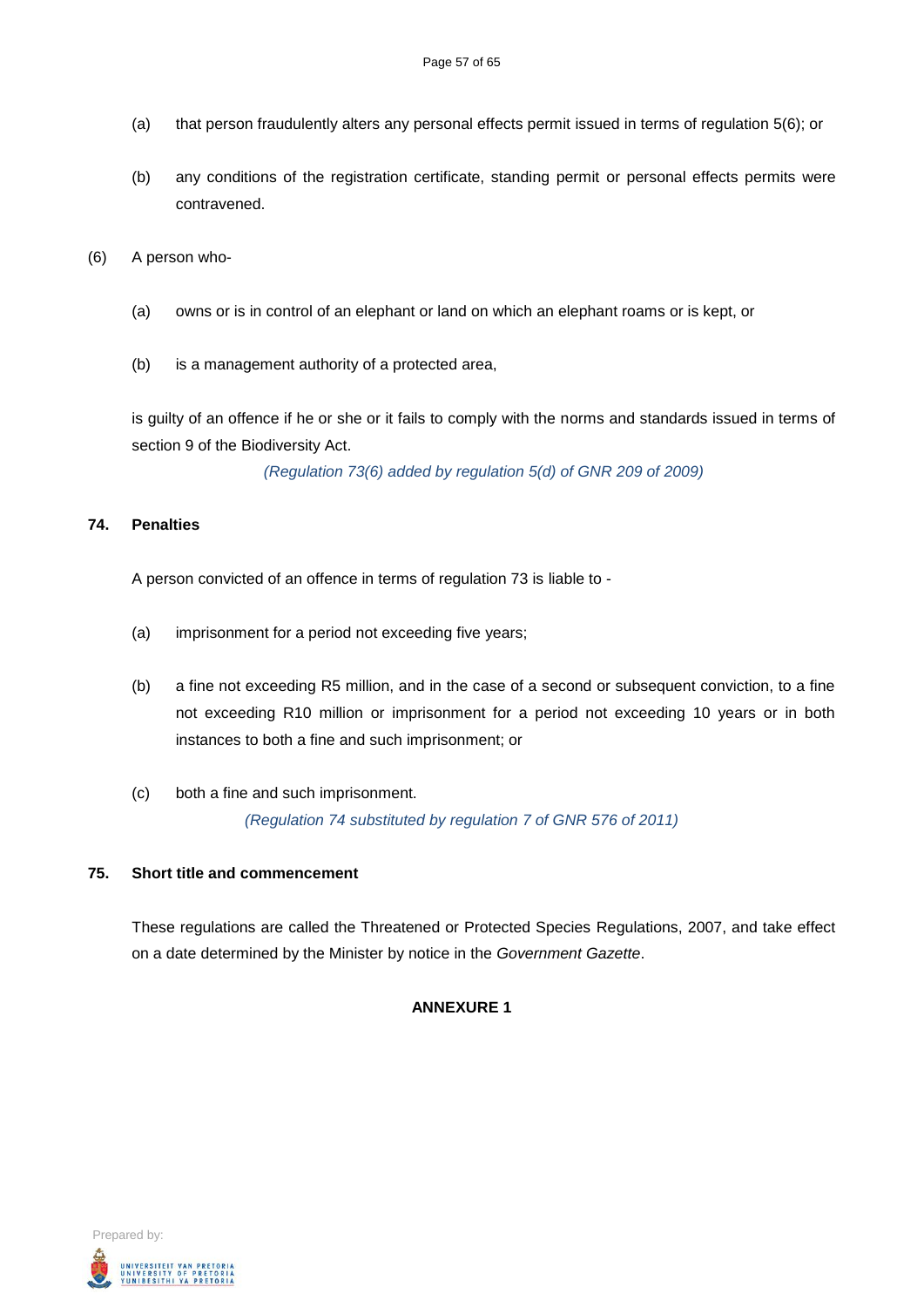Page 58 of 65



# **APPLICATION FORM**

# **APPLICATION FOR PERMIT/S IN TERMS OF THE NATIONAL ENVIRONMENTAL MANAGEMENT: BIODIVERSITY ACT (ACT 10 OF 2004) AUTHORISING RESTRICTED ACTIVITY/-IES INVOLVING LISTED THREATENED OR PROTECTED SPECIES**

# **A. APPLICANT DETAILS:**

| <b>NAME:</b>                    |                          |
|---------------------------------|--------------------------|
| <b>IDENTITY OR PASSPORT NO:</b> |                          |
| <b>TEL NO:</b>                  |                          |
| <b>FAX NO:</b>                  |                          |
| <b>EMAIL:</b>                   |                          |
| <b>POSTAL ADRESS:</b>           | <b>PHYSICAL ADDRESS:</b> |
|                                 |                          |
|                                 |                          |
|                                 |                          |
|                                 |                          |

# **B. KIND OF PERMIT APPLIED FOR (Tick off):**

| <b>ORDINARY</b> |             |                | <b>STANDING</b> |                   | <b>POSSESSION</b>              |
|-----------------|-------------|----------------|-----------------|-------------------|--------------------------------|
| <b>GAME</b>     | <b>FARM</b> | <b>HUNTING</b> | <b>NURSERY</b>  | <b>POSSESSION</b> | <b>PERSONAL EFFECTS PERMIT</b> |
| <b>PERMIT</b>   |             |                | <b>PERMIT</b>   |                   |                                |
| <b>RENEWAL</b>  |             |                |                 | <b>AMENDMENT</b>  |                                |

# **C. IF THE APPLICATION APPLIES TO A STANDING PERMIT (Tick off):**

| <b>CAPTIVE BREEDING OPERATION</b> | SCIENTIFIC INSTITUTION |  |
|-----------------------------------|------------------------|--|
|                                   |                        |  |

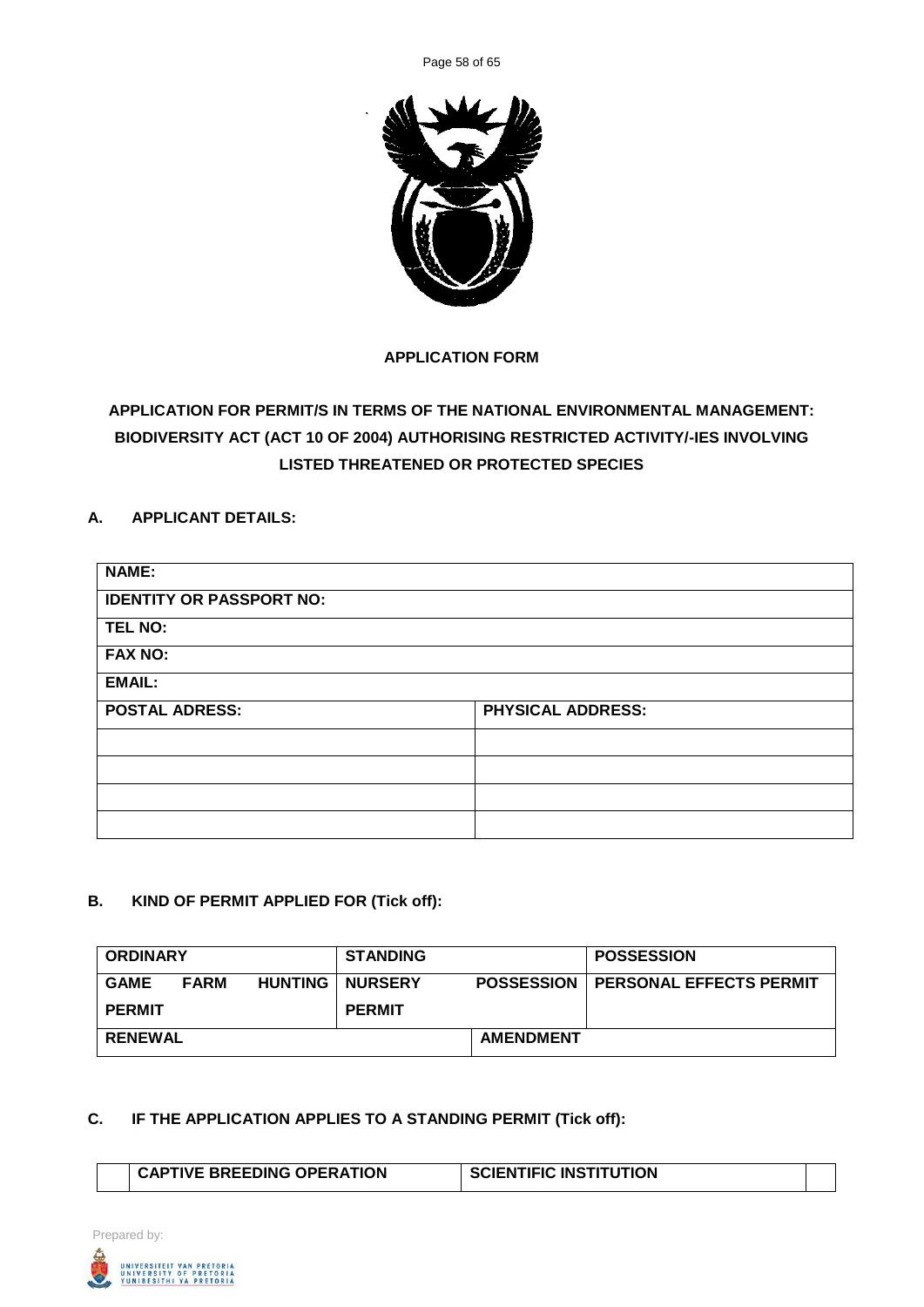|  | <b>SANCTUARY</b>                      | <b>REHABILITATION FACILITY</b> |  |
|--|---------------------------------------|--------------------------------|--|
|  | <b>COMMERCIAL EXHIBITION FACILITY</b> | <b>NURSERY</b>                 |  |
|  | <b>WILDLIFE TRADER</b>                | <b>GAME CAPTURER</b>           |  |

# **D KIND OF RESTRICTED ACTIVITY APPLIED FOR (see section G in the case of a hunt):**

# **E. PROPERTY WHERE RESTRICTED ACTIVITY WILL TAKE PLACE**

#### **Possession / Hunt** */* **Catch** *I* **Capture** */* **Gather** */* **Growing** *I* **Breeding / Other applicable restricted activity:**

| <b>PHYSICAL ADDRESS:</b> | <b>POSTAL ADDRESS</b> |
|--------------------------|-----------------------|
|                          |                       |
|                          |                       |
|                          |                       |
|                          |                       |

## **F. Transport** */* **Convey** *I* **Export** *I* **Import** *I* **Buy** *I* **Sell** *I* **Other applicable restricted activity:**

| <b>FROM:</b>             | TO:                      |
|--------------------------|--------------------------|
| <b>PHYSICAL ADDRESS:</b> | <b>PHYSICAL ADDRESS:</b> |
|                          |                          |
|                          |                          |
|                          |                          |
|                          |                          |

# **G. SPECIES INVOLVED:**

| <b>SCIENTIFIC NAME</b> | <b>COMMON NAME</b> | <b>QUANTITY</b> | <b>PARTICULARS</b>          | <b>OF</b> |
|------------------------|--------------------|-----------------|-----------------------------|-----------|
|                        |                    |                 | <b>SPECIMEN</b><br>(such as |           |
|                        |                    |                 | size.<br>sex.               | age,      |



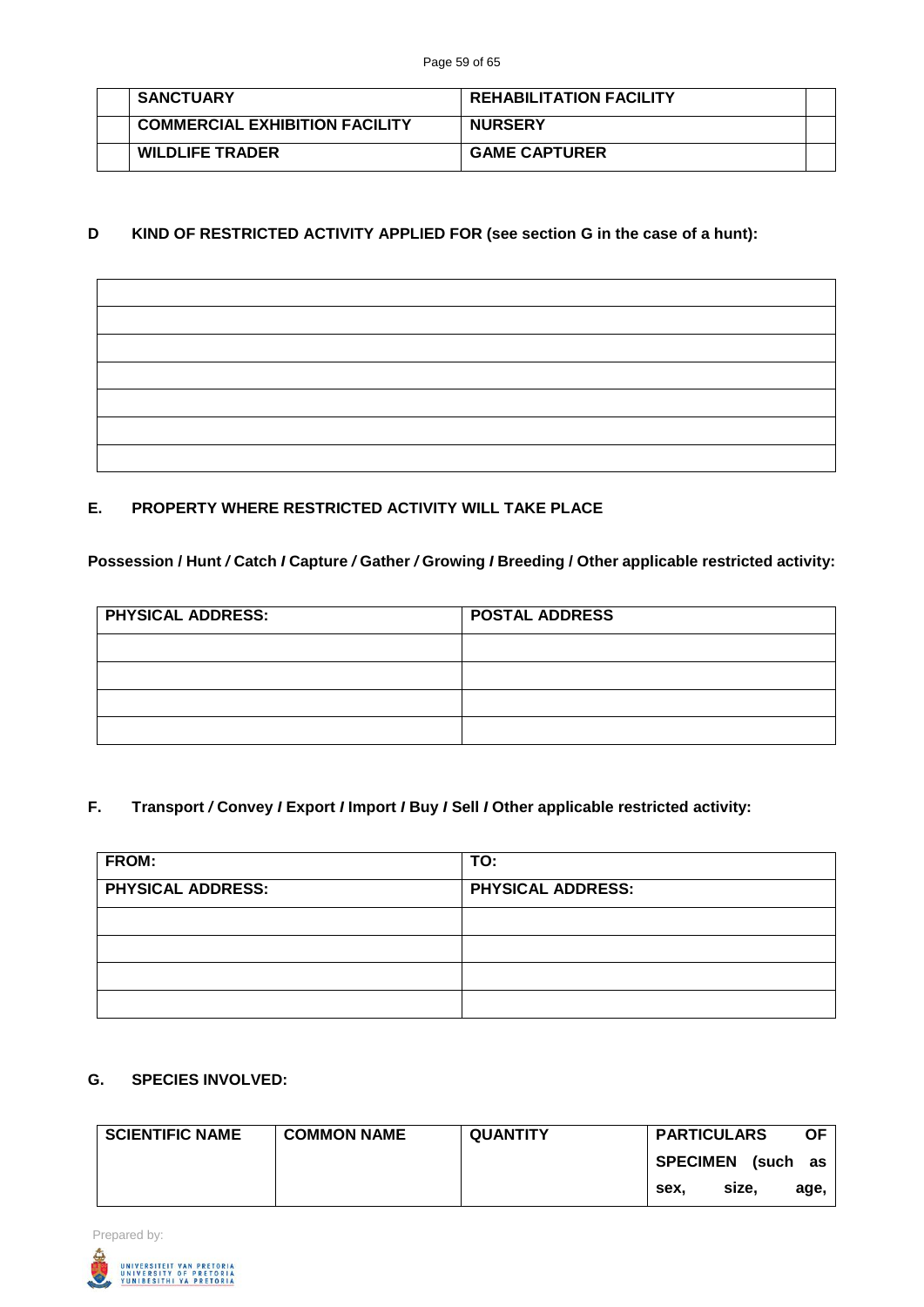|  | markings, derivatives<br>etc.) |
|--|--------------------------------|
|  |                                |
|  |                                |
|  |                                |
|  |                                |
|  |                                |
|  |                                |

#### **H. ADDITIONAL INFORMATION FOR HUNT:**

#### **(i) HUNTING CLIENT AND APPLICANT DETAILS (if applicable):**

| <b>HUNTING CLIENT NAME:</b> |  |
|-----------------------------|--|
| <b>PASSPORT NUMBER:</b>     |  |
| <b>PHYSICAL ADDRESS:</b>    |  |
|                             |  |
|                             |  |
|                             |  |
|                             |  |

# **(ii) HUNTING OUTFITTER AND PROFESSIONAL HUNTER DETAILS (if applicable):**

| <b>HUNTING OUTFITTER</b> | <b>PROFESSIONAL HUNTER</b> |
|--------------------------|----------------------------|
| <b>NAME:</b>             | <b>NAME:</b>               |
| <b>TEL NO:</b>           | <b>TEL NO:</b>             |

# **(iii) DURATION OF HUNTING TRIP:**

| ARRIVAL DATE: (dd/mm/year) | DEPARTURE DATE: (dd/mm/year) |
|----------------------------|------------------------------|
|                            |                              |

#### **(iv) WEAPON AND METHOD OF HUNT:**

| <b>WEAPON</b> | <b>METHOD</b> |  |  |
|---------------|---------------|--|--|
|               |               |  |  |

#### **I. ADDITIONAL INFORMATION FOR STANDING PERMITS:**

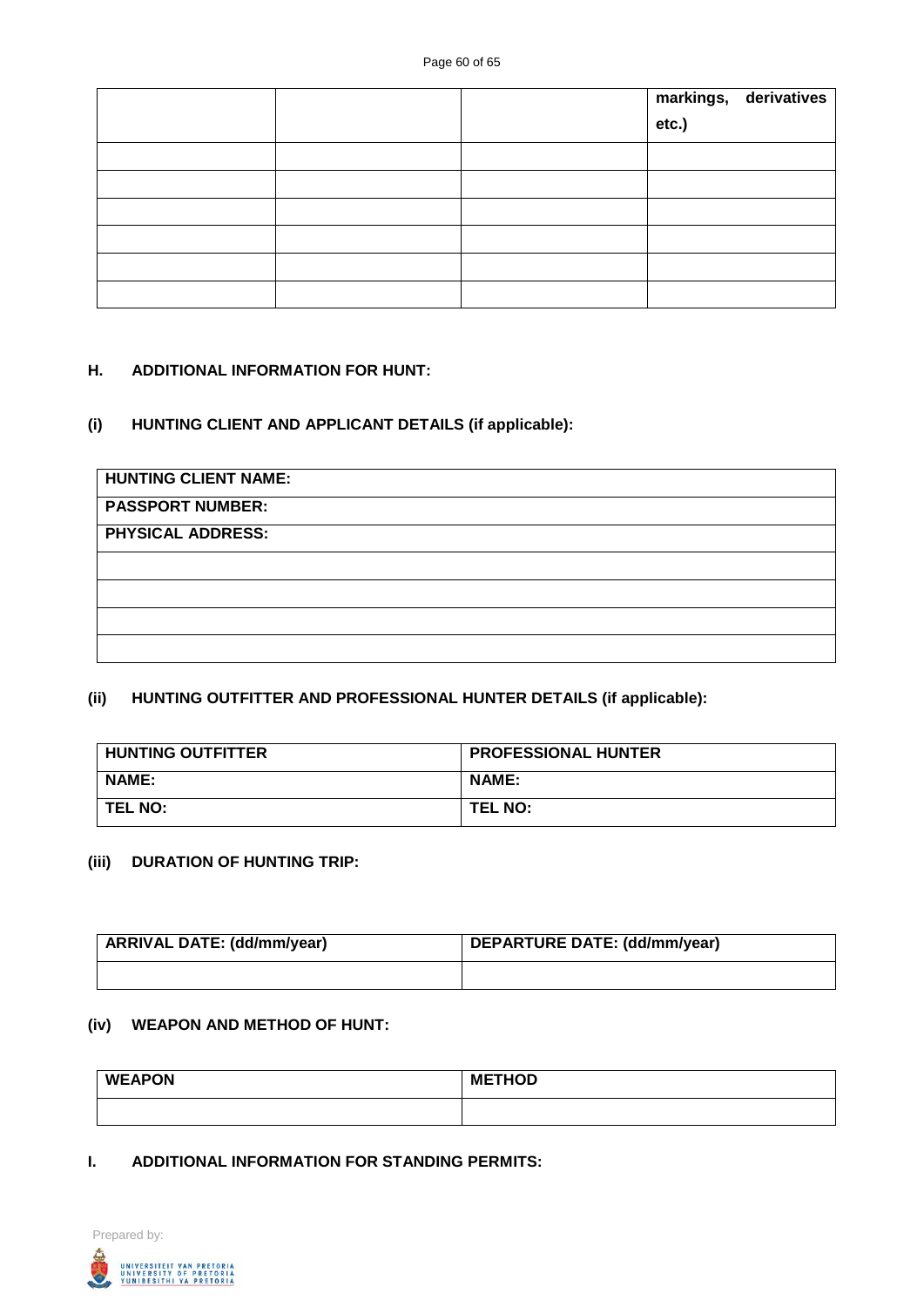\_\_\_\_\_\_\_\_\_\_\_\_\_\_\_\_\_\_\_\_\_\_\_\_\_\_\_\_\_\_\_\_\_\_\_\_\_\_\_\_\_\_\_\_\_\_\_\_\_\_\_\_\_\_\_\_\_\_\_\_\_\_\_\_\_\_\_\_\_\_\_\_\_\_\_\_\_\_\_\_\_\_\_\_\_\_

# **REGISTRATION NUMBER:**

#### **J. OFFICIAL USE**

| <b>INSPECTION</b><br><b>NAME OF</b> | <b>SIGNATURE</b>           | ΟF | <b>DATE:</b> | <b>APPROVED/REFUSED</b> |  |
|-------------------------------------|----------------------------|----|--------------|-------------------------|--|
| <b>OFFICIAL</b>                     | <b>INSPECTION OFFICIAL</b> |    |              |                         |  |
| <b>REASONS FOR REFUSAL:</b>         |                            |    |              |                         |  |

#### **K. PERIOD OF VALIDITY OF PERMIT**

| FROM:                      |           |                     |              | TO:           |                   |                         |
|----------------------------|-----------|---------------------|--------------|---------------|-------------------|-------------------------|
| (dd/mm/year)               |           |                     | (dd/mm/year) |               |                   |                         |
|                            |           |                     |              |               |                   |                         |
|                            |           |                     |              |               |                   |                         |
| <b>NAME</b>                | <b>OF</b> | <b>SIGNATURE OF</b> | DATE:        | <b>AMOUNT</b> | <b>RECEIPT NR</b> | <b>APPROVED/REFUSED</b> |
| <b>PERMIT</b>              |           | <b>PERMIT</b>       |              | <b>PAID</b>   |                   |                         |
| <b>OFFICIAL</b>            |           | <b>OFFICIAL</b>     |              |               |                   |                         |
| <b>REASON FOR REFUSAL:</b> |           |                     |              |               |                   |                         |

*(Annexure 1 substituted by regulation 18 of GNR 69 of 2008)*

#### **ANNEXURE 2**

# **APPLICATION INFORMATION FOR REGISTRATION OF CAPTIVE BREEDING OPERATIONS, COMMERCIAL EXHIBITION FACILITIES, NURSERIES, SCIENTIFIC INSTITUTIONS, SANCTUARIES, REHABILITATION FACILITIES AND WILDLIFE TRADERS**

- A. Applicant details, including name; identity no; telephone no; cellphone no; fax no; e-mail; postal address and physical address
- B. Facility details, including name of facility, farm name and registration number if applicable); kind of facility; address of premises where facility will be conducted and date of establishment
- C. Listed threatened or protected species involved, including scientific names; common name; quantity and size; markings (where applicable)
- D. Restricted activities to be undertaken at facility
- E. Information to be submitted in case of application for registration of captive breeding operation and commercial exhibition facilities that keep animals:

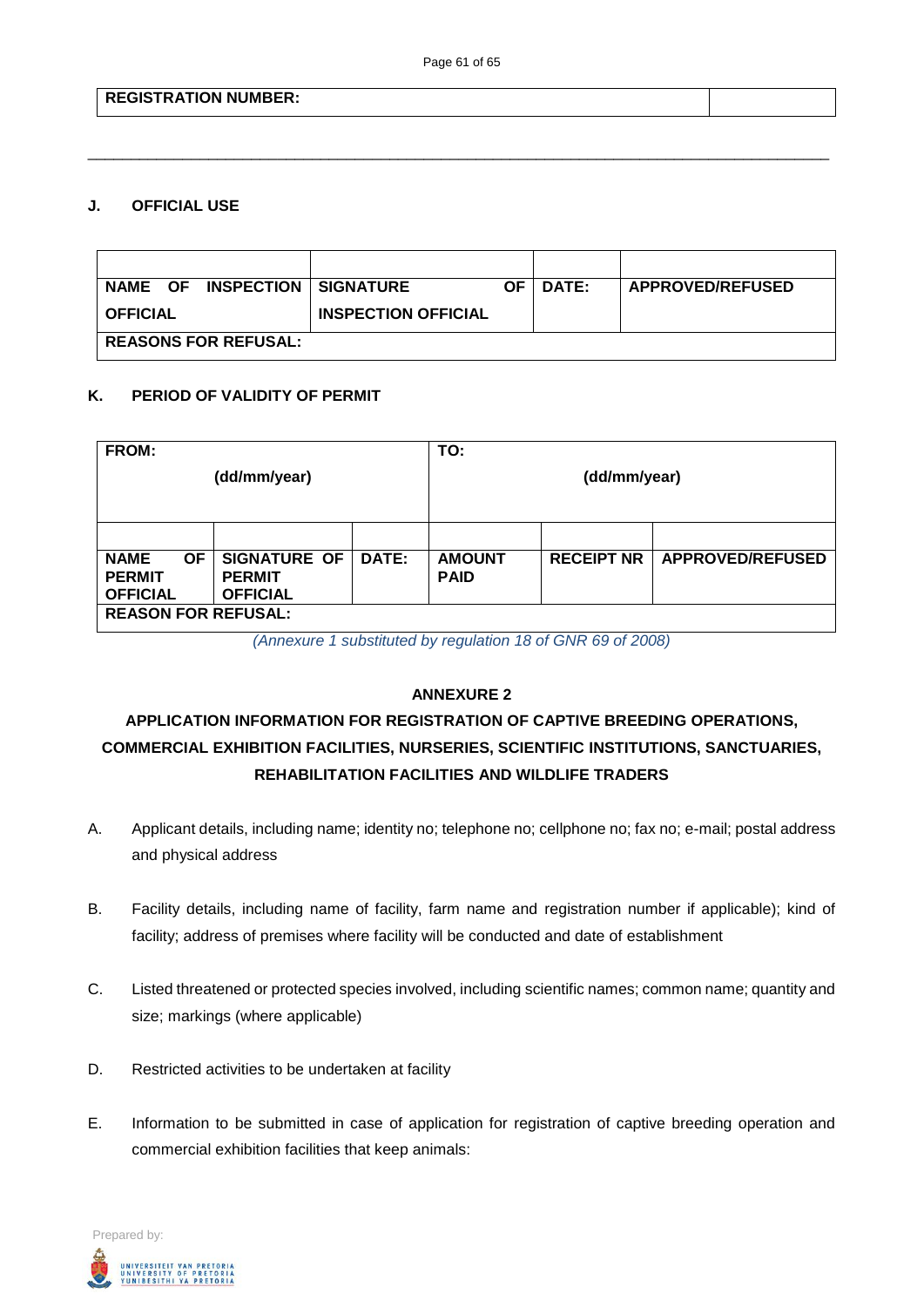- (a) Details of the number and age (if known or appropriate) of males and females that comprise the parental breeding stock.
- (b) Evidence of legal acquisition.
- (c) Current stock (numbers, by sex and age of progeny held in addition to parental breeding stock above).
- (d) Information on the percentage mortalities and, where possible, on the percentage mortalities in the different age groups and between males and females.
- (e) Past, current and expected annual production of offspring and, where possible, information on the number of females producing offspring each year.
- (f) An assessment of the anticipated need for, and source of, additional specimens to augment the breeding stock to increase the genetic pool of the captive population in order to avoid deleterious inbreeding.
- (g) Detailed description of the marking methods used for the breeding stock and offspring.
- (h) Description of the strategies used by the breeding operation, or other activities, that contribute to improving the conservation status of wild populations of the species.
- (i) Description and schematic diagram of the facilities to house the current and expected stock.
- (j) Security measures to prevent escapes and/or thefts.
- (k) Number and size of breeding, rearing enclosures and egg incubation (as appropriate).
- (l) Food production or supply.
- (m) Removal of waste.
- (n) Availability of veterinary services.
- F. Information to be submitted in case of application for registration of sanctuary and rehabilitation facility:
	- (a) Description and schematic diagram of the facilities to house the current and expected stock.
	- (b) Security measures to prevent escapes and/or thefts.
	- (c) Number and size of breeding, rearing enclosures and egg incubation (as appropriate).

Prepared by:

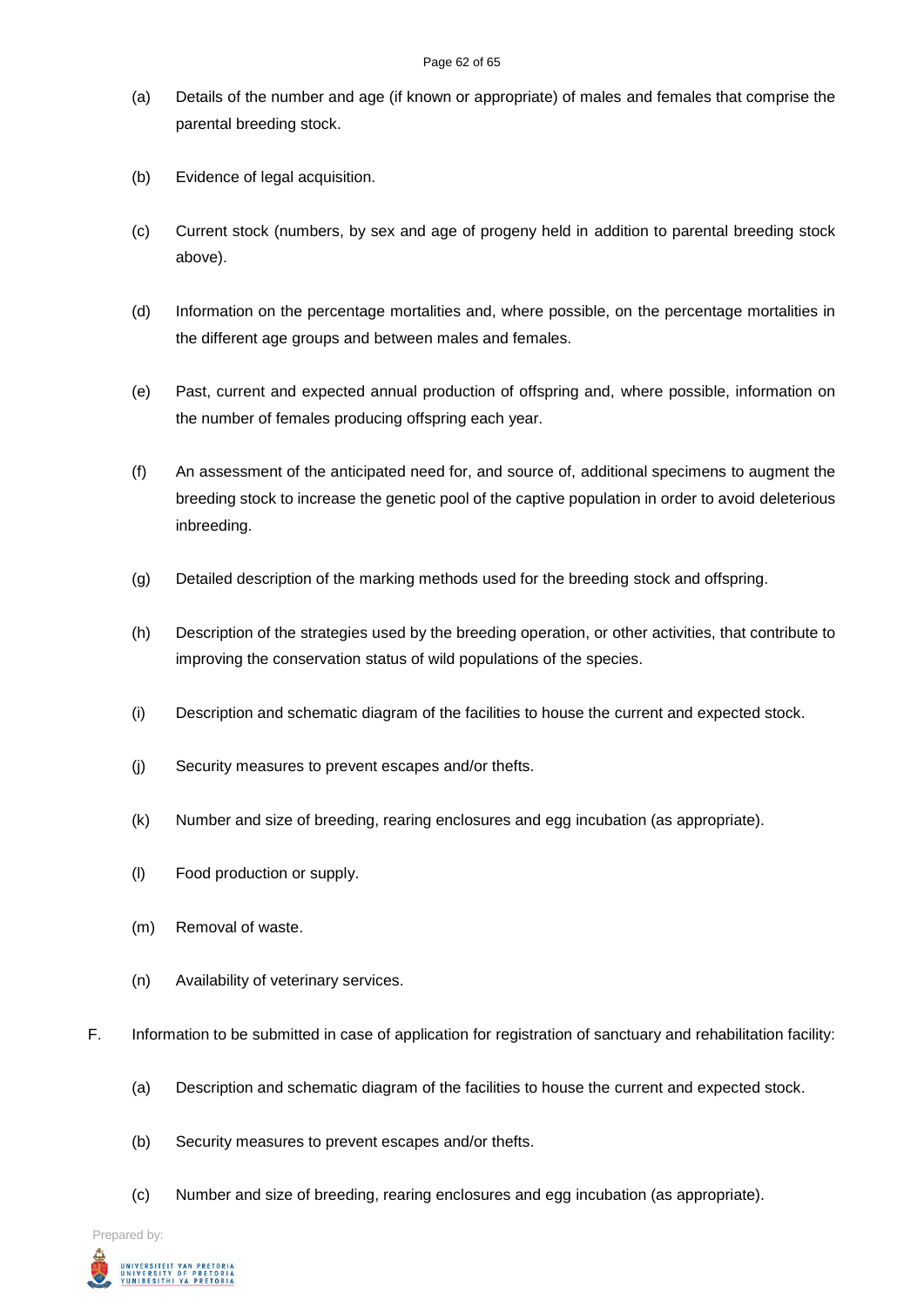- (d) Food production or supply.
- (e) Removal of waste.
- (f) Availability of veterinary services.
- (g) Measures taken to prevent breeding in sanctuaries.
- G. Information to be submitted in case of application for registration of nursery:
	- (a) Description of the facilities and the propagation techniques.
	- (b) Description of the historical background of the nursery, in particular information on which species or plant groups have been propagated in the past.
	- (c) Taxa currently in propagation (only relevant listed threatened or protected species).
	- (d) Description of the (listed threatened or protected species) parental stock of wild origin, including quantities and evidence of legal acquisition.
	- (e) Mother plants must be micro-chipped, photos taken thereof and submitted.
- H. Information to be submitted in case of application for registered wildlife trader:
	- (a) Evidence of legal acquisition.
	- (b) Current and anticipated stock to be kept.
	- (c) Past, current and anticipated turnover of stock.
	- (d) Information relating to record keeping.
	- (e) Security measures to prevent thefts.

#### **ANNEXURE 3**

# **APPLICATION INFORMATION FOR REGISTRATION OF A GAME FARM**

A. Applicant details, including name; identity no; telephone no; cellphone no; fax no; e-mail; postal address and physical address

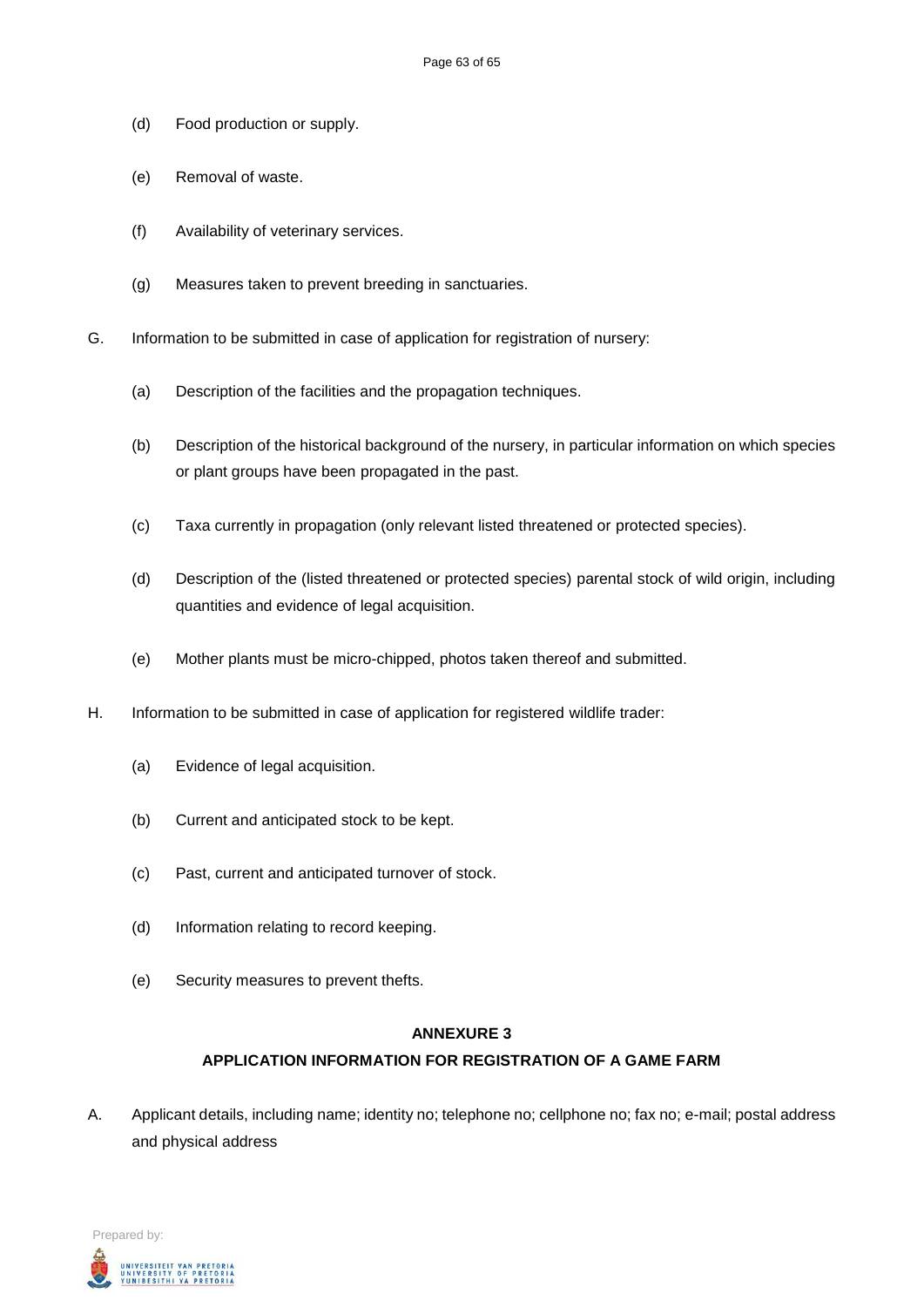#### Page 64 of 65

- B. Property details, including property description in terms of title deed; registered owner; physical address; postal address; registered owner contact details (if different from applicant details); telephone no; cellphone no and fax no.
- C. Listed threatened or protected species involved, including scientific name (species, sub-species and variation), common name, population size and markings (if any).
- D. Restricted activities to be undertaken on game farm
- E. Information relating to management of populations of listed threatened or protected species & the game farm:
	- (a) Details of the number and age (if known or appropriate) of males and females of each listed species currently on game farm.
	- (b) Details relating to fencing. The certificate of adequate enclosure or comparable document as issued by the provincial authority must be attached to the application form.
	- (c) Past, current and expected annual production of offspring and, where possible, information on the number of females producing offspring each year.
	- (d) An assessment of the anticipated need for, and source of, additional specimens to augment the breeding stock to increase the genetic pool of the population in order to avoid deleterious inbreeding.
	- (e) Detailed description of the marking methods used (if any).
	- (f) Details regarding measures / strategies to prevent hybridisation.
	- (g) Description of the strategies used by the game farmer, or other activities, that contribute to improving the conservation status of wild populations of the species.

# **ANNEXURE 4**

# **APPLICATIONS FOR RENEWAL/AMENDMENT/ OF PERMITS OR REGISTRATION CERTIFICATES OF CAPTIVE BREEDING OPERATIONS, GAME FARMS, NURSERIES, SCIENTIFIC INSTITUTIONS, SANCTUARIES, REHABILITATION FACILITIES, AND WILDLIFE TRADERS**

A. Applicant details, including name, identity no, telephone no, fax no, cellphone no, e-mail, postal address and physical address